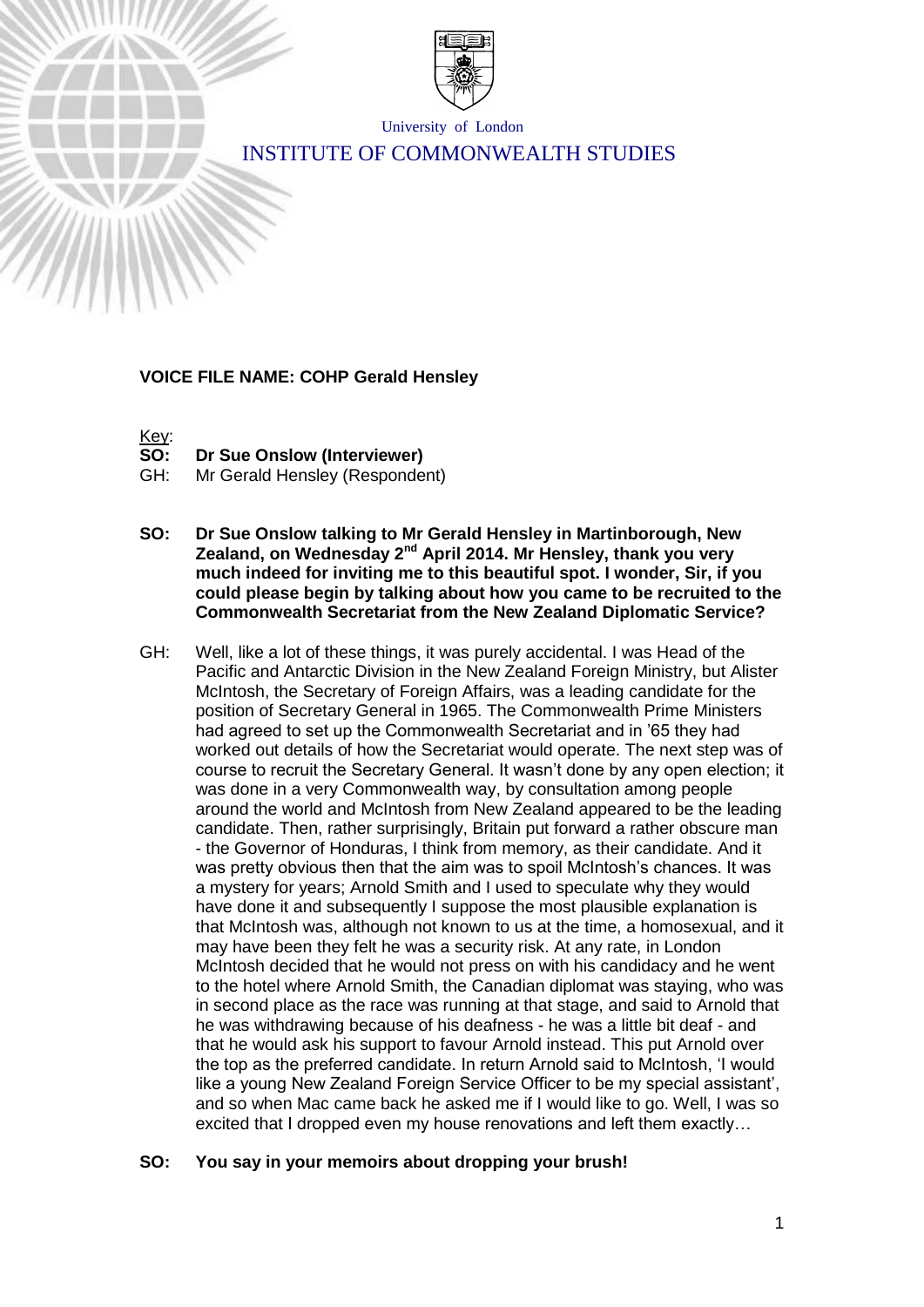GH: Well, I was cleaning bricks over the fireplace, and years later I happened to come back into the house; and they were still half cleaned because they had been cleaned on that afternoon when I stopped, as it turned out, forever. So my wife and I, with a newly born child, went to London in September 1965. I was, I think, the first diplomatic officer to join the absolutely brand new Secretariat which then really consisted of Arnold as Secretary General and his PA, Joy Tilsley. We didn't have either of the two deputies at that stage. But Arnold had a couple of Canadian diplomats helping him and a very nice, slightly eccentric, Bill (William) Cranston, from the British Foreign Office as an immediate assistance, and a very able administrative officer, Don Abbey, from, I think, the Commonwealth office; he certainly was from the British Civil Service. And those first weeks that was about it.

#### **SO: So when did Michael Wilson, the Australian, join?**

GH: Michael came a little bit later and that was an embarrassment to Arnold. Having recruited me, that was that as far as special assistants were concerned. Sir Robert Menzies was deeply suspicious of the Secretariat. He was opposed to the whole idea, disliked it and he was a bit inclined to be obstructive. However, since it was clearly going ahead, he then switched and insisted that an Australian be appointed to Arnold Smith's private office. So we did all that could be done; that is, we split the Special Assistant's job in two instead of one. It worked very well because Michael and I, an Australian and New Zealander, got on extremely well and the system worked a lot better than you might have thought from the outset. Whether Michael Wilson did exactly what Sir Robert Menzies had in mind, I think was probably very debateable. Michael was sceptical, very clear-sighted and not at all I think likely to have shared Sir Robert's views.

#### **SO: So there were two Special Assistants in the Secretariat. You were based in Marlborough House at this time?**

- GH: Yes. Michel and I occupied what had been the royal nursery when George V was a baby - there were still little bars across the lower part of the windows.
- **SO: At this point then - with assistance from the British Civil Service, as you pointed to William Cranston and Don Abbey - how did Arnold Smith go about expanding the diplomatic representation within the Secretariat?**
- GH: Yes, that was obviously a fairly urgent early job. To some extent it was interrupted by the crisis over Rhodesia, but we'll come to that later on, no doubt. I can remember Arnold early on saying to me when we were first discussing recruiting that he would not ask Governments to nominate, he would seek out and ask for the people he wanted. He quite rightly realised, and we had plenty of other examples over the years, that you ask Governments to nominate and naturally they get rid of old Joe What-not that they've been wondering what to do about for years, and a good chance to pack him off somewhere and never hear of him again. So Arnold's system was in fact to prowl about and get recommendations, 'Oh, if you're looking for a good economist, then so and so, if you can get him, would be very good.' And then Arnold, who was forthright and business-like, would then ask for this person from the Canadian or the Australian or the Indian Government or whatever it was; and in some cases they were a bit resistant, obviously not wishing to lose a good person. But it was, I think, a very sound method of recruitment. We were so small, at least then, that you could not afford to carry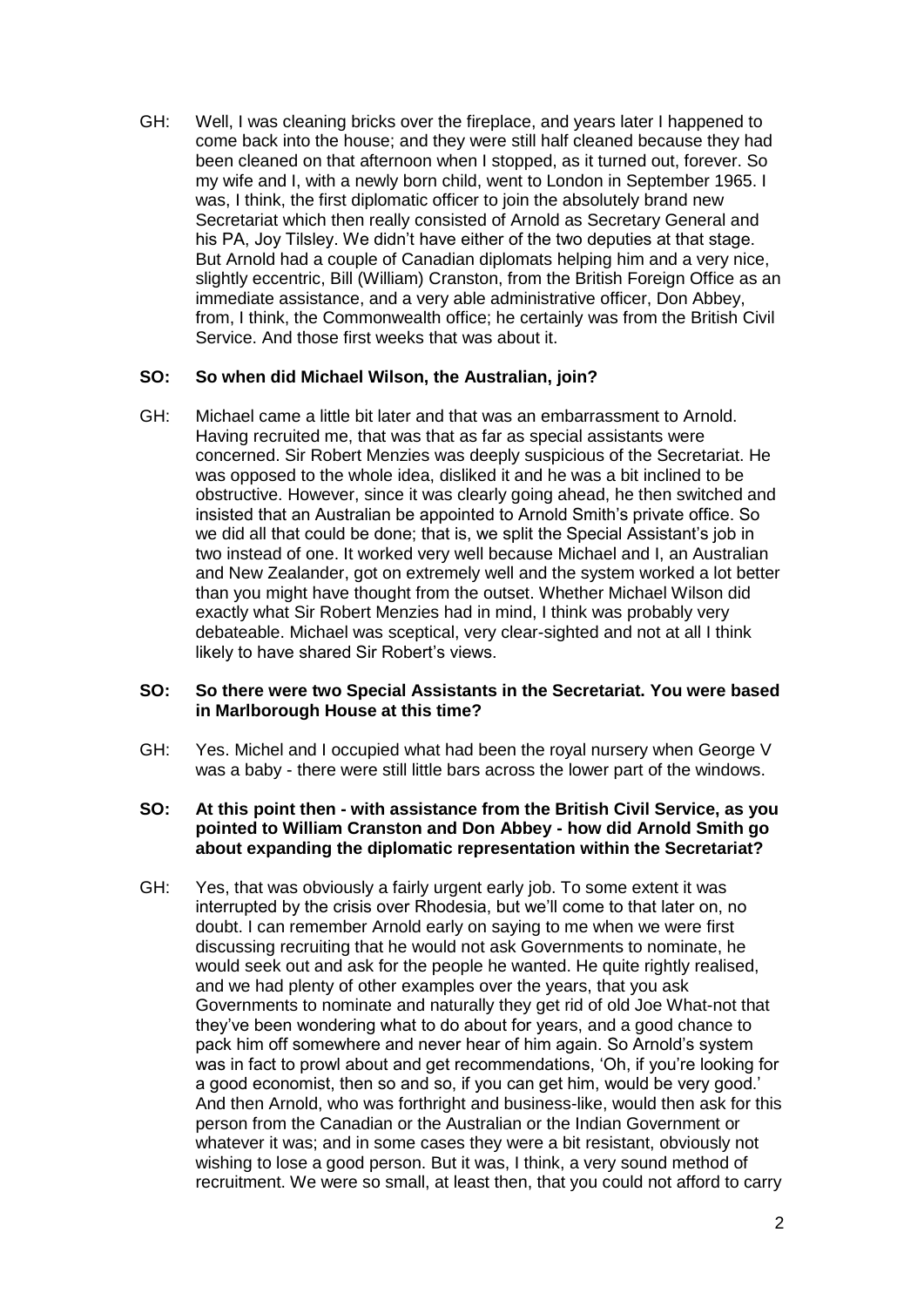any dead wood at all, if you were going to get anything done. This system of asking for good people, that's how Emeka Anyaoku came from the Nigerian Foreign Service.

# **SO: And how Arnold Smith approached Patsy Robertson…**

- GH: Yes, from Jamaica and so on. And so it was a very good system and secondly it was based on another important principle on which Arnold was absolutely insistent: that having joined you were the servant of the Commonwealth, not the servant of your Government. You were not a delegate of the Government of Jamaica or India or whatever; you were a member of the Commonwealth Secretariat. This was important as a principle and became a principle which he defended very tenaciously during the Biafran Civil War when the Nigerian Government at the time had deep suspicions about Emeka. We had to do all sorts of things to defend his position in the Secretariat. But Arnold would not give up that principle that you are an international civil servant, not the servant of your Government. I think that was vital.
- **SO: I've seen the letter from the Nigerian Parliament Secretary of the Department of Foreign Affairs in Arnold Smith's papers, basically issuing a recall of Emeka Anyaoku, saying that he was not the Nigerian delegate to the Commonwealth Secretariat.**
- GH: Yes, that's right.
- **SO: And the extent to which Arnold Smith robustly defended Emeka's position.**
- GH: Well, it was running battle for some time. At one stage, I think Arnold sent Emeka off to supervise the Gibraltar Referendum, just to keep him out of the way. But in the end as you say, Lagos actually demanded his return and Arnold refused. And was quite right. And I think that's the key to running a proper international organisation.
- **SO: As Special Assistants were you ever required to go forth and identify possible excellent recruits on Arnold Smith's behalf? I'm just thinking of the diplomatic crises - you mentioned Rhodesia – which were piling up; so how much time and energy could he devote to recruitment?**
- GH: Well, recruitment certainly was subject to the immediate issues. The first one which he had just tidied away when I arrived, was over the entry of Singapore to the Commonwealth. The Malaysian/Singapore unhappy divorce had occurred at the beginning of August '65, and obviously both of them were prime Commonwealth members but Singapore as the newly independent country had to apply. And it was no problem as far as I can remember with Malaysia or other Commonwealth members, but Prime Minister Bhutto in Pakistan declined to agree and this posed a tricky constitutional issue, that as far as I know had never arisen in the Commonwealth, could one member veto? You know, like a club, one blackball would wipe out a membership application, and it would have been, as you can imagine, quite absurd if Singapore were not to be a member and very demoralising for them. Things were bad enough with the suddenness of the divorce. Arnold had a real creative mind on this sort of thing and there was a lot of ringing around. I do remember him ringing Bhutto several times; ringing around, he got agreement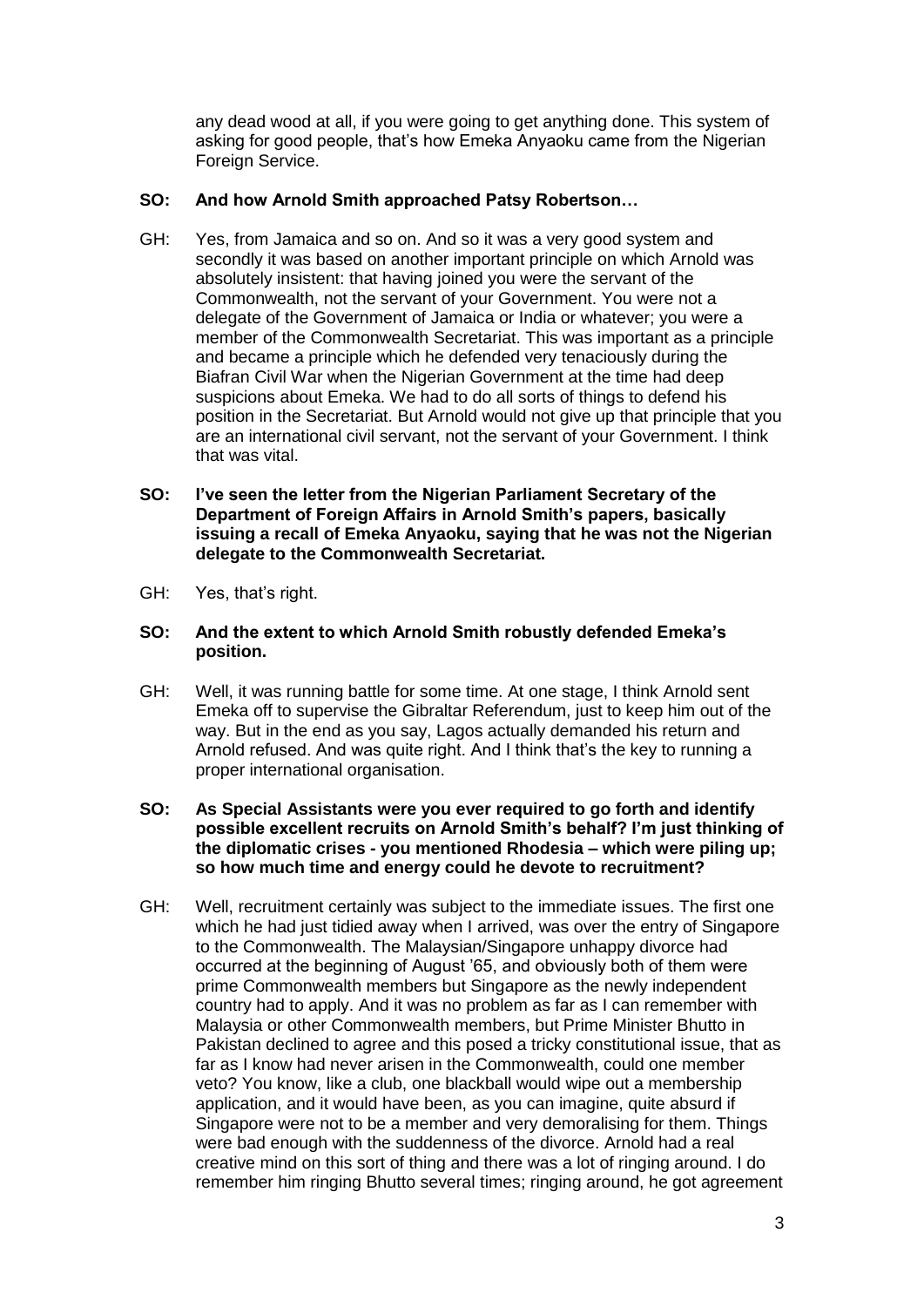that he would announce there was a consensus for Singapore's membership and he would make a private note that Pakistan disagreed with the consensus. So we got over that one. But as you say, there were enough serious diplomatic challenges that though recruitment was essential it rather took second place to the immediate challenges. I can't recall either Michael or I recommending people; only one or two people we did know and we would give our opinion on. Arnold got some very good advice I think from Joe Garner, Sir Saville Garner, the Head of the Commonwealth Office then, who was an invaluable source of support in those early days.

#### **SO: I'm just looking at my list of early Commonwealth Secretariat appointees, so I know that Tony Aston was there, as well as Yaw Adu.**

GH: Yaw was the key one. Tom Aston was from the Foreign Office; he became Head of the Political Division that didn't exist apart from Tom in the early days but that was his role and he was a British Foreign Service Officer. Yaw was the key man. He was well known in the Commonwealth; he had been Secretary General of the East African High Commission which ran railways and postal services and so on for Kenya, Uganda and Tanzania, or Tanganyika as it was then. And he had been Nkrumah's Secretary of External Affairs in Ghana but had left. I can't recall the detail of Yaw's recruitment. He certainly was recruited unseen because we picked him up when Arnold and I went to East Africa in November '65, and we met Yaw there. He was a remarkable man and I think an absolute necessity in those early days. He had very sound judgement, a lot of experience, and was a 'people person'; he knew people, liked people and around the Commonwealth people warmed to him. He certainly played a vital part in the early days for the mediation of the Biafran civil war.

#### **SO: Just thinking of whom else was there at the same time, on this list I have DSG Economic and Social, TE.**

GH: Tilak Gooneratne from Sri Lanka, it was Ceylon in those days. He was the other Deputy. Yaw was from Ghana but he was the political deputy and so tended to be more, at least in those early months, in the limelight.

#### **SO: And then also I've got Economic Affairs the Division, Sen Gupta.**

GH: Yes, he was from India. Nirmal Sen Gupta.

#### **SO: So these were all headhunted by Arnold Smith?**

GH: Well, as far as I remember. I can't authoritatively say, they certainly weren't headhunted by anybody else. I wasn't involved in the process. And Arnold had good diplomatic contacts. He relied a lot on Canadian suggestions from his own people and so on. But he did headhunt, wherever possible. He didn't head-hunt Tom Aston, I mean you know if the British Government said, 'We'd like this chap,' then you're not going to say 'Oh, I don't know. I'll have to look', and Tom was very good. The Commonwealth Office did their bit. It was in their own interest to get a good person (in the Secretariat) and they did. Otherwise, I really don't know where Arnold got his recommendations but he did, on the whole, insist that he had to have lined up someone himself, rather than accepting Government suggestions. And he had to be careful to keep a reasonable geographical balance across the Commonwealth, though he was firm about not having any fixed geographical quotas, as the UN did.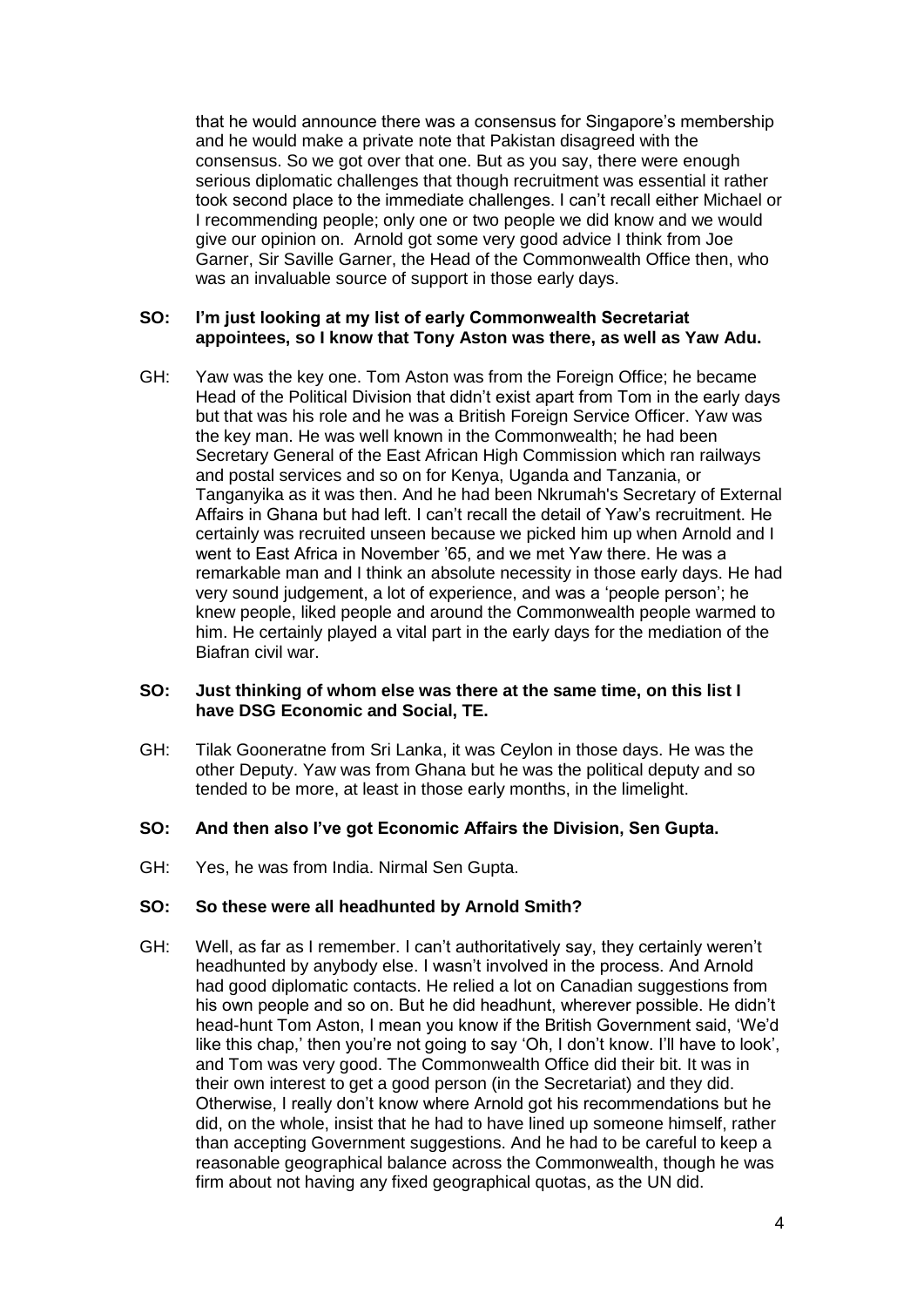- **SO: Patsy once told me that there was a general joke that every time Arnold Smith went off to have coffee outside Marlborough House, he came back with another Division.**
- GH: Yes, we did grow very fast. But the exciting thing for me, at any rate, of that first year was there was no bureaucracy or even a proper filing system; we were so small.

### **SO: Well, you had an administrator, Mr Abbey.**

- GH: Yes, we had him. Oh, we had good people on the administrative side; I mean, the rent was paid and so on, but there was no elaborate bureaucracy, clearance of documents or anything, you were moving on your feet all the time. I spent a lot of my time drafting, sketching what Arnold needed in cars, aircraft and all places. But it was exhilarating that you weren't, certainly for a young man of my age, passing paper up the chain of command and so on. I was in and out of Arnold's office all day long and we just scribbled things down and said 'Yes, let's do this' and I found that absolutely exhilarating. There was no alternative to operating this way because the challenges were crowding in on us, particularly the main one the Rhodesian crisis which might have ended the Secretariat at birth. And we had to react with what we had as best we could.
- **SO: So what was Arnold Smith's working style? Was he somebody who liked to rely a lot on the telephone? Did he delegate? I have been told by others he was a very charismatic and thoroughly colour blind diplomat. Personal charisma and good humour I think are key personal aspects that can enhance anyone's diplomatic skills.**
- GH: Very much so. I wonder whether the Secretariat in those early critical years would have survived if it hadn't had Arnold as Secretary General, I really do. By the oddity of the luck of the fight over McIntosh, the Secretariat got the Secretary General which it absolutely needed. I'm not sure that there were plenty of people in the British Government including Harold Wilson, who would agree with me then or perhaps later. Arnold was a big personality, a big ego, but in a good sense. Vigorous, very energetic, pushy I think in the eyes of certainly some in the Commonwealth Office or the Foreign Office, but what I saw was moral courage. His combination of energy, ideas and moral courage, I think, were vital. By moral courage, I mean that whenever trouble arose or some Commonwealth Head of Government said they were going to leave the Commonwealth, Arnold had no hesitation in ringing or we were in the air travelling there; and so to speak, tactfully but firmly berating them for making the wrong or leaning towards the wrong decision and telling them why they were wrong - courteously, diplomatically but firmly. And I think that with someone without that moral courage the new institution might have been stillborn or not survived for long. It was uncomfortably close to disintegration, as you know, at some points in the Rhodesian crisis. So I think Arnold's bounce, energy, willingness to try ideas and his moral courage and willingness to wade into trouble was crucial. I remember, and I think I may have said, he had a word with Harold Wilson, quite firmly, saying that these endless negotiations with Ian Smith were doing a lot of damage to the Commonwealth. He told Lester Pearson (he was quite friendly with Pearson who was then Canadian Prime Minister), 'I felt I had to stick my neck out' and Pearson said, 'You certainly stuck it out alright!' And I think Pearson was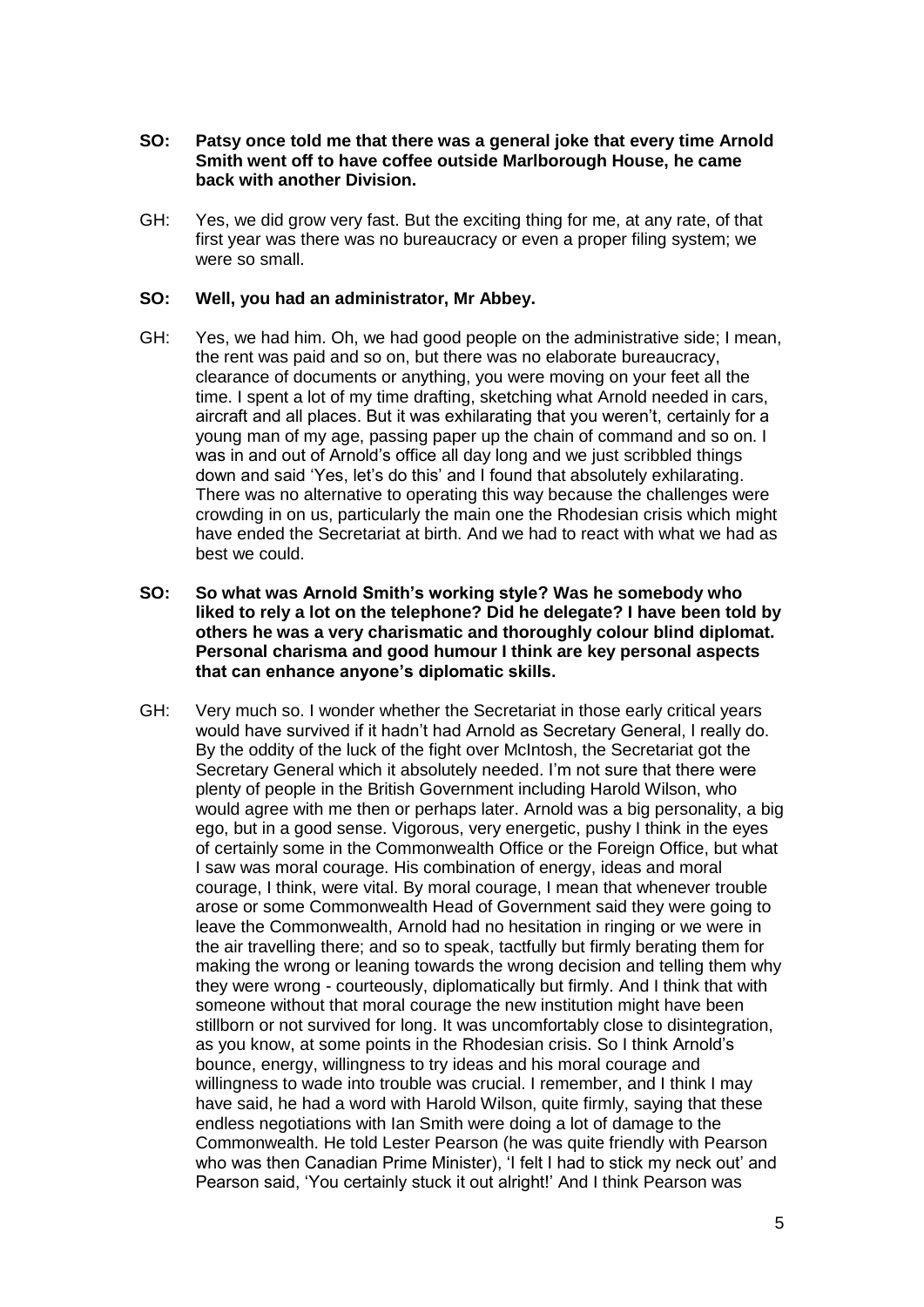delivering a bit of a warning. That he had been talking to Wilson and Wilson was pretty cross. Though he no doubt took note of it, Arnold Smith was not frightened by that sort of thing and if he had been the thing wouldn't have worked.

- **SO: I know from looking at the Founding Memorandum, the idea was that the Secretary General should be of the same standing as a Senior High Commissioner; but Arnold Smith was very much a large personality moving into the rank of a Foreign Minister, with his willingness to talk to Heads of States one on one, rather than in any sense of hierarchy and deference.**
- GH: Very much so, in fact nothing annoyed Arnold more than for someone to quote from the Memorandum, 'You should be behaving, Secretary General, like a Senior High Commissioner.' His temperament, his personality would not accept that and he was right. Whether it was a fact of his own big personality, it was right for the job. He would go and talk to Jomo Kenyatta one to one or, Nkrumah, or Julius Nyerere or whoever; and as you say, not as 'I come here as a Senior High Commissioner', but 'I'm here speaking for the Commonwealth. I want to hear your views and I want to tell you what you know I've learnt as I've gone around.' It was that one to one approach that I think was crucial in the crisis. It never occurred to Arnold to treat it otherwise; it would never have occurred to him to regard himself as a Senior High Commissioner. In fact, the thing that used to madden him quite unreasonably was when he was called the Secretary General of the Commonwealth Secretariat.

# **SO: Oooh!**

- GH: And that was a terrible faux pas! I remember once we were in a television studio and he was doing something for the BBC and they had a rolling sign that said 'And now we talk to Mr Arnold Smith, Secretary General of the Commonwealth Secretariat', whereupon the whole programme stopped. The cameras stopped rolling while Arnold insisted on it being corrected to 'Secretary General of the Commonwealth.' That was a minor and mildly laughable quirk, but which shows you that Arnold had a sense of his importance which, I think, was very important to make the system work. The Commonwealth after all had and has as its great advantage, a degree of informality that other international institutions don't have. Using this common language and other traditions has always met for more informality; and it meant, I think, that the Secretary General needed to be informal too in dealing with Heads of State, or Heads of Government or whatever and Arnold had that knack.
- **SO: Did he in any way draw on other institutional models, say the Secretary General of the UN? Or, was he drawing particularly upon his close political friendship with Lester Pearson as a significant 'backer', or a larger power within the Commonwealth, even though Canada regarded itself as very much a middle power at that time? I was just thinking what other institutional models he might have used, what other political resources could he draw on?**
- GH: I don't think the UN struck him as a relevant model. I don't think he felt there was anything from U Thant or whatever that was useful. The Commonwealth was a different sort of organisation and indeed one of the things he was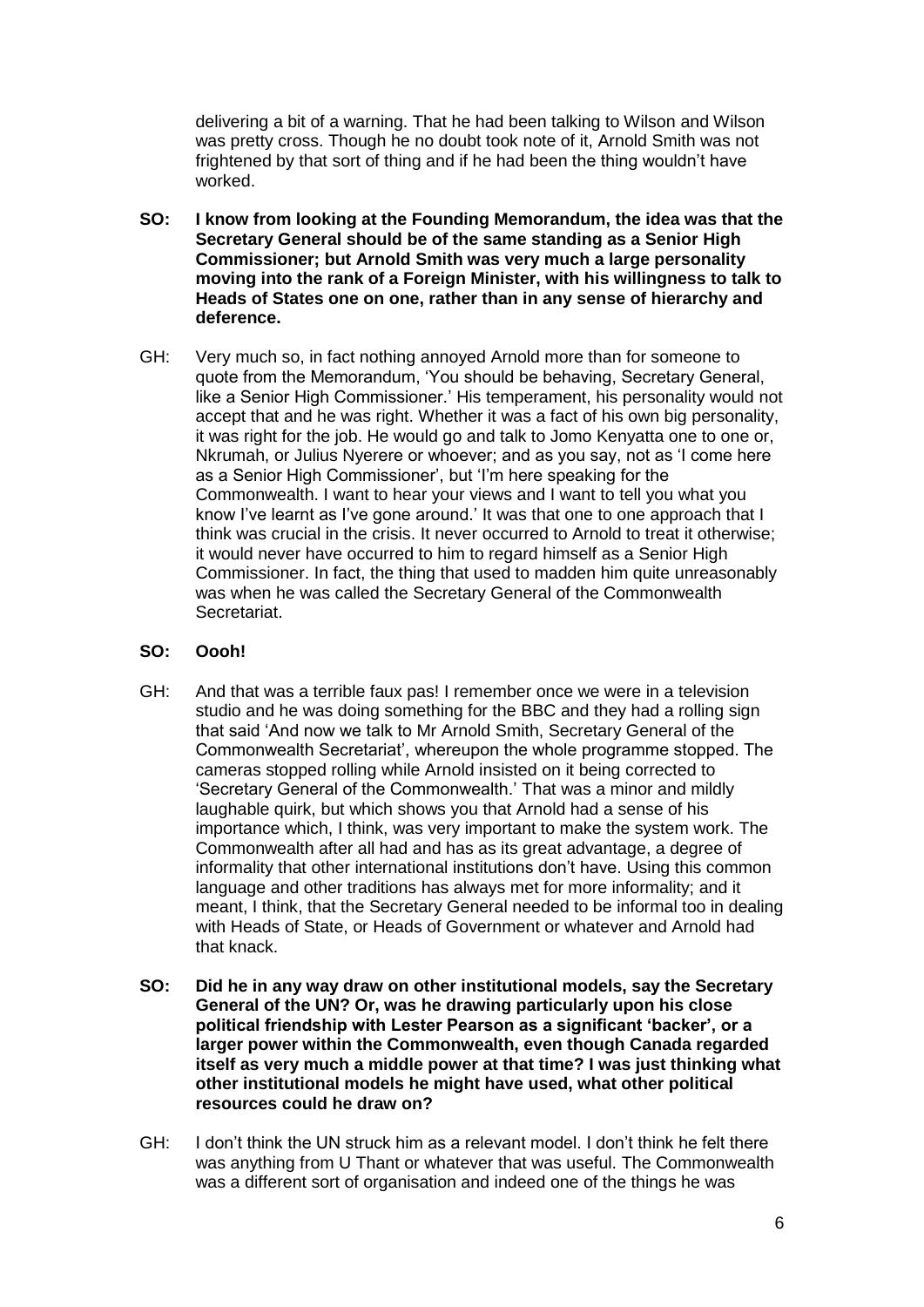anxious to do was to prevent it going down the UN path, with the resolutions and formal debates and so on. Losing that degree of frankness and informality which was the Commonwealth's great strength. So the UN was not the way to go. Lester Pearson was important for him; there's no question. They had known one another for years, and I think Pearson's advice and support was quite important to Arnold. It was given very discreetly and there was no sense of Arnold being in the Canadians' pocket. But Canada was after all the second biggest member of the Commonwealth, and so it was important. And when, for example, we were dealing with the Biafra when it came to putting together a potential peace-keeping force to reassure the Biafrans and being able to talk to Pearson and get Canadian troops in the mix straight away was the kind of help that Arnold always felt he could get from Pearson.

- **SO: Did you ever have the sense that Arnold Smith was a Cold Warrior? This is a slightly tangential question, but I'm very aware that this was the mid-late 1960s: the international system and its international structures were not just shaped by the United Nations, but this was also the context of the Cold War?**
- GH: No, I don't think so. It was the background to everything you did in diplomacy obviously. But I don't think it was of immediate interest to Arnold. It didn't impact on the problems we were dealing with in Africa and so on, except as part of the background. He had of course served two terms in the Soviet Union - one during the war and the last time as Ambassador. He spoke some Russian; he liked Russians very much. I'm not sure that he greatly cared for their government, but he liked Russians and of course he had a very good collection of early pre-revolutionary Russian art. Such a good collection that he couldn't afford to insure it. And he looked at the insurance costs in London and he thought well, it's better if they're all stolen than paying that sort of money! But he certainly didn't see himself as working to reduce Russian influence or anything like that. I don't think that was seen by him ever as relevant.

# **SO: So was he really a reflexion of non-alignment at that particular time?**

GH: He had a strong, almost evangelical, moral compass and he privately repudiated non-alignment on the grounds you can't be non-aligned between a good system and a bad one, but it just wasn't relevant. We were dealing with a different set of issues. If we'd discussed it and I suppose we did, we'd have had what you might say were conventional Western views on it. But it wasn't relevant in the working day, if you know what I mean.

#### **SO: Totally, because as you say, the area and realm of your work was not expressly connected to big issues of the nuclear arms race or disarmament.**

- GH: No, the Commonwealth couldn't really help on that. It liked to discuss them at Heads of Government meetings, but it was not a direction that the Commonwealth could take and certainly from that point of view, Arnold had no great interest in these as issues where he could contribute something.
- **SO: You made a point about President Bhutto trying to blackball Singapore in its desire to join the Commonwealth.**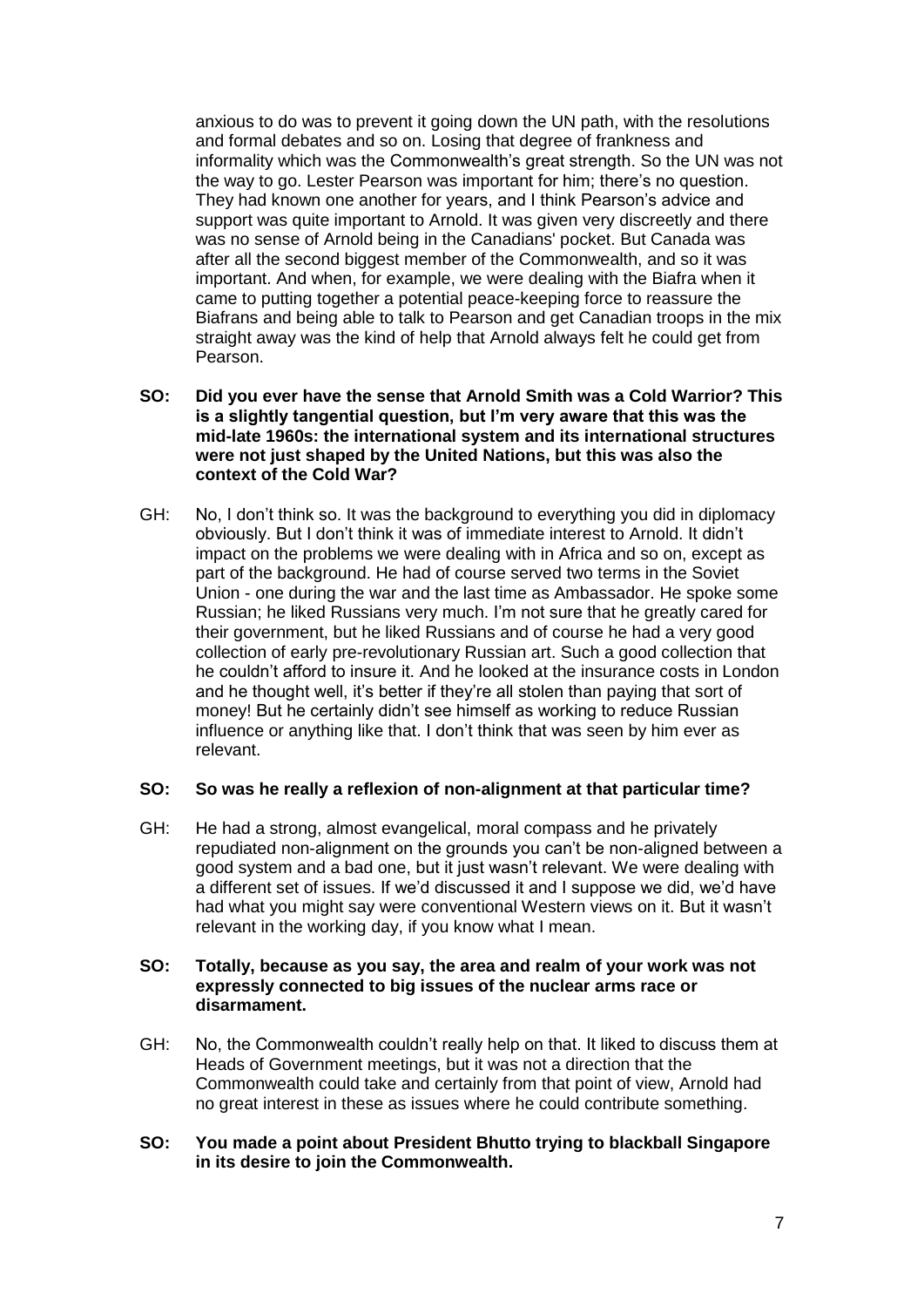- GH: Yes.
- **SO: And you used the word 'consensus': that there was consensus in the Commonwealth, but he would register that Pakistan effectively was a dissenter from that consensus. So can we look to Arnold Smith as the originator of this idea of establishing a working consensus?**
- GH: Well, I think so because I think that was the first time the term had ever been used; before countries had joined the Commonwealth by acclamation, everybody agreed. He couldn't say that this time because of Bhutto's objections and so the word was 'consensus' and it of course became, as you would know, increasingly important working by consensus in the Commonwealth. As far as possible he did consciously aim to avoid votes. His argument was the Commonwealth doesn't work by votes; you don't vote things down or vote them up. We get or form a consensus and the advantage of the term 'consensus' means that if there are two or three diehards who won't move, you can say 'Okay, the consensus is that we do this, we understand that you are not in favour of it,' but not a vote and I think that was part of the way in which you might say face was saved.

# **SO: And egos were managed?**

- GH: And managed; and business got done without splits and all the excitements that otherwise might have appeared in the press.
- **SO: That is very consciously not going the UN route, with the 5 permanent members of the Security Council having that veto that you made reference to.**
- GH: Yes. That was part of the reason why we certainly did not take the UN as a major model for the Commonwealth; we had different lines of development and that was one of them.
- **SO: Aha. You also made reference of Arnold Smith very consciously using the persona and the authority of his office that he was claiming, to assert that you were servants of the Commonwealth. How far do you think he was consistently, consciously, driving through this is a modern Commonwealth? This is not the British Commonwealth?**
- GH: Oh, very much so. That was his message. When I went out with him on his first tours in 1965 that was his great message to every head of government, and head of state that we called on was to say 'The Commonwealth is now in common ownership. It is not a British club, it is not run by the British; it is run by all of us.' And that I think was the key message and I think a message he managed to get across in the heat of the Rhodesian UDI. He finally convinced a lot of Commonwealth heads of government that the association wasn't a sort of stalking horse for British diplomacy, that it was in fact in common ownership. And that was critical to its survival and Arnold was very blunt in emphasising this. He was a clear and forthright speaker; he didn't mind saying the same thing 5 or 6 times over, but he got his message across and that boldness with which he approached any sceptical head of state. He didn't lecture them; he was much more tactful than that, but nonetheless they got a brief lesson in the way the Commonwealth had changed and why it was important, and it worked.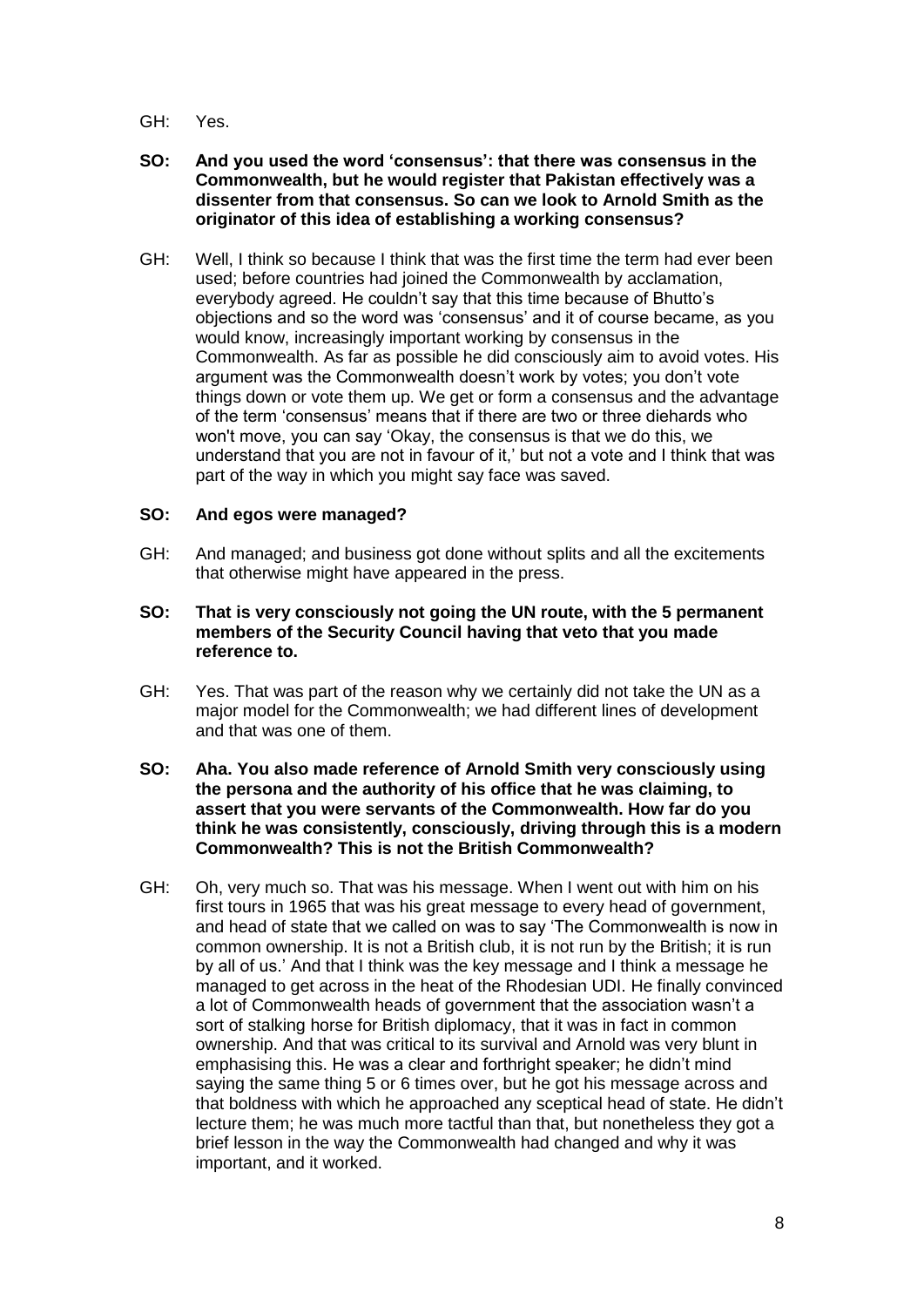- **SO: Please, if I could come on now to the issues and events – 'Events, dear boy, events', as Harold MacMillan would say. Arnold Smith had been confronted in 1965 by a war between India and Pakistan; then immediately the Rhodesian UDI issue erupted, which had been bubbling up in 1964-1965. In fact, you say in your memoirs, that an African head of state identified this was going to happen a month before the actual declaration of UDI on 11 November 1965.**
- GH: That wasn't a head of state; it was a very dubious character from Zambia who we had dark suspicions was in fact a Rhodesian undercover agent. He kept coming to see us and you got a lot of cranks and oddities in those early days and perhaps always! You had to see a lot of them because you never knew which ones might be useful; and this chap whom we had great doubts about said he thought there would be a UDI in a month's time. And he was spot on, to the day. So either he was very lucky or he did so because he had inside knowledge. But at that stage Arnold had told Garner at the Commonwealth Office that he was thinking of an introductory tour to Central and East Africa at the end of November and Joe Garner said to him, 'I think you should bring it forward'. So with this and hints from this dubious chap and other people, Arnold left about three weeks early and picked up Yaw Adu in Kenya and, well you know the rest from my memoirs! But in fact the timing was providential because the explosion of wrath in independent Africa was very great, as you can imagine, and we were on the spot, jumping from country to country to make this argument, 'Use the Commonwealth. Don't pull out of it. You've got a weapon that you can use if you disagree with the British. Here's your loud speaker, use it.' Had we not been there, well it would have been interesting; so I think that was providential. Needless to say, the British Secretary of State for Commonwealth Affairs, Arthur Bottomley, had urged us not to go saying it was premature; but Garner, its permanent Head and a very sensible man, said 'Go.' And so we went.

#### **SO: Had you been in touch with the Rhodesian High Commissioner in London, Andrew Skeen beforehand?**

- GH: No.
- **SO: Obviously Rhodesia was not formally in the Commonwealth because it was still a quasi-colony at that point, following the break up of the Central African Federation.**
- GH: No contact with Rhodesia or Rhodesia House at all.
- **SO: I know you made reference in your memoirs, that Jomo Kenyatta was much more moderate.**
- GH: Yes, he was.
- **SO: Was this, do you think, a product of having fought the British in the Mau Mau emergency, so he had an awareness of the casualties and cost of war?**
- GH: In effect he said it was. I mean, not in so many words, but quite clearly indirectly, yes. He said 'I know that it's better to avoid violence if possible'. He said, 'Of course it will take longer, but economic sanctions will do less damage in the long run than war'; and he is yet to be proved wrong on that. I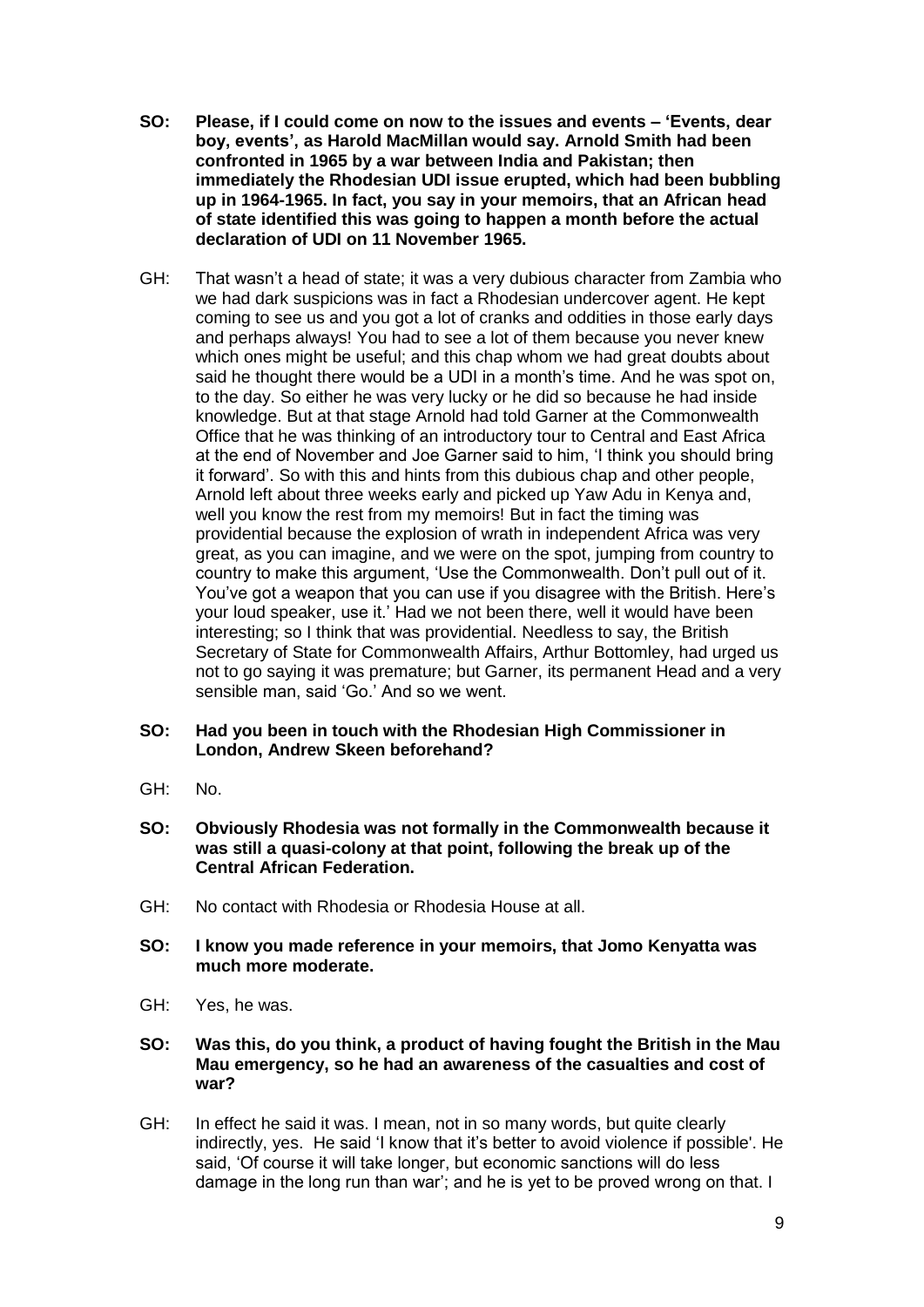found him very impressive. I met him twice with Arnold and both times I was enormously impressed with Kenyatta. A very heavy dignified man with, I thought, a very good grasp of human nature and affairs. He clearly was delivering a message which was not welcomed by his Foreign Minister or other members of his Cabinet. The excitement was intense in Nairobi when we were there the day after UDI, and Kenyatta was quite clearly laying it down, 'We will not be taking a military approach to this', and of course his word was law and stuck. But I thought he was right. The other person whom I found very eerie, but on whom I've come around to in my older age to change my views a bit was Hastings Banda in Malawi.

### **SO: That sounded a very strange encounter in your memoirs.**

GH: It was very strange! Leaving aside the strangeness of his arrangements and wiping the foam from his mouth.

#### **SO: You describe the room as extremely dark and …**

GH: Yes, all the curtains were drawn; it was as hot as hell. We sat in a sort of sun porch in his little house and all the curtains were drawn, presumably because he was afraid of assassination. There was a large brick wall around the house anyhow. But he stepped into the room where we were sitting waiting, with a bit of sunlight glinting through some of the curtains, in a thick black suit, black waistcoat and watch chain, dressed more like an Edinburgh doctor - which of course he had been. But for somebody in that climate? As you know, he invited us to a public hanging which was very unnerving. Banda though, to come back to the point, was more forthright that Kenyatta. He said, 'I know the British very well. I've known them since before 1923 when Rhodesia was (a crown colony). He said, 'I think it is much better to leave it to them. They will do it better in the long run and I don't think other countries should be in the business of interfering.' I was a young man of 28 or something, so I was appalled at this dreadful reactionary view but I have wondered in the light of the subsequent history whether his advice might have been better. Given the miserable state that Zimbabwe has ended up in, at least I hope temporarily, that puts Banda's advice in a somewhat different light. In that sense Banda may have been right, but there was no chance of that being politically possible. Quite apart from my own personal deep disapproval, nobody was going to agree with that approach. But I was interested that he and Kenyatta, and I wouldn't say the two agreed, Kenyatta would certainly have not put it that high. Nonetheless the two older more experienced men perhaps had a cooler eye on how to manage it. The problem was, and it's hard I think for us to understand now why people were so worried, the feeling really was that the apartheid regime was a kind of leprosy that was spreading North from South Africa. Now Southern Rhodesia had gone, Malawi looked as if it could be controlled, and would Zambia be next? What would happen to Kenya and so on? It didn't to my eye then seem to be a plausible fear but it was certainly there.

#### **SO: But Wilson certainly made reference to that. He feared Rhodesia was lost, and South Africa would expand its control.**

GH: Well the fear was there and it strongly influenced reactions to UDI. I was struck by the oddity when I was first in Zambia after UDI that all the Rhodesian small goods, soft drinks and minor consumer goods had all disappeared - only to be replaced by South African toothpaste, toothbrushes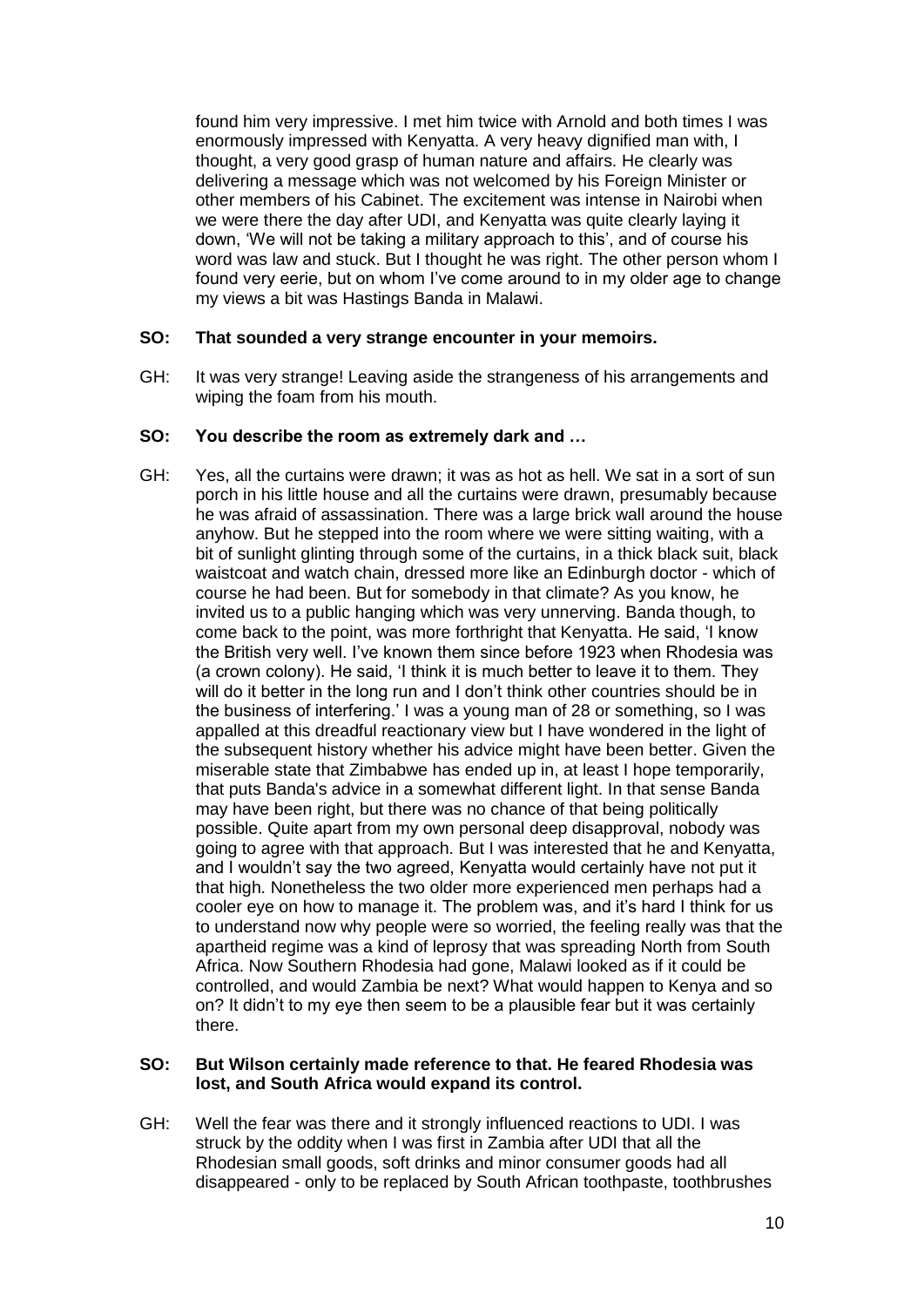and all that sort of thing. It was a sign and people like Milton Obote did feel that they were being slowly swallowed up. He said to us, 'Malawi's still there, but its soul has gone.' I remember him saying that they were being eaten from within by Apartheid; so I think the fierceness of the reaction reflected that feeling that this sort of leprosy was spreading unstoppably like a disease, and only very brisk action by Britain would have stopped it.

- **SO: Well, it's almost a Cold War analogy, isn't it. The comparison to apparent creeping Soviet-led socialism. I'm just thinking of the advance into Eastern Europe in the late 1940s; that's a direct contemporary reference point.**
- GH: Yes, the advance into Eastern Europe was of course with the Soviet Army, which helps. But the South African army was already in Namibia. Well it wasn't called Namibia then but yes, I mean the fear of South Africa's economic power primarily, but also its military capabilities. South Africa was still the most powerful military state in the continent. So the fear was very strong, and Arnold got from Nyerere and Obote, 'We'll have to leave the Commonwealth if this goes on.' And by the end of Arnold's trip when we left Tanzania, it was still in the balance; but I think we both came away with the feeling that there wouldn't be mass departures from the Commonwealth which had seemed very likely at the beginning.

#### **SO: From what you observed, would you say that these African Heads of State were very much in control of their country's foreign policies? That they were the arbiters and key drivers of foreign policy?**

- GH: Very much so. It's become a fact around the world and in our own countries, the Prime Minister now effectively runs foreign policy, I think everywhere; and that was certainly the case then with Nyerere, with Kenyatta, with Kaunda, and so on. So they were the people we saw. Often they had their Foreign Ministers with them. But the deciders were the Presidents or Prime Ministers.
- **SO: Yes, so it's really the discussion within the Prime Minister's office, with his key adviser within his office, that then would be the key foreign policy element?**
- GH: Yes.
- **SO: And so a Foreign Minister was to deal with day to day stuff?**
- GH: Yes, that's right.
- **SO: You mentioned Milton Obote: how good a Commonwealth Head was he? How committed was he to the Commonwealth? Obviously Kenneth Kaunda and Julius Nyerere had an increasing significance through the '70s and particularly the early '80s, but Obote?**
- GH: Well, Obote was extremely helpful to the Commonwealth Secretariat. I remember the first meeting with him on that visit maybe after UDI. And he said to Arnold, 'I can see that the Commonwealth is no longer run by the British but it still looks to us like an English club'. Because of the UDI thing. I think that Arnold convinced him on that first visit. 'Well, why not wait and see, why not give it a go before you write it off', and he did. I think he was a convert because when the Biafran crisis came out, it was he who lent his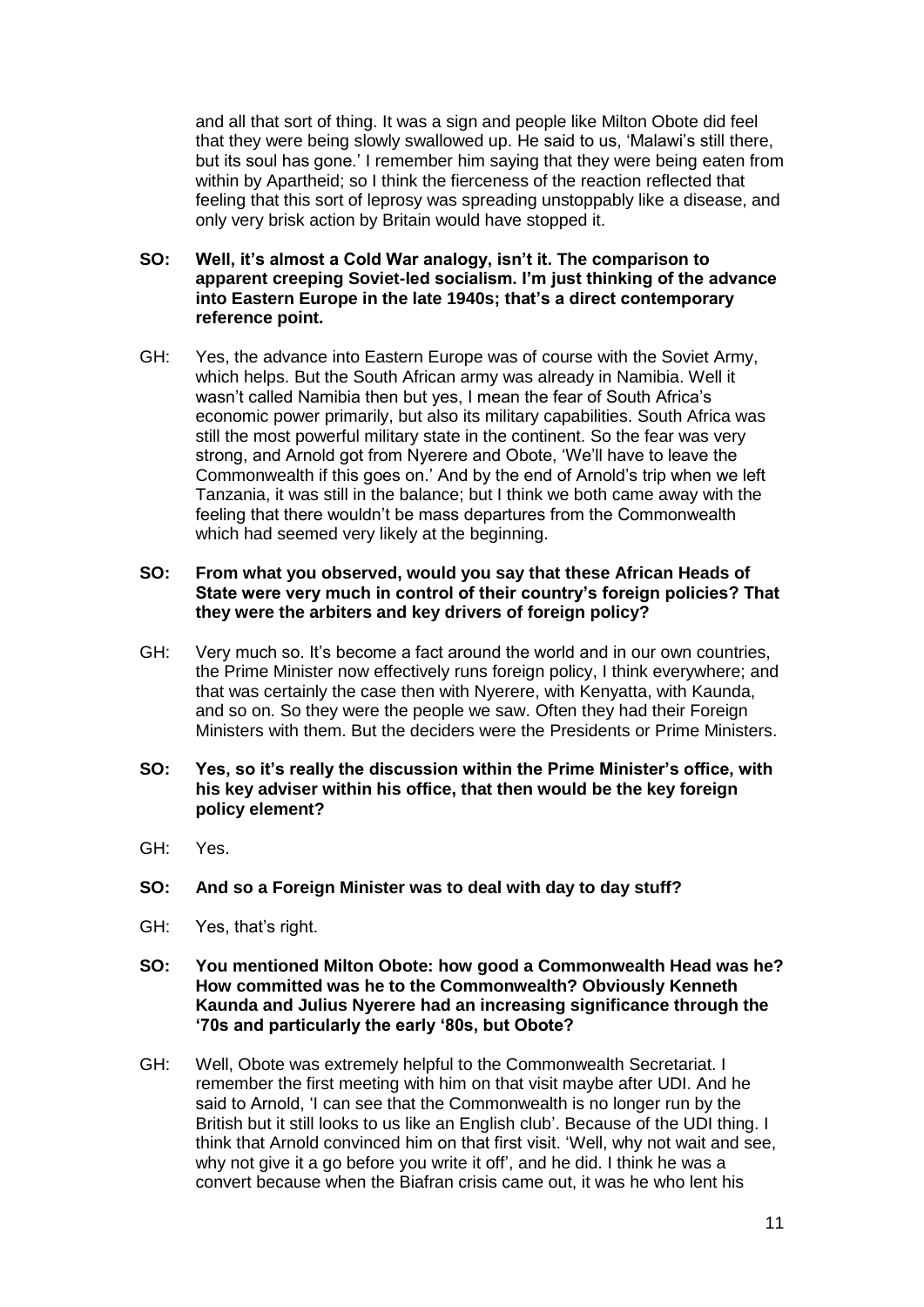good offices when we finally had negotiations between the two sides. And he was extremely helpful. I mean we failed for other reasons but we certainly needed somebody like Obote as head of state to get us accommodation and push, and I think add some diplomatic bounce too.

# **SO: Thank you. I was wondering why those negotiations on the Biafran war were in held in Kampala.**

GH: They were in Kampala by an accident. The two sides never engaged in direct talks; shuttling between the two sides was extremely trying and our main contribution was to be endlessly patient. We finally got them to agree to a meeting, but then they couldn't agree on where to meet. The Nigerians said London, and the Biafrans said, 'No, London is no good', and they suggested, now I can't remember what they suggested, and there was deadlock. They agreed to meet but we couldn't get a meeting because we couldn't agree where. And finally, Arnold said to them 'Write down an alternative place where you could meet other than the one you've said you would prefer, on a bit of paper and give it to me.' So they both wrote a short list and fortunately Kampala was on both lists, so we said Kampala. Arnold got on the phone to Obote and Obote said, 'Sure', and he was very helpful in facilitating the whole thing. So that's how it came to be Kampala.

### **SO: Staying on Biafra for a moment: did Arnold Smith use Emeka Anyaoku as a source of information in any way, or as a private envoy, given that he was also Igbo, from Nigeria?**

GH: Because he was Igbo, definitely not. I think in the beginning before the split came, before the secession, as Colonel Ojukwu became increasingly important, Emeka was helpful among others in keeping Arnold briefed on how the situation was developing. The moment it became a crisis of secession, Arnold could not use Emeka without compromising his integrity as a Commonwealth civil servant, so our main role with Emeka was to protect him and keep him, so to speak, away from the subject so we didn't use him after that. Of course initially Arnold relied very heavily on Yaw Adu who made a trip to West Africa and came back and reported very sensibly and accurately and very pessimistically; and Yaw was well known in the whole of West Africa obviously. So he was our initial point of contact. Afterwards of course it was Arnold himself once we got into mediating - you might like to talk about that later on.

### **SO: Yes, I would very much like to because I'm enormously struck by Arnold Smith's energies and his input into trying to resolve the Nigerian civil war; and also the lasting impact of the failure to resolve it.**

GH: Yes.

#### **SO: As well as the humanitarian crisis in Biafra and how that affected his subsequent political approaches.**

GH: His energy and his boldness were, I can't keep saying it often enough, truly remarkable and absolutely essential in this early stage. Because you've got to remember the Secretariat was hardly known by anybody, 'Commonwealth Secretary? Who's he?' Arnold had to build the job and he did and he built it as a senior, as you say, foreign minister sort of job. And people teased him for his ego and his sense of importance. I don't know how much of it was self-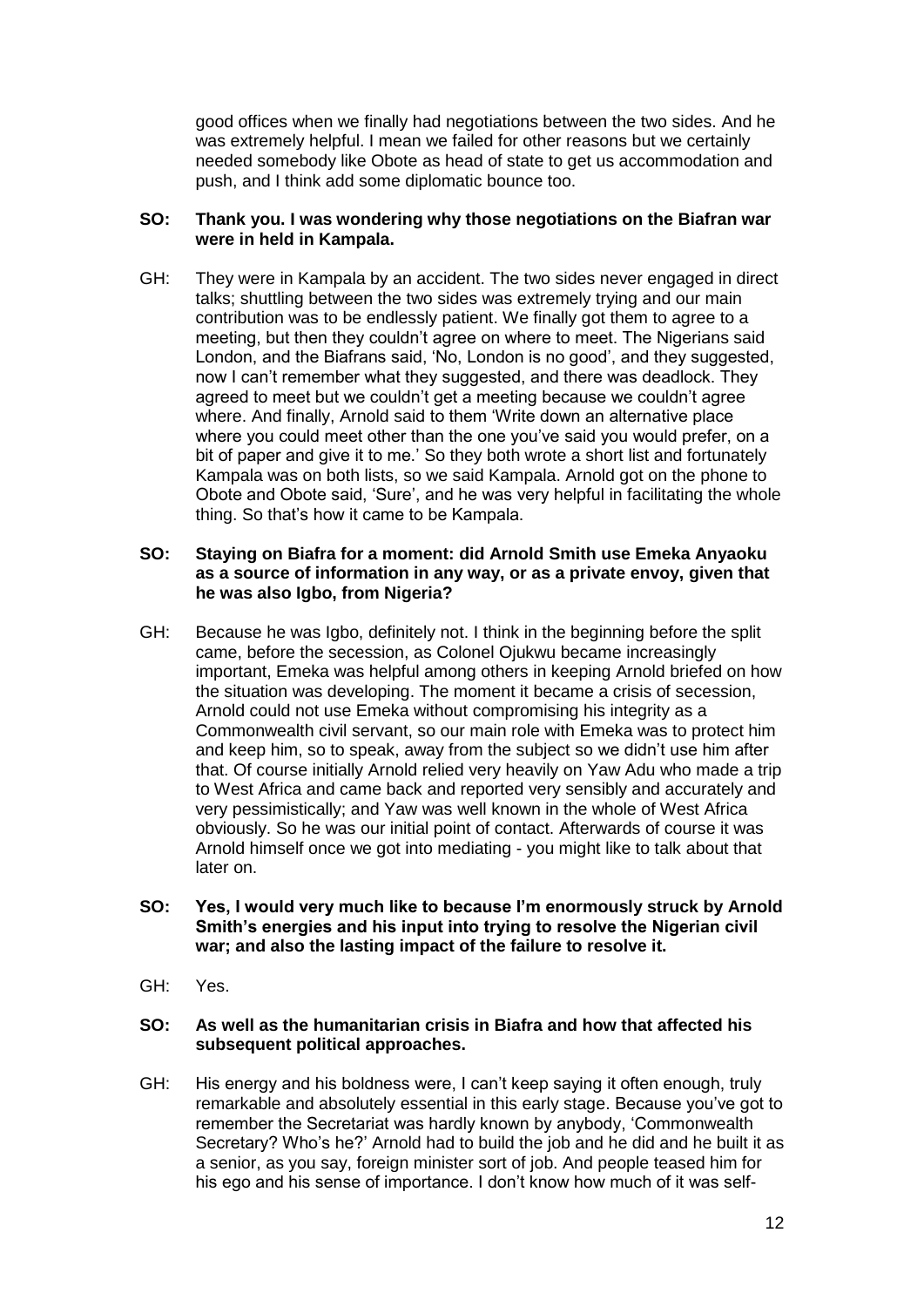importance, but the point was it was critical to getting the institution recognised and accepted as something that you could deal with. And for that I think he was irreplaceable.

# **SO: Why was U Thant so resistant to the United Nations getting involved?**

- GH: I don't know the answer to that. We puzzled about it quite a lot. Arnold would go to see him a couple of times in New York and talk it over. Arnold got the impression that U Thant felt that it was being handled by the Commonwealth and he had other things on his mind and he had no need to get involved. For want of any better explanation, that still seems to me to be the best. He certainly liked to be briefed and kept informed, but he had no interest in playing any part. But on the other hand, Arnold did have a role, and I suppose U Thant would have had to push him aside if he wanted to be more active; nor was there any particular advantage I think in the UN doing so. We weren't short of active supporters when they needed peacekeeping forces and economic aid and all that, we could muscle that up within the Commonwealth if and when needed. Our problem was to get the two sides to agree and I don't think the UN had any better ideas than we did on that one.
- **SO: I'm very aware that the Biafra issue in fact had Cold War angles to it, that France and Britain were very much at odds over the conflict; South Africa and the Ivory Coast also had their own fingers in this particular pie; and so it wasn't simply an intra-Commonwealth issue, a civil war within the Commonwealth. It did have much wider international ramifications.**
- GH: Oh, it did indeed. I mean, the whole question of secession was a difficult and confusing one for many countries. But the issue of Biafra was less Cold War and more entangled with arbitrary colonial boundaries and above all, oil. That caused the trouble. I remember when oil was found in the river states in Nigeria before the Biafran crisis and Yaw Adu said to me 'Oh I'm very sorry to hear they've struck oil in Nigeria' and I said, 'Come now, Yaw! You mustn't be jealous, you know. It's their good fortune.'

# **SO: Rather than Ghana?**

GH: Yes. Yaw said, 'You misunderstand me. Oil is trouble. They're going to have trouble' and he was right. Any time I remonstrated with Yaw, he was always right and I was wrong.

# **SO: Did Arnold Smith make any approaches to Paris, to try to ring-fence the discussion in any way?**

GH: No, I think he stuck pretty closely to his Commonwealth brief. I can't recall. Occasionally people, possibly the French Ambassador certainly other ambassadors, would come around for a briefing. I certainly remember being asked to dinner by the Papal Nuncio who wished to be briefed on it, in the cautious way of papal diplomacy, at his house in Wimbledon. And Arnold's position was that, barring more sensitive things, he was perfectly willing to brief anybody who wanted to know what we knew about the crisis; but he certainly didn't go out of his way, and nor did he have time. It wasn't a leisurely affair, as you can imagine, when we got into the mediation effort with Biafra.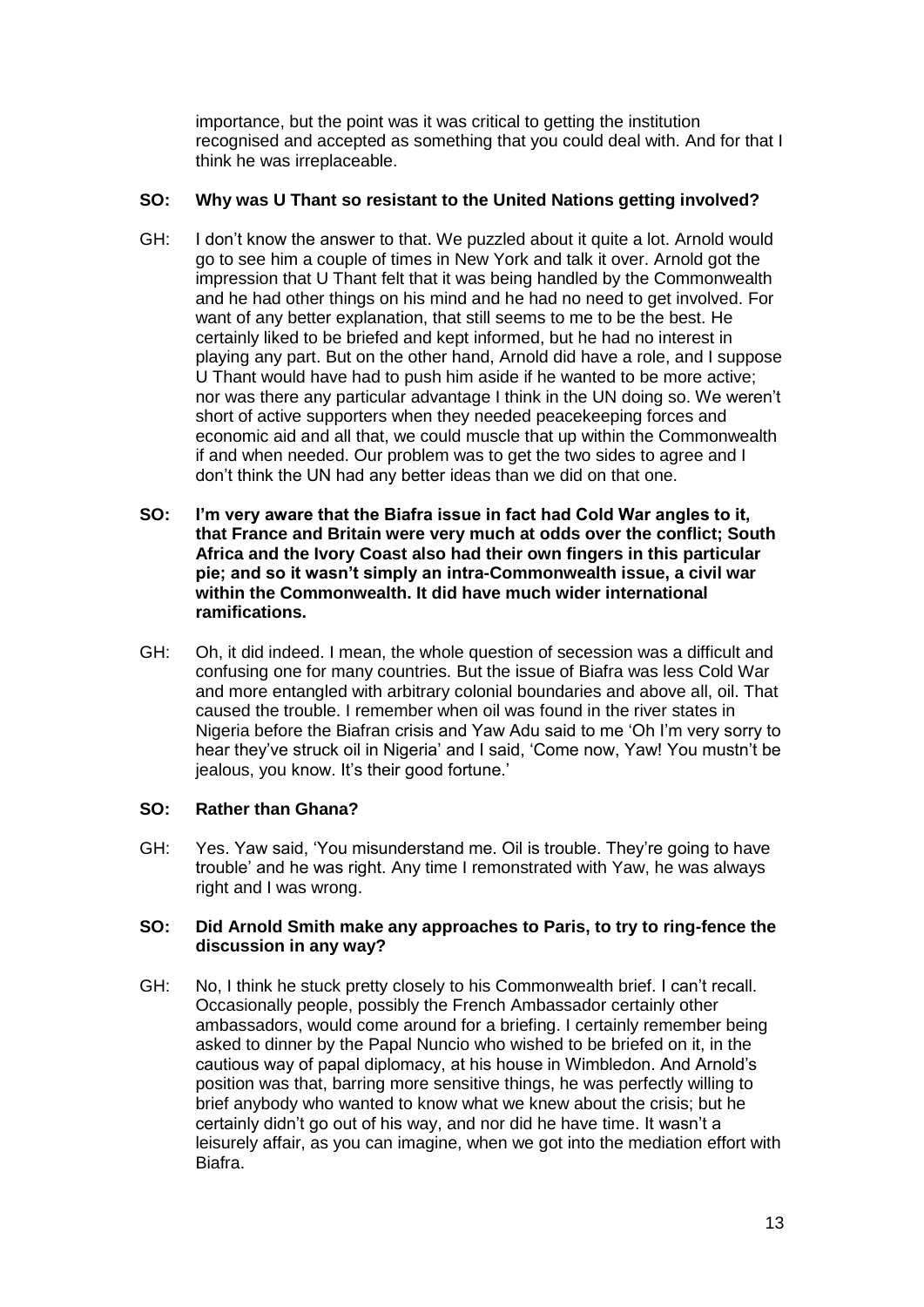### **SO: What about Arnold's relationship with the Foreign Office and Number 10 on the Biafran issue?**

GH: I have to go wider than that. The initial relationship was sensitive. I think, not so much the Permanent Under Secretary of either the Foreign Office or the Commonwealth, there were two in those days who I think were large-minded and understood what were the changes that would work. There was considerable… I think, jealousy's too strong a word, but resentment and wry laughter at, you know, these amateurs in the Commonwealth Secretariat, because in a sense we were doing the Commonwealth Office out of an important part of their job. So that was understandable. There was nothing nasty or anything but just occasional signs of resentments. With Number 10, the relationship varied. I think Harold Wilson recognised in Arnold a kind of formidable partner who might well be difficult to control, as indeed he was. So I think their relationship did fluctuate; I think Wilson, although much criticised over various things, on the whole was extremely helpful to the way the crisis developed in the Commonwealth. When, as a result of UDI, the pressure mounted for an early Commonwealth meeting in Lagos (January 1966), Wilson's immediate reaction was to say 'Yes, I'll go.' And that was quite a big thing. He had reservations about it afterwards; he said, 'You know, I'm not going to be put in the dock'. But his decision to say 'I'll be there,' made that meeting a goer. And I think it was very important that meeting, to provide a vent for the resentments, the fears, what are the British up to? And so on.

# **SO: So it was a safety valve really, to blow off steam?**

GH: I think it was a way of people doing what the Commonwealth does best, talking among themselves, getting a better grip on how other people saw it and what possibilities there might be. I think with hindsight, everyone was too optimistic at that stage. Certainly Wilson was a brilliant man, attractive in that sense, but he was convinced that sanctions would bring Southern Rhodesia to their knees and managed, I think, to convince the meeting in Lagos that given six months or so, it should do the trick. I'm not sure the meeting entirely agreed with him but I think they were prepared to take him at his word and give him six months. Later on that trust evaporated and there was rising suspicion that Wilson might do a deal with Ian Smith and abandon Rhodesia to white independent rule.

# **SO: You write of that in your memoirs.**

GH: Yes, the pressure especially from the African members was to get Britain to rule out any possibility of independence before majority rule. So trust in Britain faded but in the early days I think there was a willingness to let Wilson have a go.

#### **SO: But still there were demands for British intervention. The calls for the use of force really were very loud indeed.**

GH: They were, they were. Wilson never hesitated on that. I remember him saying to Arnold 'My cabinet would not. My cabinet are simply not in the mood for foreign adventures'. Among Wilson's advisers there was, I think, concern that a British invasion of Southern Rhodesia posed huge military risks and I don't think it was ever considered seriously in London. But people like Kenneth Kaunda really felt that if the thing went on in six months, it would come to be, as we say now, 'the new normal' and everyone would have accepted that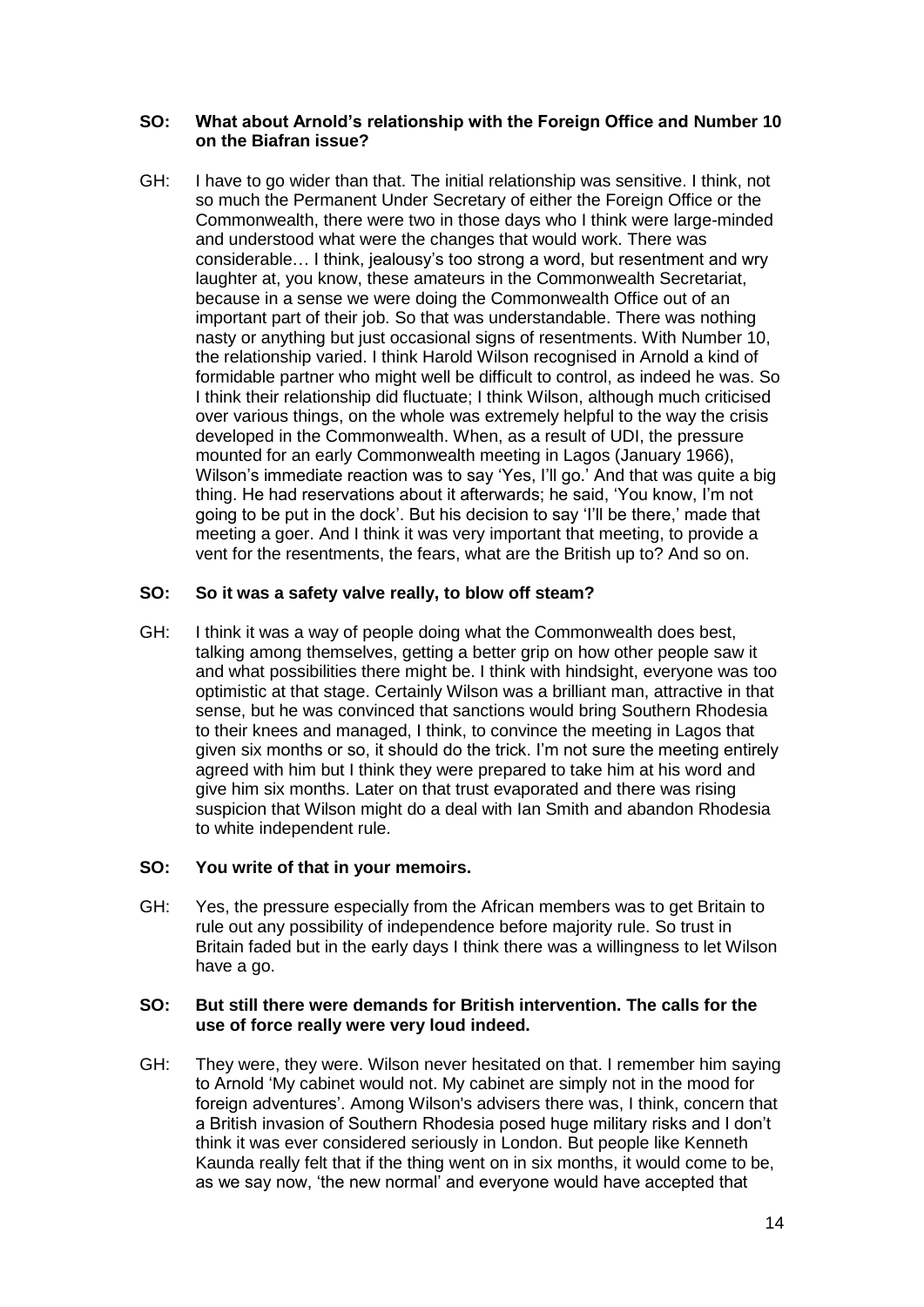Southern Rhodesia was run by the whites and that was that. And I think that his fears were to some extent realised.

- **SO: How much was he, Kenneth Kaunda, also trying to defend himself against left wing criticism from people like Simon Kapwepwe? Was there also a fear that Zambia, as former Northern Rhodesia, had a black independent government but their legitimacy was also tied with their Southern Rhodesian colleagues acquiring independence at the same time? In other words, they felt, to a degree, morally cheated and compromised in their own acquisition of liberation? I'm just wondering if you felt that in any way permeated their thinking?**
- GH: I don't know. I don't know about that. On the first point, Kaunda's position as president although unchallenged, was not anywhere near as strong as Kenyatta's or the others. And so his rather more fiery Foreign Minister, Simon Kapwepwe, was much more of an influence. When Kenyatta's Foreign Minister disagreed with his president and the president said 'Don't', he withdrew it. That was not so with Kapwepwe. You hinted that Kaunda was probably always looking at his left, but I don't think his prime worry was internal politics, although that could obviously be part of it. I think his prime worry was that many in Zambia were so inter-connected with the Southern Rhodesians.

#### **SO: Yes, because of the Central African Federation's infrastructure and political economy.**

GH: He couldn't get his copper out or his oil in, except through Southern Rhodesia. When I was in Lusaka I found that even my telephone calls to London all went through an exchange in Salisbury. That was the first practical thing the Commonwealth could do, because Kaunda explained at really heartbreaking length the extent of the ties and how crippled his country was going to be, he could not export. Zambia's money was in copper and he couldn't get the copper out. And it was going to run out of oil and so on. And as you know we worked out an arrangement for a Commonwealth airlift.

#### **SO: Yes. The British and Americans participated as well. There's a lot of material in the British National Archives on this.**

GH: Yes, Canada and New Zealand, the British, the Americans others, Australia too I think. We had Hercules, I think, and they bought oil in and took copper out and got over the initial supplies problem; and that greatly eased the situation. We recruited from India a senior Indian civil servant to run the operation at the Lusaka end; and well, we got over that crisis.

#### **SO: Was that a Secretariat initiative?**

GH: Yes. Well, they asked us for help and we delivered. We got in touch with people and explained what was needed and then it was organised by several Commonwealth air forces. I was sent down by Arnold to Lusaka about Christmas time and we worked out a scheme. They gave me a list of what they needed and how much and when - all the details. We spent days sitting there. Kaunda's officials were very good at producing a comprehensive list of their needs. I took this back to London and we sent it around to Canada and the other Commonwealth members, and up came the aircraft and people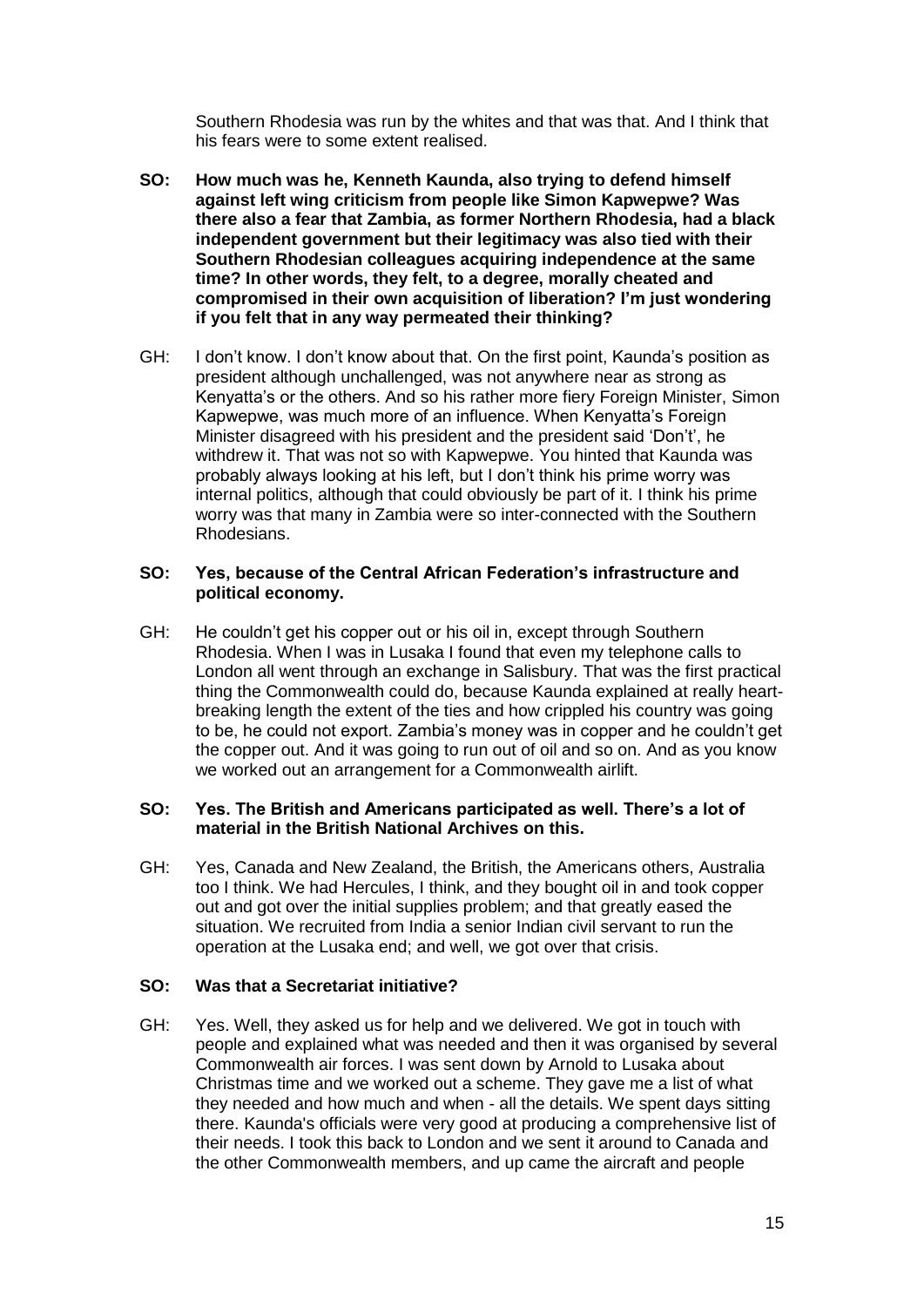knew what to take in and what to take out; and it worked beautifully. And that was probably the first actual practical thing that we did come to think of it.

# **SO: Well, the logistical planning needed phenomenal coordination.**

GH: Yes, it did. We did not coordinate the flights or anything like that as it wasn't our business. But we got it going and circulated the list of what needed to be moved and the respective Commonwealth governments and air forces did the rest.

#### **SO: Yes, but by the September 1966 Commonwealth heads meeting, Harold Wilson was already starting to have the bilateral discussions with the Rhodesians that led to HMS Tiger talks later that year.**

- GH: Yes, it was much more rocky.
- **SO: Then in 1968, it was HMS Fearless.**
- GH: Yes.

#### **SO: But at this point, did Arnold ever venture a private opinion to you about how he felt that the British Government was handling this?**

GH: Oh yes, quite often. We assumed that Arnold's office was bugged which did not bother him at all. He felt that what he said informally in his office might have more impact on the British than his formal calls, and he could be relaxed about this because there were no discrepancies between his private views and what he said in Whitehall - they were couched in much the same words.

 He was equally frank about raising it with Wilson when there was speculation about the coming Fearless talks. Arnold said - and I was there - to Harold Wilson, 'We really need to break out of this autumnal routine of negotiations with Ian Smith'. Wilson was very cross. This was when Arnold said to Lester Pearson afterwards, 'I stuck my neck out.' He did. So, I think one of Arnold's strengths was he did not, so to speak, pussy foot. He told Heads of Government, and particularly Harold Wilson, what he thought. Not gratuitously but when he thought it really required plain speaking. And I admired him for that moral courage.

#### **SO: Was he in touch with the Zimbabwean national liberation political elements at this particular time?**

GH: No, I mean they came to see us and I knew personally people like Bernard Chidzero, a very impressive man. We didn't see it as our job to foment resistance in Zimbabwe. There were plenty of other people doing that. Our job was to maximise international pressure on the regime to get it changed; and that really came down, in practical terms, to trying to put the maximum effect of pressure on Britain to do the right thing. And I use the term 'maximum and effective'; both are important. Maximum pressure was not necessarily most likely to get the British Government to do what we hoped it would. So you had to make sure that your pressure was effective, something which elements within the British cabinet and within the British civil service would relate to and understand. Arnold was good at that.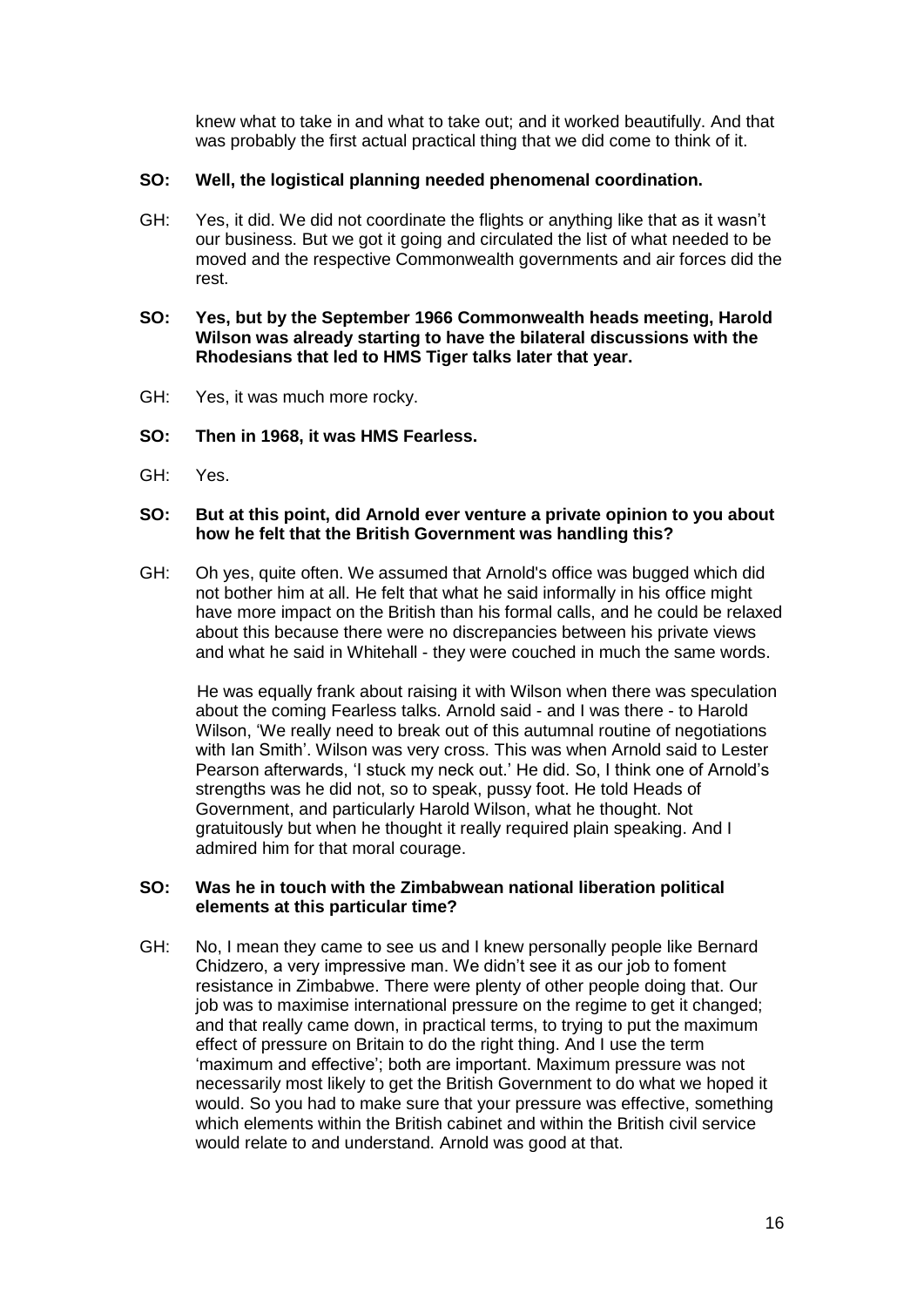- **SO: I know that in later years that Secretary General Sonny Ramphal had contacts with both ZANU and ZAPU. Obviously, between 1965-74 the Reverend Sithole and Robert Mugabe were incarcerated inside Rhodesia. At the Kingston CHOGM in 1975, which was Arnold Smith's last CHOGM as SG, Robert Mugabe and Joshua Nkomo both attended and made an unofficial presentation to heads. Ramphal has told me he was keen to provide administrative and political support, and solidarity to both these liberation movements which then came together as the Patriotic Front in 1976 – this was both at the Geneva meeting in 1976, and behind the scenes at Lancaster House in 1979. I understand he was also willing to use private briefings of the British press to exert effective pressure on the British Government. I wondered if Arnold Smith was a forerunner of this particular SG technique?**
- GH: Oh, I think he did. It's a very delicate weapon to use; it's a double-edged weapon and my boss McIntosh was good at it. I learnt and saw something of the art with him. Arnold did do it but very sparingly and very carefully. He was quite right, I think. He felt it was better that he talked to ministers rather than give them the impression that their arms were being twisted by stirring up public pressure, but we did of course have lots of contacts in the media. There were Commonwealth correspondents in all the quality newspapers in those days in London, and they came to see us a lot and got briefed. But I think not with any underhand intent, but just briefed, 'This is what we know at the moment and you've asked for information and here it is.' But I think it would not be fair to Arnold to say that he ran any kind of private campaign.

#### **SO: I wasn't trying to suggest that Sonny Ramphal ran a private campaign, but he used all sources to exercise effective pressure.**

- GH: Yes, well, I'm sure Arnold would when it was necessary, but I think he was pretty chary. The relations with Wilson and his cabinet were sensitive enough on this issue without orchestrating press criticism. If they had had the feeling that we were campaigning against them, then we'd have slipped backwards a long way. Arnold talked to the press quite a bit, but he tended to talk on the record, rather than off the record.
- **SO: Was Arnold Smith also using other aspects, or other issues as a way to build up the positive role of the Secretariat, so that it would counteract any perceived negativity that the British Government had towards the Secretariat on the Rhodesia issue? Such as the Gibraltar referendum, or the Antigua constitutional issues, so that there were, as far as the British Government was concerned, some plus sides on the ledger?**
- GH: Oh, very much so. And also I think he would argue very vigorously with Wilson and with George Thomson (a very able junior Minister in the Commonwealth Office) that the Secretariat was in Britain's best interest in handling the Commonwealth; and that it provided Britain with ways and with safeguards that it wouldn't otherwise have. So he certainly used that argument on the Rhodesian crisis itself but also, as you say, in lesser but useful fields, and that's gone on ever since.
- **SO: Yes. On the Biafran negotiations: after all the energy put into mediation, and the endless to-ing and fro-ing, it culminated in those thwarted Kampala discussions, which then broke up without any resolution. At**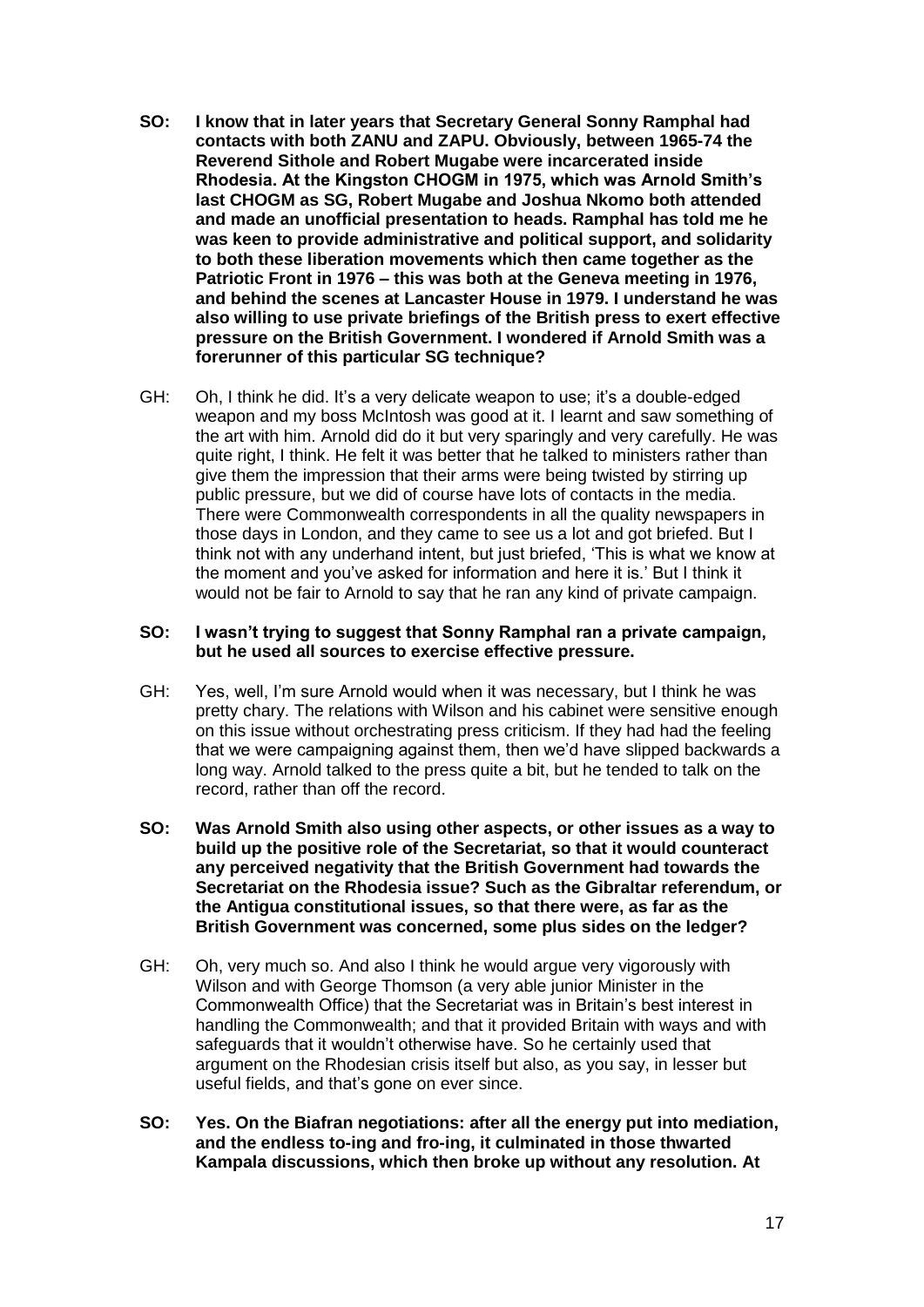### **that point, did Arnold Smith ever despair of mediation and think that there was no role for the Secretary General of the Commonwealth?**

GH: Oh no, no, never. But he must have, though he disguised it, he must have been heartbroken. We had come so close after two years of effort and the outlines of a possible compromise decision was staring everybody in the face; and it looked so do-able until Ojukwu pulled out. We could only speculate on why in the end he would not settle - perhaps he felt it too dangerous to him personally, perhaps he had gambled all on secession and felt fatalistically that he had to go down with the ship. It seemed to me that Arnold was in line for a Nobel Peace Prize if he had pulled it off. But he was not a despairer. I'm sure he was upset, but he gave no outward sign even to me; I saw him all the time on that. So it was just that it hadn't worked and maybe something else will work, although it was pretty obvious to us that after the Kampala effort although we kept on, and kept in contact and writing to Ojukwu and so on but it was pretty obvious that there was no game changer, that Ojukwu was going to fight on to the inevitable end. And that's the problem I think, often with those situations. Successful mediation is very difficult to achieve. People say glibly that there should be a lot more mediation, but in fact it won't work while either side thinks that they have a chance of getting what they want militarily. It only works when both sides have come to the conclusion they are not going to succeed, but they need a polite way to climb down.

# **SO: It's known as a 'hurting stalemate'.**

GH: Yes. And then mediation can provide you with a dignified way out of the dilemma you've got yourself into. 'Well, we've got a good deal in the end.' We thought we had got to that point at some stages in the Nigerian civil war, but in the end it didn't work.

#### **SO: Yes. Was there a particular Commonwealth dimension to the humanitarian relief attempts in Biafra?**

GH: Yes, there was. Well, there was very much a British one.

### **SO: Yes. I just wondered if there was a separate Commonwealth one that you…**

GH: No, there wasn't a separate Commonwealth one. Again it was a terribly delicate issue. Arnold thought, in fact he said to me, 'We might have pulled it off if we could have got into Enugu and seen Ojukwu.' We couldn't, because the Federal Government would not allow the Commonwealth Secretary General to go there. They regarded this as being a form of recognition which would be exploited by the Biafrans. I think they were over cautious, but I certainly feel that it was a considerable hamper in our efforts that we could not talk directly to Ojukwu, only to his negotiators who were nervous of Ojukwu and so we could never be sure of how frankly and accurately they reported back to him.

### **SO: To what extent do you feel that those appalling images of the famine in Biafra were being used by Ojukwu as a highly conscious political tool, to break the blockade?**

GH: Well, they were certainly being used by the Biafran lobby in London. I am sceptical about the huge famine. I mean, there was chronic famine in the East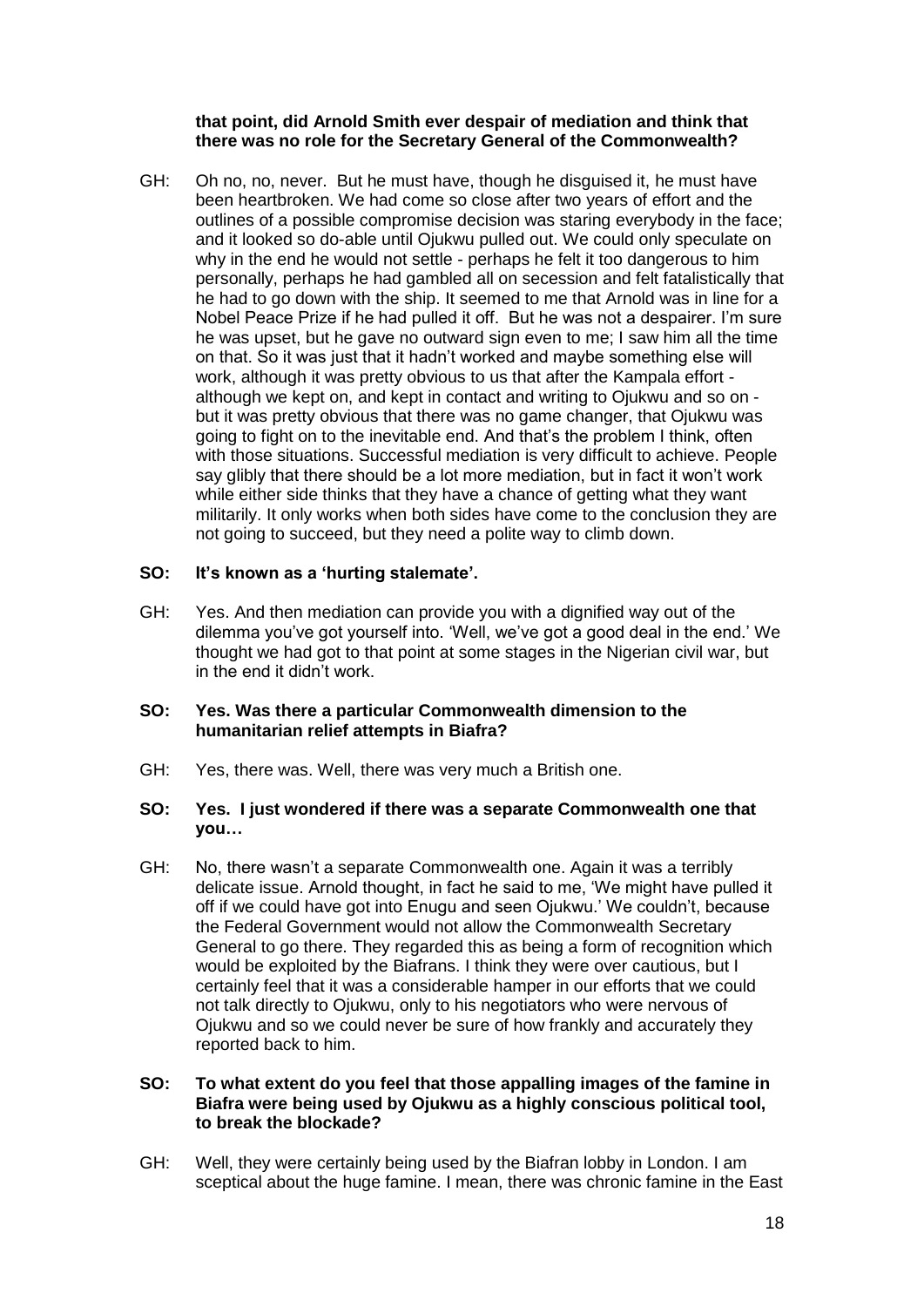at certain times of the year and there is that disease 'Kwashiorkor', a malnutrition disease which gives children a very swollen belly; it's a seasonal dietary problem. Anyhow, civilians suffer very badly in civil wars, there's no question about that. But what struck me was that as the Federal troops advanced and other more independent observers came behind, there was no great sign of genocide or of mass killings or indeed mass deaths from starvation; and the big point for me was that when the secession was over I can't think of two halves of a split country that have knitted together again more comfortably than those two did after it. Nigeria has other problems, big problems; it doesn't have that problem anymore. So I think that the Biafran lobby, which was very active in London, as you may remember, was campaigning for a better political outcome.

#### **SO: I do.**

- GH: And even here in New Zealand here, some people were protesting. I'm not sure how well-founded their views were but I think it probably prolonged the war. Not of course deliberately, but I think it did give the Biafran hawks - of which Ojukwu was one - the feeling that maybe they could yet get international aid if they could just hold on a bit more. Which wasn't practical; nobody was prepared at that stage to give practical help. So the war fought itself out until the end.
- **SO: Sir, if I could ask one question about the Commonwealth and South Africa at this particular point, before I ask you about the Technical Cooperation Fund. How far was Arnold Smith also important in helping to lay the groundwork for the Commonwealth's later grand strategy in opposing apartheid? Did you have contacts with the Anti-Apartheid Movement? Was there a beginning of scholarship assistance to South West African students, or contact with South African dissidents? I'm just wondering about the forerunners of Sonny Ramphal's later campaign on apartheid?**
- GH: Yes, Rhodesia was seen as the advance guard of the apartheid problem. But yes, we certainly had contact with what was then South West Africa's emerging political leaders, including Sam Nujoma and others. We had contacts in South West Africa whom we saw from time to time and we did work to provide scholarships and so on. That sort of investment: I know it's long term, but it's really important. South Africa itself wasn't a focus; it was the whole background of everything we did. But I couldn't say that there was any need for the Secretary General to organise Commonwealth opposition to apartheid. It had it already.

# **SO: I was going to say 'it was alive and well'.**

GH: It was a question of, in a sense, preventing it from something totally dominating all Commonwealth meetings. People like Lee Kuan Yew, Keith Holyoake, then the New Zealand Prime Minister, and others got impatient that you couldn't talk about anything else at Commonwealth meetings. They came all the way to London and there was only one subject. And that became an emerging problem. We had to adapt the structure to provide parallel discussions - one set of meetings on Southern Africa and another on other international issues including Vietnam, international aid and matters that other prime ministers wanted to talk about.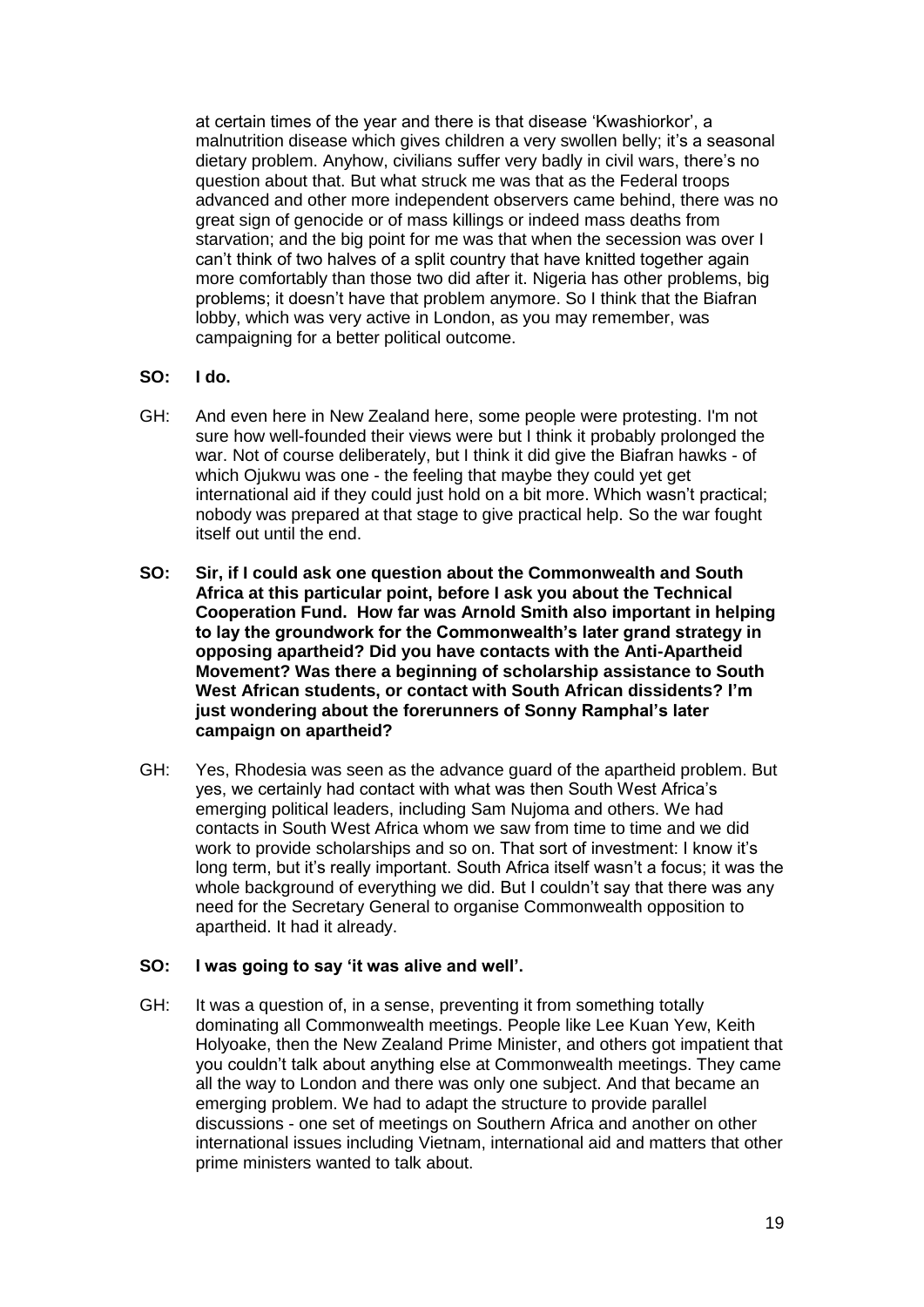### **SO: Wilson had come up with the idea of a Commonwealth delegation to go to Vietnam at the London meeting in 1965.**

GH: Yes, it was not, I think, taken terribly seriously; it certainly was not taken by us very seriously. I went so far as to have some injections in case we had to go suddenly. I think it was probably more of a political gimmick. I mean again, I don't quite see what use a Commonwealth delegation could possibly be to either the Vietnamese or Americans and it died almost in being born. But Harold Wilson did push it for a while.

### **SO: But Nkrumah was quite keen. The minutes show this.**

GH: Yes. I don't recall it ever being taken really seriously and I couldn't at the time see what it was that we were supposed to be able to do.

#### **SO: So, when did you bring in these parallel discussions in 1969? At the London Commonwealth heads' conference?**

GH: I think it was '69. My memory's a bit vague on that.

#### **SO: No, because there was an appreciable gap after the London September meeting in 1966.**

GH: We couldn't meet again for a while after that. The September '66 meeting was in a sense a disaster; not because of anybody's fault or anything like that, but because the issue had become so explosive. Distrust of the British became so deep that rational, even-tempered discussion was no longer possible. I can remember Arnold talking about this after the meeting; he said 'You know, we can't meet again like this.' When a year had gone by, more than a year, we looked at a meeting in Ottawa. But Pearson was not, as you can imagine, terribly interested in the possibility that the one Commonwealth meeting held in Ottawa might be the last meeting held by the Commonwealth anywhere! In the end we met in January '69 in London. It was the depths of winter, the last meeting held in the long drawing room in Marlborough House, and still remembered years later by Lee Kuan Yew as being absolutely awful, stuffy and hot and pipe smoke all over the place. I've never had the courage to say to Lee it was mainly being contributed by me with an enormous pipe, sitting behind Arnold and smoking. But, as you know, it went a lot better and we got over it. But after September '66, we really were not, I think, in a position to sensibly hold a meeting until something had changed to improve the feelings.

### **SO: Sir, if I could ask you one last question before we stop for us both to have a break. About the Commonwealth Technical Cooperation Fund, its origins and its genesis.**

GH: Well, that is one of the practical things that I'm still very proud of having a modest involvement in. As far as I recall it, it was Arnold's idea. Someone may have suggested it to him, but it was a genuinely new idea in international affairs. International aid was a commonplace and developed countries would send experts and so on, but the point about the Commonwealth was there were a lot of countries, countries like Jamaica and others who had great hydrologists, soil scientists and so on, but who as governments were in no position to pay to send those hydrologists as aid to Africa or somewhere else. So the idea behind the technical cooperation arrangement was that we could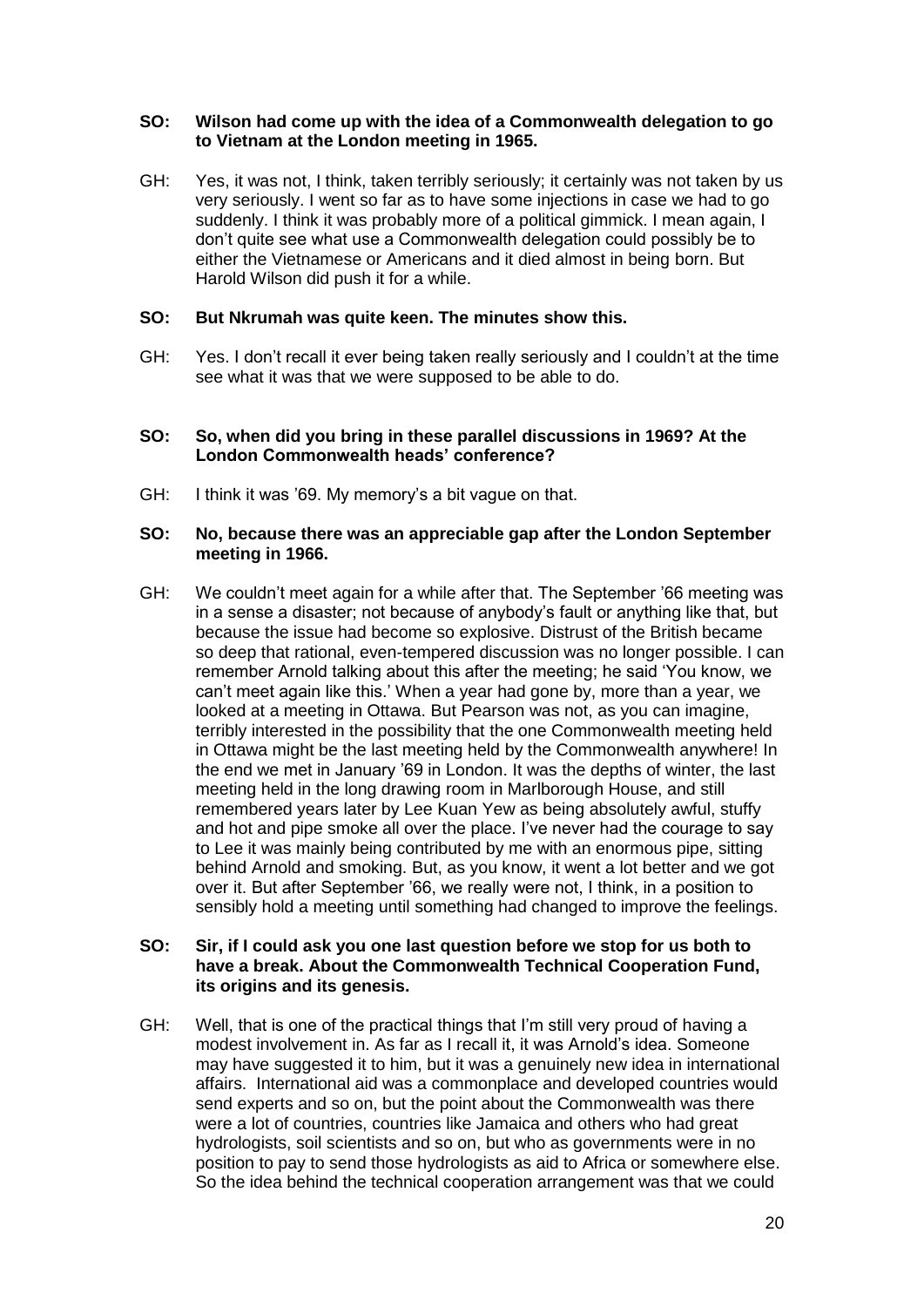tap this hitherto unused source of aid expertise. Countries which could afford to pay would cover the costs of sending experts from those countries which had them but couldn't afford to provide them as aid. A brilliantly simple idea but one which hadn't been tried before. And perhaps could only work in the Commonwealth because of the links of the language and so on.

So you could say that a hydrologist from Jamaica could work in Pakistan and would be more effective more quickly than if you'd had a hydrologist from Armenia or somewhere. So it was a simple idea and welcomed by Commonwealth governments and we had a meeting of Commonwealth ministers in Nairobi - I think it was ministers, certainly senior Commonwealth officials I can't remember now which it was - and we thrashed out the outlines of how it would work. I sat up all night in my hotel room in Nairobi writing a memorandum of understanding to set out how the Fund would operate. I remember going out and standing on the balcony as the sun rose over Nairobi, having just finished it.

# **SO: Was this the New Stanley or the Norfolk hotel?**

- GH: It was one or the other, exactly; the only two Nairobi hotels I ever stayed. I think it was the New Stanley; it had a balcony. I would have been on the fifth floor or something like that. Standing there watching the sun rise and feeling absolutely exhausted, but feeling a considerable sense of satisfaction. I thought it looked good and workable. So I took the draft to Arnold and it was circulated when the meeting began at nine in the morning. I think I said something to explain how the document had been set out. Then I sat behind Arnold and fell fast asleep. When I woke up it had been adopted. And it has worked, it's been a very distinctively Commonwealth contribution to the whole world of international aid. I'm no expert on how it's worked in recent years but my hope was that it was more likely to get over problems of language and culture shock and so on than more general international contributions sometimes do.
- **SO: Principal funding of course comes from the ABC countries, so again, I'm wondering the extent to which that this was Arnold drawing on the ideas of the Pearson Commission, with again a particular Canadian input?**
- GH: He may have done. I can't remember. He did recruit a Canadian economic adviser, Gordon Goundrey, to help run this. To what extent it had originally been a Canadian idea, I'm simply not qualified to give an opinion on. All I can remember is Arnold saying, 'We've got to do something with this' and we did.

# **SO: Yes. And so this would have been when, 1969?**

- GH: '68, I can't remember. Yes, the record will tell you when. Tom Mboya, a very able Kenyan and minister chaired the meeting. I think I've got a photo of somewhere of Arnold and I and Mboya sitting at the table. He was later assassinated.
- **SO: Yes, of course he was. He was shot on Government Road (now known as Moi Avenue), after leaving a pharmacy.**
- GH: How very sad.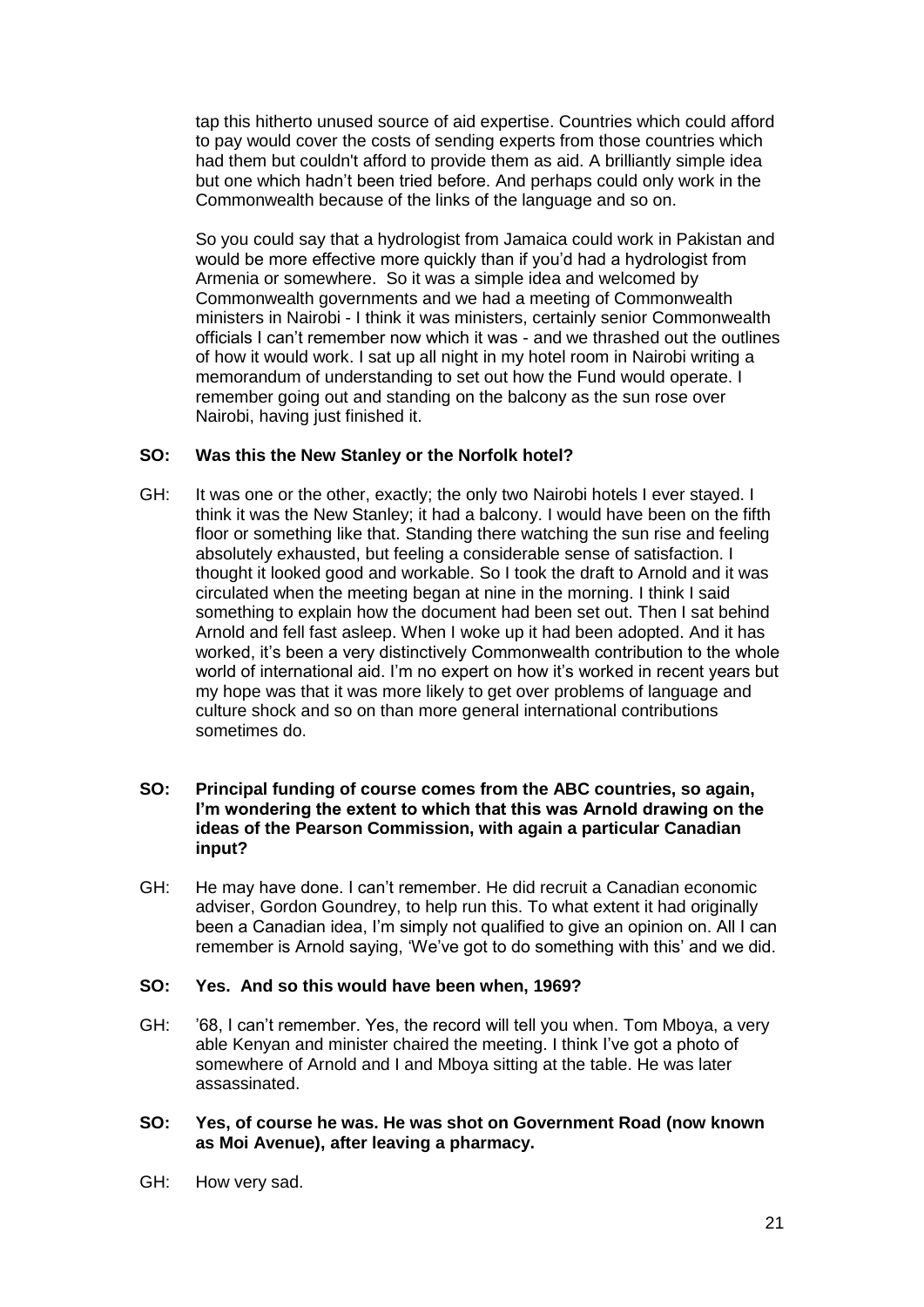- **SO: I lived in Nairobi for two years, in the mid 1980s; and I remember his death was still a strong memory and keen sense of loss.**
- GH: Yes. He was a loss, a real loss.
- **SO: So, please shall we stop there?**
- **Part 2:**
- **SO: Sue Onslow talking to Mr Gerald Hensley on 2nd April, 2014. Part 2. Sir, I wonder if you could reflect please on your experiences and view of the Commonwealth after leaving the Secretariat. You went back to the New Zealand Foreign Service after the autumn of 1969. You must have been a rather different diplomat, having had quite so much autonomy in the Secretariat?**
- GH: Yes, I think I was probably more than a little insufferable because I had acquired a lot of Arnold Smith's outlook and probably a lot of Arnold Smith's habits. So I may have had to be slightly depressurised at home, but I'm always grateful to Arnold, what he taught me about how to practice diplomacy. Diplomacy has a bad name for people being underhand, shifty and 'lying abroad for the good of their country' and all that sort of thing; but Arnold's straightforwardness and energy seemed to me to be the key to successful diplomacy, and I've tried to follow it since. So I came back to the New Zealand Foreign Service and was posted to Washington but I did completely different work there. I was Counsellor and head of the Political Section of the Embassy and I had very little to do with the Commonwealth. And then subsequently I was posted to Singapore as High Commissioner and so I moved away; although I was on a visit to Ottawa at the time of the Ottawa Heads of Government meeting in '71[1973?] and I was with my then Prime Minister, David Lange, in the Bahamas for the '85 Commonwealth meeting. But then, let me go back, I was in Jamaica for the Commonwealth meeting in…

#### **SO: The Kingston CHOGM was in '75.**

GH: 75, wasn't it? which was Arnold's last. I was there with my Prime Minister, Bill Rowling. A good meeting because you may remember the Oil Shock of '73 had dislocated the world economy quite seriously and there was much talk of the need for a New International Economic Order, with nobody quite sure what the new economic order would look like or how it would work. And interestingly in my view, the Commonwealth meeting in Jamaica in '75 was an important step in the way the international community came to terms with the economic problems we were facing as a result of the oil shock. There had been a huge amount of debate and the usual number of silly ideas and impractical proposals and all that which was part of any debate. But the Commonwealth meeting to my mind managed to sift the ideas to come down to a more sensible view of what might work. It set up a group of Commonwealth experts to report back to the Commonwealth heads of government. With major reports like this on the international economy years could have gone by with a doorstop report finally being produced in several volumes. Instead the Jamaica meeting said sensibly that, 'We need an interim report before the Commonwealth Finance Ministers meeting' which was to take place in Georgetown in Guyana in a few months' time, and it thus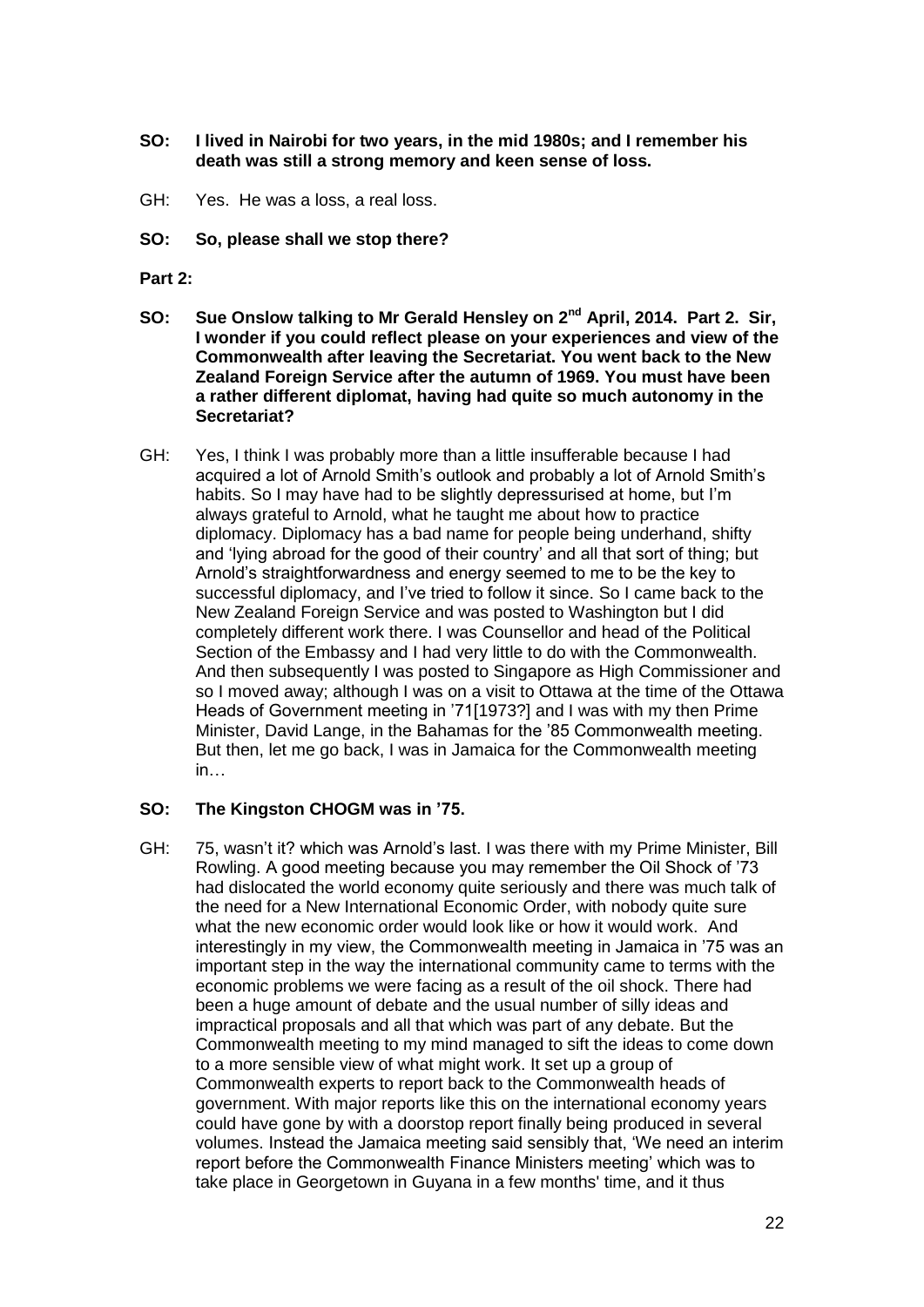managed to abbreviate what otherwise might have been endless deliberations. The Commonwealth experts were chaired by Alistair MacIntyre, a very able Caribbean economist, and he came up with a very sensible set of recommendations within the deadline. For all the talk there had been about 'We need a radical new approach', it took an orthodox approach and so was more likely to appeal to the major developed economies. It looked pretty much like the old international economic order, trusting to the IMF to recycle the Petrodollars to get the economy going again, as indeed happened. The report was adopted by the Commonwealth finance ministers at Guyana, I was there with my finance minister, and then was taken on to the special session of the UN General Assembly convened to discuss the crisis. The Commonwealth discussions were reflected in the Assembly debates by countries like Guyana and Ghana and it seemed that those discussions had in some silent way focused the discussion away from the wilder ideas and on to what could be acceptable to the wider international community.

# **SO: The G77 confrontational approach?**

GH: Yes, down to what might be possible. It was helpful to rule out what had no chance of being implemented. What we ended up with was pretty much like the old economic order. There was the same need for international assistance and so on, but I think very sensibly grounded on trust in the IMF to recycle the Petrodollars, which it did. I feel that the outcome of that at the UN was very materially influenced by the preliminary Commonwealth discussions in Jamaica and subsequently at the Finance Minister's meeting in Guyana. This was my view as one participant and I can't say that I've looked into it all that closely ever since.

# **SO: So, did you follow the debates about setting up a Common Fund?**

GH: Yes, I certainly did. I had in Jamaica a Prime Minister who was actually an economist. Unusual in prime ministers, and Bill Rowling was very sceptical about commodity funds and funds that attempted to stabilise commodity prices. He was quite right, and the Commonwealth experts group rubbished the idea. The remaining commodity agreements all broke down as a result of the crisis over liquidity, the Petrodollar problem, and demonstrated that stabilizing commodity prices are not the way to go. It's better to provide aid if you like, through a common fund, than to try and stabilise coffee or wool or whatever prices. And I think that idea of commodity funds was killed in '75 and quite rightly so. They never work, they didn't work then and they don't work now. That was I thought a step forward. As I say, some of the major steps forward that the Commonwealth pointed to in 1975 was what you couldn't do. It wasn't so much what you should do, but what wasn't going to work. And a lot of impractical ideas went out.

# **SO: What you're identifying then is a practical relationship between West/South, rather than an antagonistic one between the major political economies, and the G-77?**

GH: Yes.

# **SO: Or inter-governmental confrontation in the North/South dialogue.**

GH: Yes, you've put your finger right on it, because initially the reaction was confrontational North/South. The South were saying, 'You've got to do a lot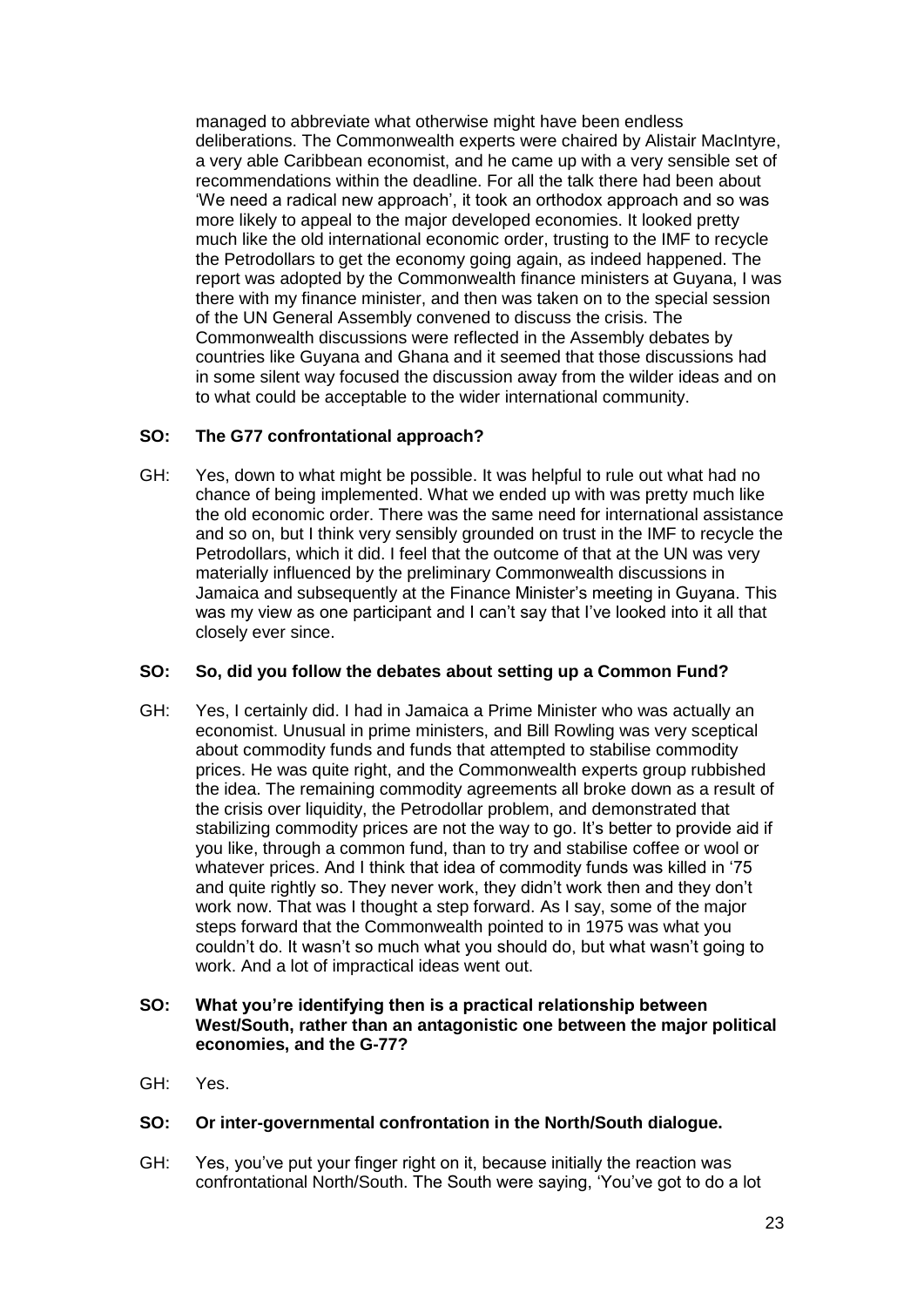more. Everything has changed and you've got to change with it', and that sort of talk that you get in a crisis. What the Commonwealth discussions in Jamaica, but particularly I think the Alistair MacIntyre Commonwealth Group and the subsequent discussions in Georgetown Finance Ministers wasn't was a North/South fight. It centred around 'What can we do that will work and looks good to practical economists and is politically possible?' That narrowed the debate but still left a lot to argue about. I think you're absolutely right: it got us out of that sterile North/South argument. 'It's us against them, and them against us' and so on.

- **SO: Yes. What of, though, Malcolm Fraser's input into this debate? I know he was politically close to Michael Manley, although ideologically they were poles apart: and they were both keen to stress Commonwealth development and this developmental angle of West/South. And I understand that they had a meeting in Runaway Cove in 1979; seven heads attended including the West German Chancellor, Helmut Schmidt. It was all about re-correcting the international economic asymmetrical configuration. Sir Peter Marshall, when I spoke to him, emphasised that this idea of inter-governmental cooperation ran smack into the buffers at the World Summit in Cancun in 1981. So that although there may have been ideas towards an international developmental approach that was collaborative West/South, that in fact these ideas effectively petered out after Cancun?**
- GH: I could well believe it. It's beyond my area of knowledge. But what I do remember was I was a delegate at the UN Special Session and I was braced for a pretty angry North/South confrontation and it didn't really happen. There had been admittedly a world debate, not just in the Commonwealth. There had been so much debate that a lot of the fire and one might say, the silliness, had got weeded out, but I do think that the Commonwealth's efforts, perhaps by chance, because the Heads of Government meeting in Jamaica, the Finance Ministers meeting came before the UN special session and everyone had talked themselves out in the Commonwealth on it, and brought their views to New York. Therefore, my experience at that UN Special Session was much less confrontational and much more constructive than I had expected. We were talking from much more of a common platform than I had expected. And I do think the Commonwealth played an important part in that. Beyond that I can't go because I was doing other things after that.
- **SO: Thank you for that observation. Peter Marshall's argument is very much that the Commonwealth was an important pilot fish in all sorts of ways, as an initiator, a platform of debate, because it was a smaller environment that enabled both frank discussion, but also practical outcomes.**
- GH: That's absolutely right on this and on other things too. But on this very difficult economic question the middle of the '70s the Commonwealth did exactly that, and they did it because people spoke very frankly. I think not rudely, but they said what they thought. We didn't get long speeches and not too much of 'what my country is gloriously doing', and so on. And a good chairman in a Commonwealth meeting was able to discourage a bit of a tendency to go off into UN-ish kind of talk. Anyhow, there was enough discussion and enough weeding out. A really good group of Commonwealth experts was put together - a serious group with that instruction, which I thought was critical to give us an interim report, because the real one would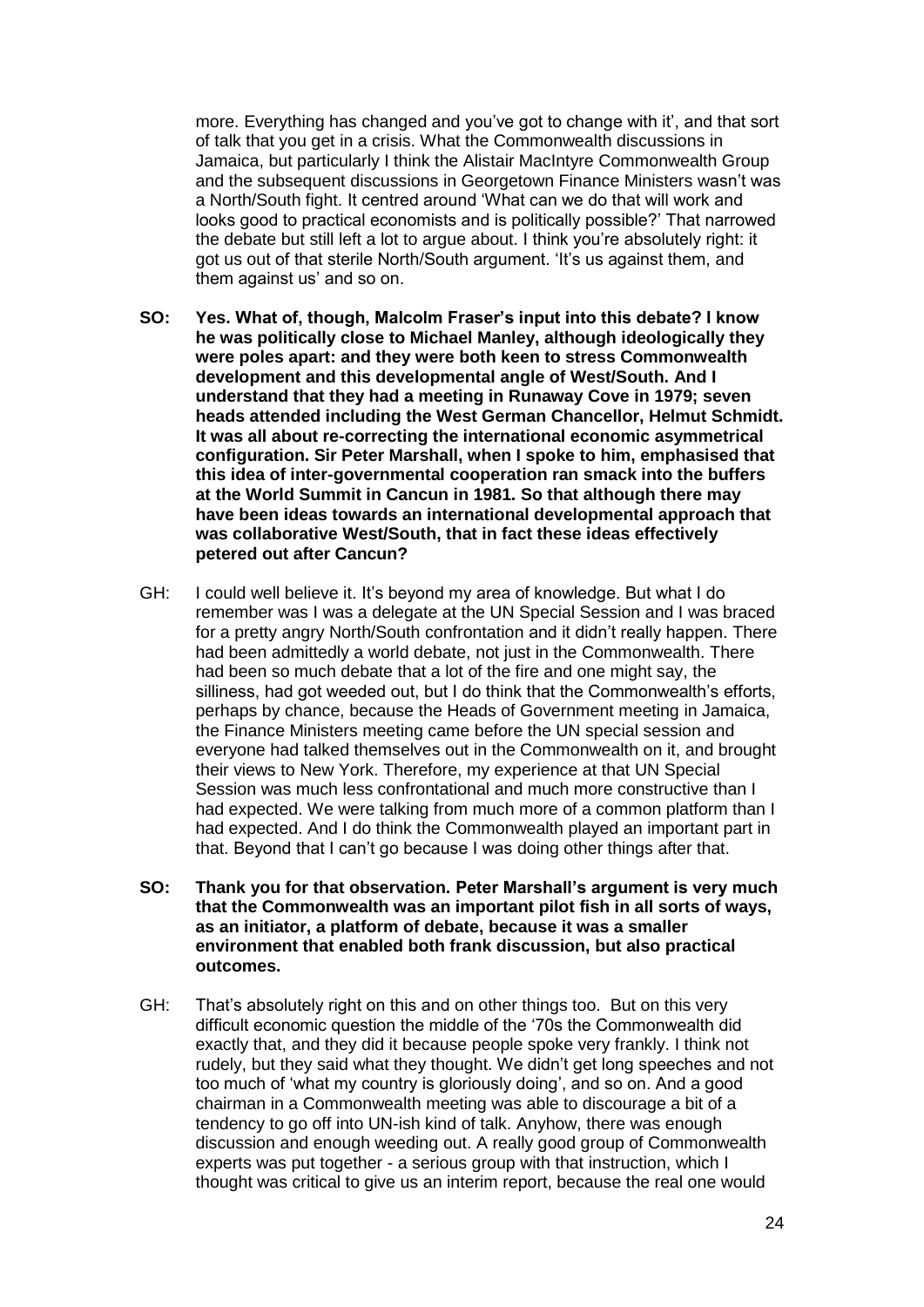have taken 8 years, and be old news. I think in that sense the 'pilot fish' role was rather important for the world as a whole.

### **SO: So 10 years after that meeting in Kingston, Jamaica, you accompanied David Lange, your Prime Minister again, to the Commonwealth Heads meeting in Nassau in 1985?**

GH: Yes.

### **SO: Ramphal was of course now SG. I understand you had met him when he was Attorney General of Guyana.**

GH: I also knew Sonny, yes. I (had first met him) at Guyana's independence - at the time I went to Brazil by canoe, arranged by Sonny. So I did know him and I saw quite a bit of him on and off. At his request I chaired a Commonwealth officials group on the international economy at the Delhi meeting in 1983.

# **SO: Was this New Delhi meeting of Commonwealth senior officials?**

GH: Yes, but we met to draft an economic statement while the heads of government were meeting.

#### **SO: In that eight year interval between the Kingston and New Delhi meetings, did you feel that the Commonwealth had become an appreciably different organisation, under a different head?**

GH: No, I didn't. Maybe I should have. But my observations of the Commonwealth were very intermittent. From 1980 I was head of the Prime Minister's Department and of course concerned with foreign policy, but also with domestic policy. So, my knowledge of the Commonwealth was fairly intermittent at that stage. But in Delhi there was a desire for an economic declaration, and I was asked to chair the committee to draft it. But the Secretariat had a draft which nobody, including me, liked very much, so we only had a few hours to produce a new one. We went off into a room at the back of the main meeting while it was going on and I had an inspiration. I said, 'Well, we won't be breaking for lunch. We will have lunch when we have finished'.

# **SO: I'll bet that concentrated people's minds!**

- GH: I've had a lot of experience of Commonwealth communiqué drafting and the tendency of people to get bogged down in grammatical changes and minor alterations of sentences. So I said, 'We'll have lunch as soon as we have finished.' So we worked away and by 3 o'clock miraculously we had reached agreement. We had lunch and I took it back into the meeting and the meeting adopted it. I do remember sitting behind my prime minister while the discussion was going on about adopting it and being touched on my shoulder. Turning around, I saw it was Lee Kuan Yew and he said to me, 'It's very good but it won't make any difference, you know.' Which was probably right.
- **SO: I know Prime Minister Robert Muldoon had had extensive exchanges with Margaret Thatcher in the run up to that Delhi meeting, talking particularly about economic issues. Their correspondence is in the Margaret Thatcher archive.**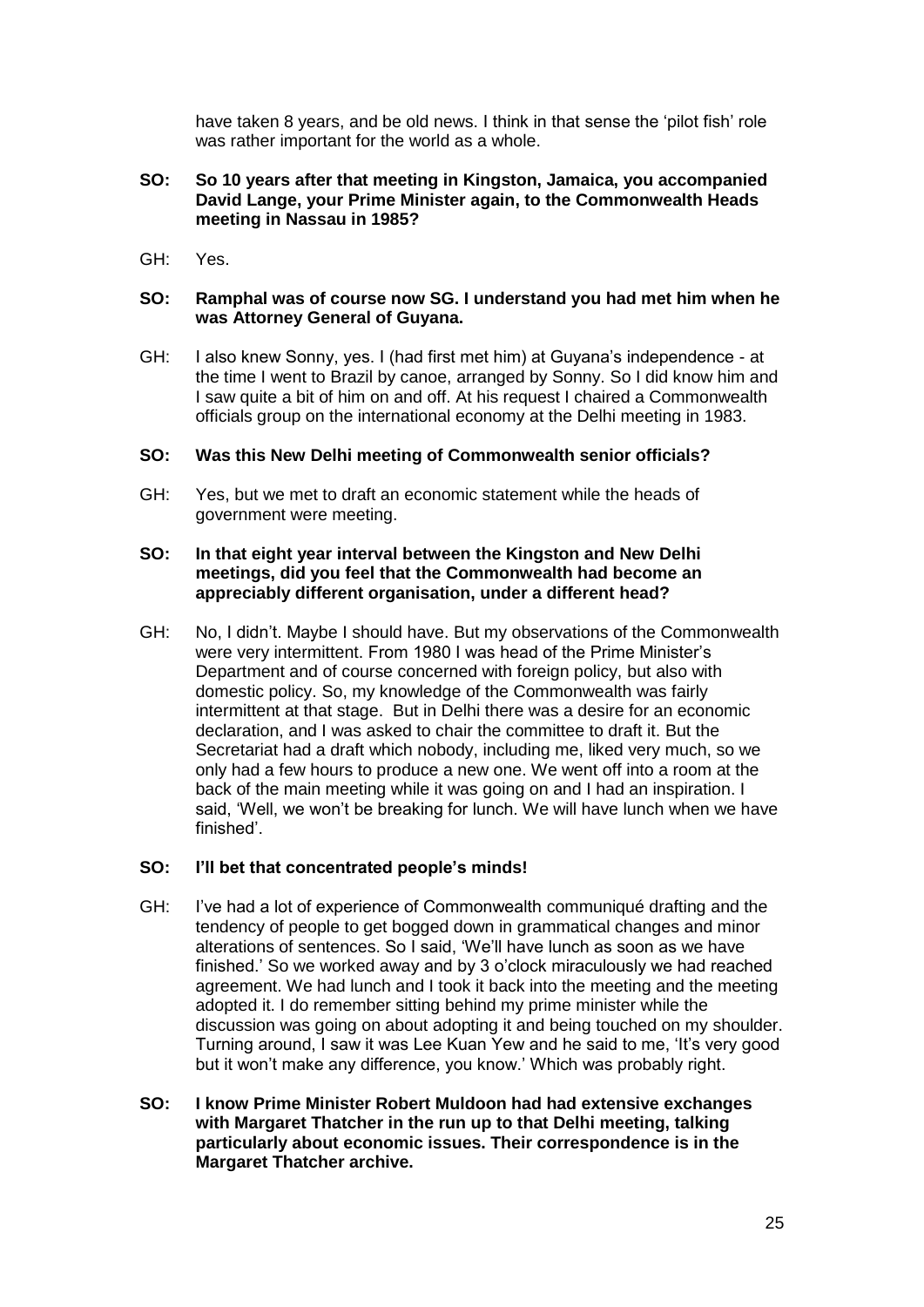GH: Yes, he was much engrossed; that's why I was asked to chair it, I think. He was much engrossed in the need for a New Bretton Woods, which took up a lot of his department's time, drafting articles, speeches and so on for him. I was privately less convinced than he was, though of course loyally drafting away for him; but at the meeting with Mrs Thatcher, she said 'Rob, the system will re-balance itself. We don't need to make radical changes.' She was right; it did re-balance itself, but there were a lot of people like Muldoon who did not think that it would. Oddly enough, the people who were most behind it were the leaders of Commonwealth developing countries. I remember Julius Nyerere saying to me, 'I'm sorry now that I didn't go to the Finance Ministers' meeting.' New Zealand had then been in considerable disgrace because of a rugby football tour by white South African players and as a result the Finance Ministers meeting was shifted from Auckland, much to Muldoon's anger. But Julius Nyerere said to me and to others he was sorry he hadn't gone, because he was now a great supporter of Muldoon because of his economic theories. And they played quite a part in the '83 economic discussions. Those discussions were mainly taken up with the issue of the security of small Commonwealth states, as a result of the American intervention in Grenada, as you'll know. But the economic one was the other big theme and the one on which the meeting adopted the Economic Declaration prepared by officials.

In fact the system did re-balance itself, as we all know. But Muldoon certainly was very anxious to push the need for greater efforts, again, because of the effect on developing countries. He has a reputation, partly deserved, of being a bit of a monster; but he really did care about small countries. He cared about the Pacific islands; he never missed a Pacific Forum meeting. His theories on the need for a new Bretton Woods were really predicated on the need for the international community to do a lot more for vulnerable states than it was doing. And I think his motives were entirely pure and correct. I rather shared Mrs Thatcher's views that a more practical way was in fact the way that happened, but that's a matter of opinion.

- **SO: Yes. So what was Muldoon's attitude towards the value of the Commonwealth then, as a platform for New Zealand foreign policy, as a way to enhance New Zealand's standing in the international community, as a vehicle to achieve certain specific policy goals?**
- GH: Well, it varied with the meetings. I went to two Commonwealth meetings with him. The first one was disastrous from our point of view. It was in '81 in Melbourne. And he was in the dock over his stand on the Gleneagles Agreement and the South African football tour of New Zealand. He was an aggressive man when challenged, and he went to Melbourne in full aggressive mode, ready to punch in all directions. So it was really very, very difficult and not one of New Zealand's better diplomatic moments. '83 in Delhi - it was a different world. He was in a sense, greatly admired by Kenneth Kaunda and Julius Nyerere because of the economic arguments he was making and so the atmosphere was quite different. No New Zealand prime minister then, or now, would miss Heads of Government meeting, so that speaks for itself, I think. It was not an option. Muldoon was not an idealist. He wouldn't have had idealistic views about the Commonwealth. I think I actually did talk to him once or twice about it, but unless you were talking a practical problem that required action today, he wasn't interested. He wasn't a reflective man. And so that sort of conversation, at least between him and me, never took place over the four years I worked for him as head of his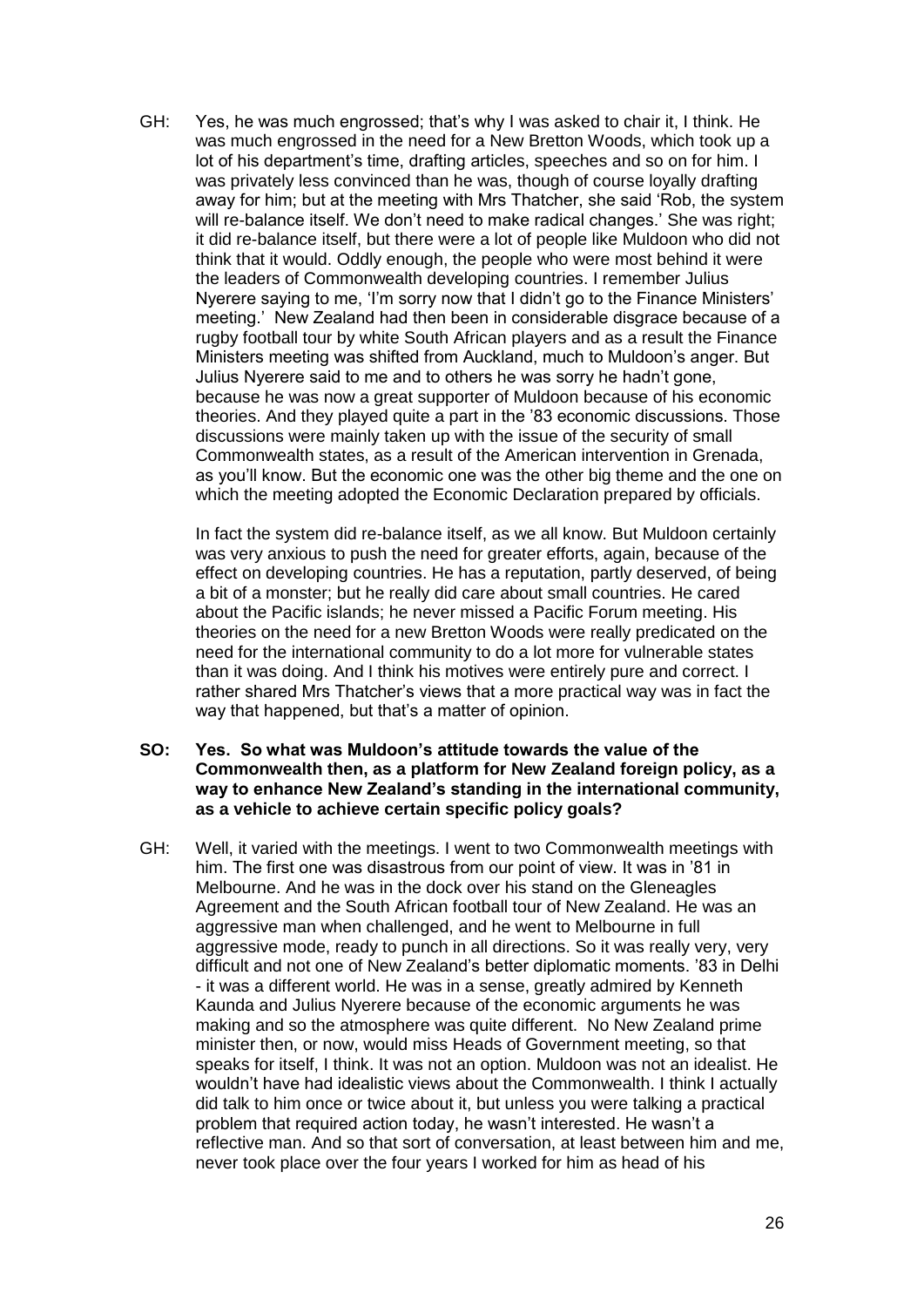department. But he clearly valued the Commonwealth. He liked that sort of meeting and he liked the chance to talk things over with other leaders.

### **SO: Because it was a smaller venue?**

GH: Small and I think he liked the chance to talk separately to 'Margaret,' – as she was always referred to - and to others. I think more than the discussions during the morning and the afternoon sittings, it was the chance to mingle.

### **SO: So the retreat sessions would be particularly valuable?**

GH: Yes, I think just in the corridors, just in that sort of thing.

#### **SO: Discussions on the periphery, as well.**

GH: That informality of the thing. I think he relished that. It was pretty obvious to me that he did find that valuable. He always said to me, 'Oh, we'll go and have a bit of a chat' and I think from him that was high praise, I think he picked up ideas, and he tried out ideas. He was not a reader. He was a highly intelligent man but not a reader, not well educated.

#### **SO: So then that says that the Commonwealth Heads meeting is a way of exchanging global ideas?**

GH: Yes, I think it's perhaps exchanging ideas about current problems. I have to say that Robert Armstrong, then Cabinet Secretary in Whitehall, introduced a custom at some of the ones that I was at, where while their prime ministers were having dinner with the Queen on the Britannia we - four of us, the Canadian, Australian, myself and Robert - would have dinner together in some restaurant. And this was enormously helpful, certainly to me and I think to others, because it was a lonely job being head of a prime minister's department; and the only other people who knew what it was like were the other three people that were with me. So they'd say 'Does your chap …?' 'Oh does he ever! Yes, of course' and you realised, 'yes, I'm not alone on this. I have the same problems.' It was enormous fun but also to me a great help.

#### **SO: That suggests something of a senior officials group counselling session!**

GH: Yes, a group counselling and I think in a bigger way the prime ministers found the same thing. Obviously in a much wider group and more diverse, but my experience with good politicians is they make instant snap judgments of people, sometimes wrong but, more often than not, right; they have to make shrewd judgments otherwise you wouldn't get to be a top politician. And they want to make those judgments about the new prime minister say of India, or of Pakistan, what sort of person is he or she like? The Commonwealth provided that sort of thing in the way the UN can't easily do, because you're meeting in more informal ways, chatting, sitting down together at dinner, having a cup of coffee in the break in the middle of the afternoon or whenever it might be, and forming those judgements which I think, certainly for my prime minister, he found very important. I didn't always agree with his judgment; that's of course a separate issue. But he made them and he made them because he was mixing and so on. I suspect that if I'd said to him, 'What is the most valuable thing you get out of these?' he'd probably say that was it. I can't quote him on that so it's a speculation on my part.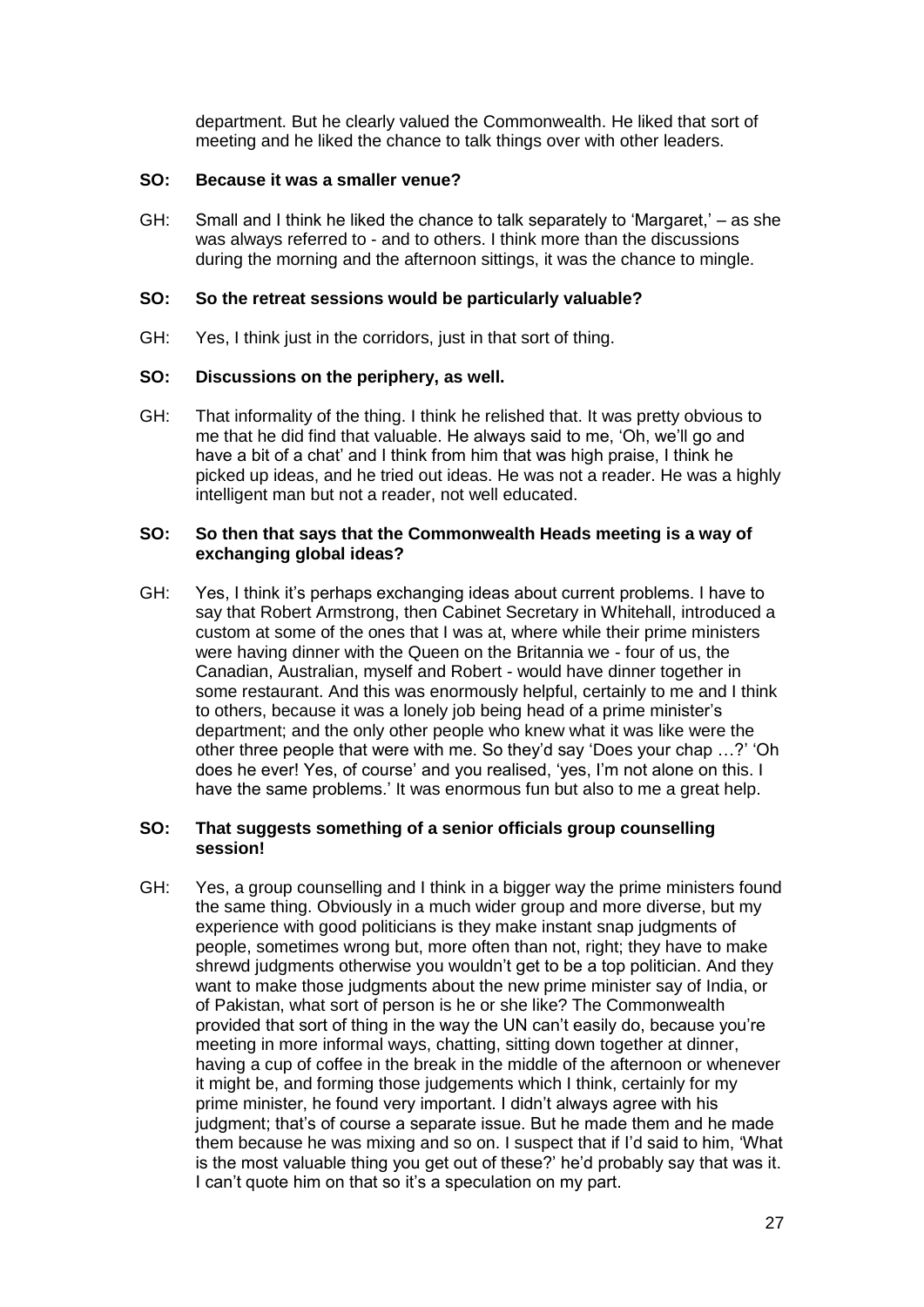- **SO: So, the Commonwealth meeting environment was valuable for somebody whom you describe as an intuitive politician and who was using that personal chemistry and contact with Heads as a way of affirming ideas, establishing those bonds of trust, using the informality, the opportunity for a quick exchange of deep seated concerns?**
- GH: That's right. 'Is this someone I can do business with?'

### **SO: Yes, exactly, to use Margaret Thatcher's comment about Mikhail Gorbachev.**

GH: Or 'Maybe this probably isn't someone chap I can do business with.'

#### **SO: Yes.**

GH: And that will influence your subsequent actions if you need them for something say, 'He or she is very good. I must have a word with them' or, 'Well, no, I think maybe we won't bother about that.' Those sorts of judgments, I think, were made at those kind of meetings. This sounds all very black and white but it meant that when some issue came up later on, the PM would say 'Oh yes, yes. I talked to her at Delhi and she had an interesting view on this so perhaps we should follow it up.' - that sort of thing.

#### **SO: But was there ever any sense of 'I'm facing a serious challenge. So and so made a comment that is now striking chords. I should find out what they privately thought or did about X'. Was it also a problem solving environment in any way?**

GH: It could be. And in our case in '81 the problem was insoluble, so it didn't. Yes, I think in the economic one in '83, yes it was. '85 with Lange: Lange was not really comfortable. He was never comfortable in any meeting and I don't recall it being other than a fairly routine sort of gathering. He was more interested in making jokes about people around the table and over his shoulder with me sitting behind him and so on.

# **SO: That suggested a degree of insecurity.**

GH: Yes. He was not comfortable in that setting. He was extremely intelligent, but with no great willpower, which is very odd in a Prime Minister. They tend to have willpower even more than intelligence quite often!

# **SO: Do you think that was a reflection of his health issues?**

- GH: No, I think that it was his personality. Well you'll have to read my book which goes into that (*Friendly Fire).* I really learnt more about David writing that book than I did the five years when I was working with him. But he wasn't a Commonwealth figure.
- **SO: No, because he was left out of the Nassau meeting when the small group got together, and decided on the EPG at the Retreat – and then put the idea to Thatcher.**
- GH: Exactly, yes.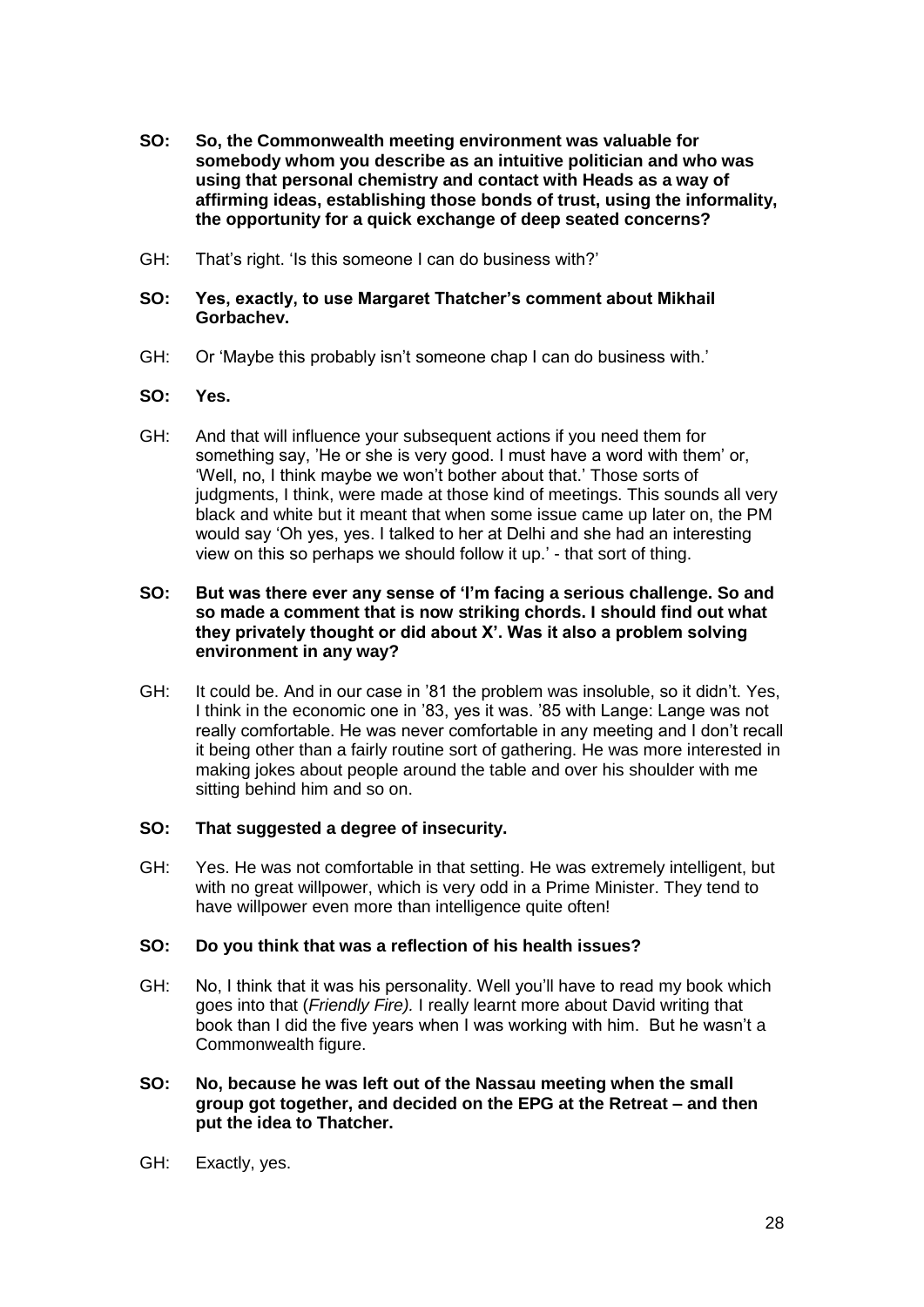# **SO: And he was left 'pressing his nose against the window.'**

GH: A bit humiliated about that but it was his lack of clubbability. Commonwealth heads of government gatherings sort themselves out into who matters most like any other largely male gatherings. Like a good British school, you're either in the first XI, or you're not.

# **SO: Being in 'Pop', with your waistcoat?**

GH: Yes, in 'Pop', if you're at Eton. He was not in the first XI. Why I don't know. He was not a joiner, his personality was awkward, he was insecure, and he had only been prime minister for a year when we went, although that should have been long enough. He had no 'long experience'; he had never been in office when he became prime minister. So he wasn't, I think, a normal New Zealand prime minister of the sense that Muldoon, or Rowling, or Holyoake, or even Norman Kirk was. Anyhow, that was the last Commonwealth heads' meeting that I went to.

### **SO: So, could I just ask about the Prime Ministers you described before David Lange: how much was there an enduring and insidious attitude of New Zealand as being part of the 'old' Commonwealth? Of New Zealand being part of that first XI?**

GH: Yes, it's a difficult question to answer, for all our problems over football, New Zealanders were not particularly racist. They took prime ministers at their face value, but you couldn't avoid being part of the old Commonwealth: your educational background, you bonded with Britain and Canadians and so on more easily, helplessly, if you like, whether you wanted to or not. But I don't think it was a conscious thing. There were people who would try to divide the Commonwealth into 'old' and 'new'; and we certainly consciously - as we are now talking about New Zealand Foreign Service - consciously fought against that, and rightly. Rifts could open up very easily, on things like Rhodesia, where you were accused of being pro-Rhodesian because, 'After all, they are your sort of people' and that sort of thing. But on the whole, it wasn't a big factor; but it was, I think, always in the background, if you know what I mean. You couldn't avoid it.

# **SO: An insidious colouring?**

- GH: Yes, your colour, your voice, your education, your outlook on the world, your Western outlook and so on: these could not be denied. On the other hand, the whole point about the Commonwealth was that it was big enough to take in everybody.
- **SO: Yes, it was diverse; it is diverse indeed.**
- GH: Yes.

# **SO: Did you accompany your prime minister to any retreats or not?**

GH: Yes, I did to the one in Delhi, where the retreat was in Goa. You were supposed not to. They said, 'No.' The PM said, 'I think you had better come.' and I said, 'Well, I think they don't want advisers.' He said, 'Never mind.' He very kindly also asked Juliet, my wife to come, so we both went down to Goa and we had the most marvellous three days walking around Goa and eating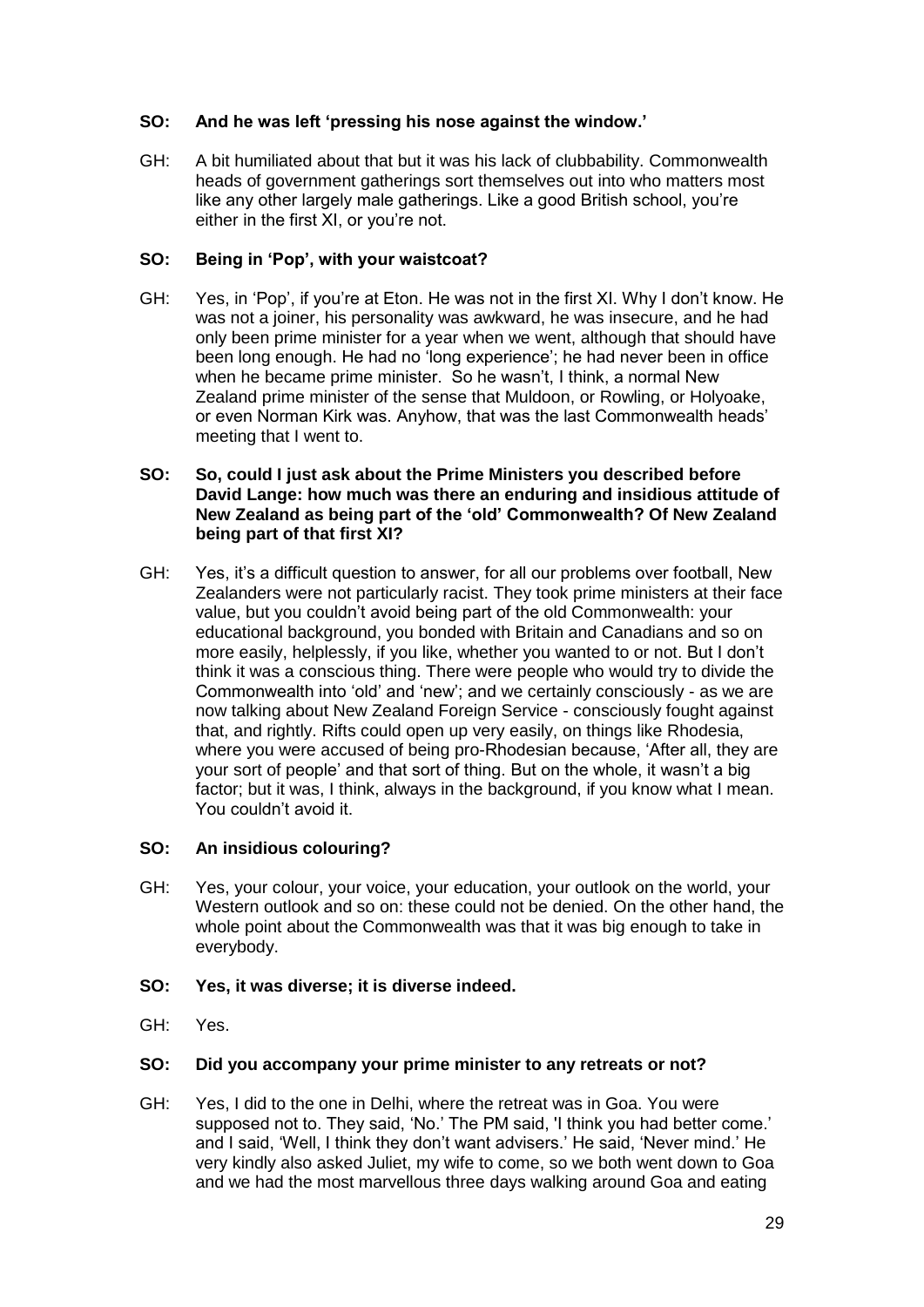lovely food and so on. I didn't see my PM once because Mrs Gandhi kept everyone working 11 hour days.

# **SO: To get her International Security Declaration?**

- GH: Yes, exactly. When we got back to Delhi, the Prime Minister was very cross! He said to me, 'I worked like fury. You've had nothing to do but walk around looking at cathedrals.' I said, 'Yes, and jolly nice it was too!' But, I think that retreat wasn't a success because on the whole, the growing practice of international declarations on this and that needs to be used with a very sparing hand. When you've really got something to declare, declare it, but otherwise don't.
- **SO: Mrs Gandhi had a firm agenda for 1983: first, with the Non-Aligned Movement in March of that year. And the backdrop to the Delhi Commonwealth meeting was also, Pierre Trudeau's decision to fly on to Moscow and try to kickstart the START negotiations again.**
- GH: Yes.
- **SO: This certainly chimed in with Mrs Gandhi's own idea of the Indian Ocean being a nuclear free zone. So she had a different agenda, which was not necessarily particularly Commonwealth.**
- GH: No. And the economic one, which as Chairman (of the CHOGM) was the one that she was pushing; this was in a sense, part of that. She thought that it was a way of once again getting more aid to the developing countries. Which was certainly a by-product, but not the purpose of it. But for the same reason she was pushing that. But at that meeting, I heard Bob Hawke say, 'This is the best Commonwealth discussion I've ever been present at.' And I think he was right. She complained about the American action in Grenada. That triggered off an impromptu morning's discussion as could only happen in the Commonwealth. There was no agenda item or anything, but suddenly for the rest of the morning, we had as Bob Hawke said, one of the best debates on the security of small island states you could possibly hope to hear. And it was led by a very formidable lady who was Premier of Dominica.

# **SO: Eugenia Charles?**

GH: Yes. She took objection to Mrs Gandhi's remarks about Grenada and said, 'That is not true. We were all vulnerable.' I remember her saying, 'A launch load of armed men would take over my Government'. She stressed the vulnerability of states like hers in the Caribbean, saying 'Thank God that that mad man in Grenada was removed, but we've still got a security problem in the Caribbean that all of us are still having to think about.'

# **SO: Because they only had small police forces, trained for civilian policing?**

GH: Exactly. Well, Mrs Charles' point that a launch load of armed men could overthrow Caribbean island state governments led, as you know, to a lot of Commonwealth work done on the security of small states. That debate came out of the blue really, because Mrs Gandhi was a bit provocative about the Americans and Grenada and Bang! Off it went.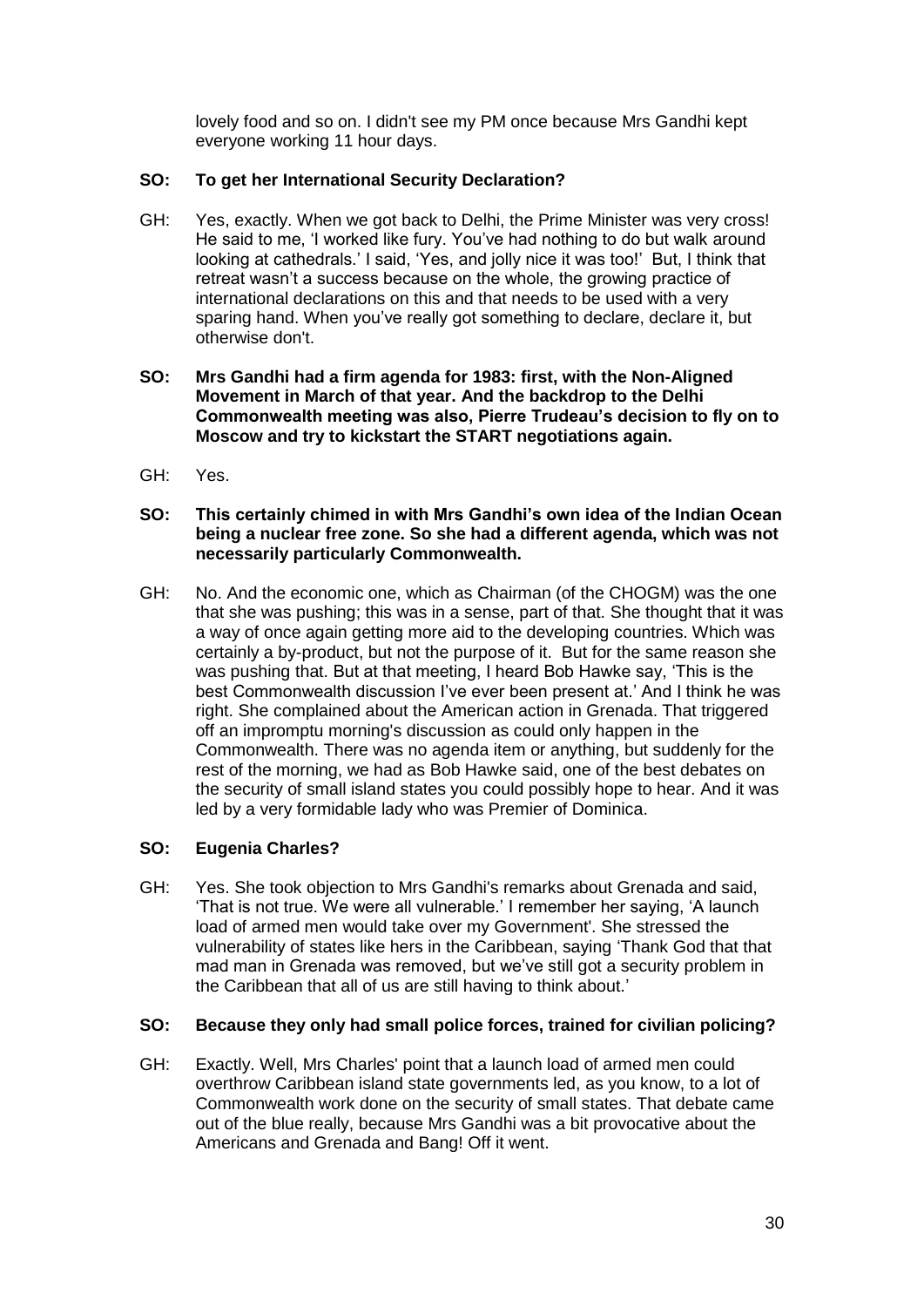### **SO: Robert Mugabe was particularly critical of the American intervention in Grenada.**

GH: Yes, I'd forgotten about that, but you're right. But it was interesting that Bob Hawke said that. I do remember him saying it and he was right. That didn't happen all that often in the Commonwealth, but you could never have had that in New York. It was impromptu, unscheduled, genuine, and frank, and something happened. We set up something to look at safeguarding our small states. That's one of the best arguments I've ever seen at a Commonwealth meeting.

# **SO: Were you allowed to sit in on those executive closed sessions?**

GH: Yes, I was there. Yes.

#### **SO: And would you agree that the energy, the engagement between heads, the unscripted contributions…**

GH: Oh yes, I was the only person with my prime minister basically trying to take a note or two. But everyone was struck by the force, energy and the frankness. Not rude, nobody was rude; there was no abuse or anything, but people did not tailor their 'diplomatic speak', and Eugenia Charles led the way. All the Eastern Caribbean was lined up behind her but she was a very forceful personality; and she carried the day.

#### **SO: There was a split between the Caribbean islands, wasn't there?**

GH: Yes, I can't remember the details.

### **SO: The Organisation of East Caribbean States took very much the robust line: Tom Adams, John Compton and Eugenia Charles.**

- GH: Yes, they said they were the most at risk.
- **SO: There were those who were more radical.**
- GH: Yes, there was also something of an anti-American group. That is right. I don't remember the full details but I do remember what an unusual thing it was for that sort of thing to happen.

#### **SO: You stepped down from being Head of the Prime Minister's office in 1987?**

- GH: I was there from 1980 to '87.
- **SO: So did you go to the 1987 Heads meeting?**
- GH: No I didn't. I became Coordinator of Domestic and External Security.
- **SO: For New Zealand of course the big fight once David Lange became Prime Minister, was the whole question of American warships, which potentially carrying nuclear weapons, and the policy of 'neither confirm nor deny.'**
- GH: Yes, potentially.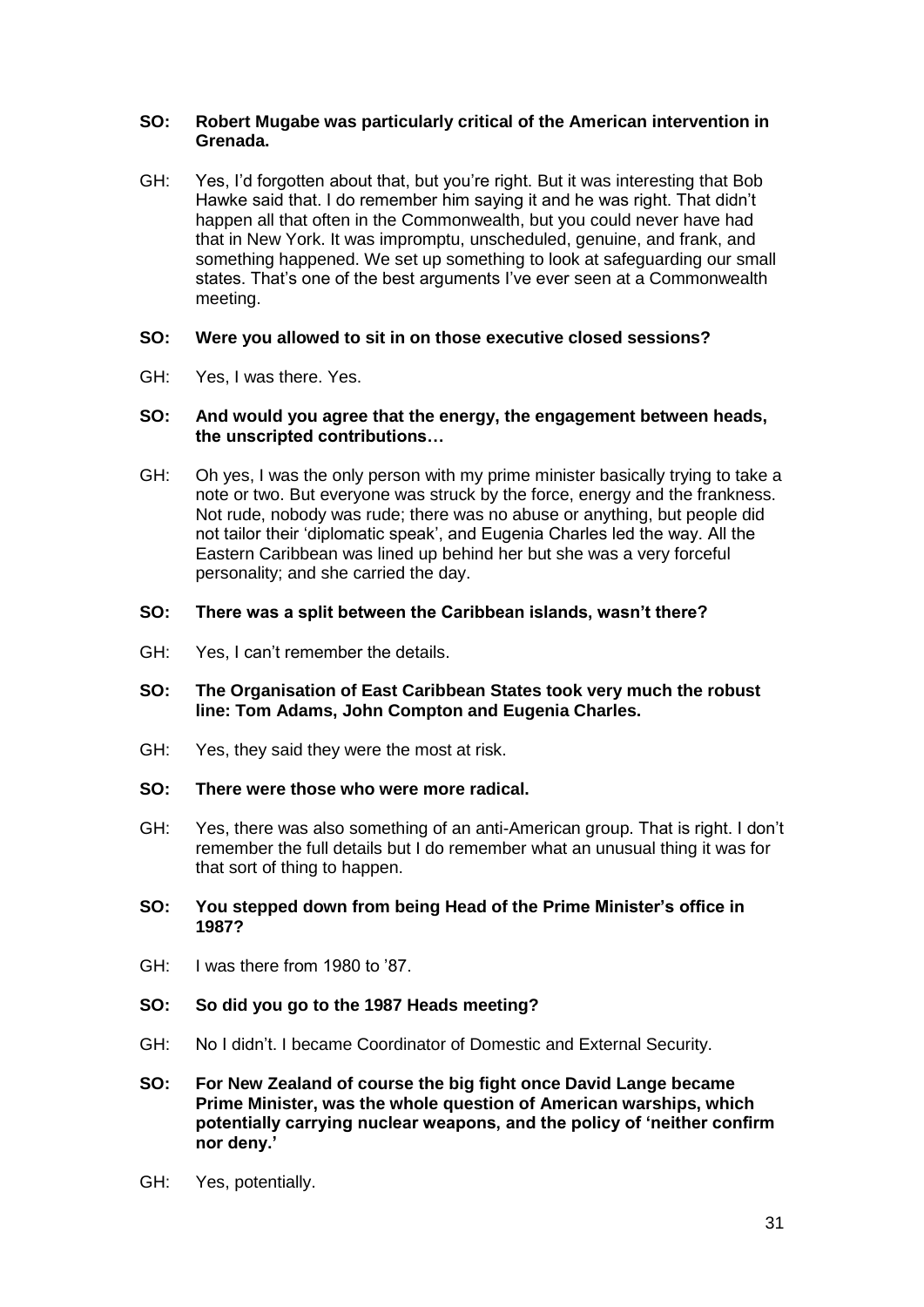- **SO: How much of that was a product of, and reflective of opinion within New Zealand domestic politics? Or was it a particular agenda within the upper echelons of New Zealand Labour Party, and David Lange's own personal policy?**
- GH: It was both. New Zealanders had had a long history of worrying about nuclear testing in the South Pacific and by the French. Well, it was originally the Americans and the British, but latterly the French atmospheric testing, which you know brought strong reactions to those who lived in the South Pacific and found their milk contaminated with Strontium-90. It created I think a considerable nuclear sensitivity in New Zealand. But no one was particularly opposed to American visits. But the left wing of the New Zealand Labour Party was in fact very keen on the anti-nuclear policy. I think it would be fair to say that they were strongly opposed to the American alliance, hoped to end New Zealand's participation and saw the nuclear issue as the best line of attack.

The problem was that the Labour Government in '84 was elected on a platform of no nuclear weapons within New Zealand's territorial waters; but also full membership of ANZUS. And the problem that faced the Prime Minister and his advisers was how to reconcile these two very different aims and we laboured away to square that circle, in the end without success. Our plan had been, with the Prime Minister's full encouragement, to get a visit by an American warship which was, if you like, patently non-nuclear. And having had that visit we could let the question of naval visits lie for two or three years, while everybody took fresh stock of the situation and we might get a better solution later on. That idea didn't work because the prime minister didn't tell his colleagues anything about what he was doing arranging this visit. When the story broke he was out of the country and left it to his deputy who had known nothing about it to manage the controversy.

#### **SO: So, that's when he was in Tokelau.**

GH: He went to Tokelau out of effective wireless communication, and it all broke nationally while he was away. And we lost that battle. Now it's all in *Friendly Fire,* in great detail.

# **SO: Yes. That was the USS Buchanan?**

GH: Yes. The USS Buchanan yes. And it broke in January 1985.

#### **SO: How far were you also having to firefight in New Zealand's relationship with Canberra in this?**

GH: On the nuclear issue?

#### **SO: Yes.**

GH: Oh, very much. It was a three-way alliance and the Australians were genuinely very angry with us because they felt we were endangering the whole alliance. It was pretty clear that arranging that kind of defensive alliance with the Americans, where it was agreed to defend each other if threatened, was unlikely to be possible in the present day. It was a creature of the early 1950s and the Australians who placed great reliance on it felt we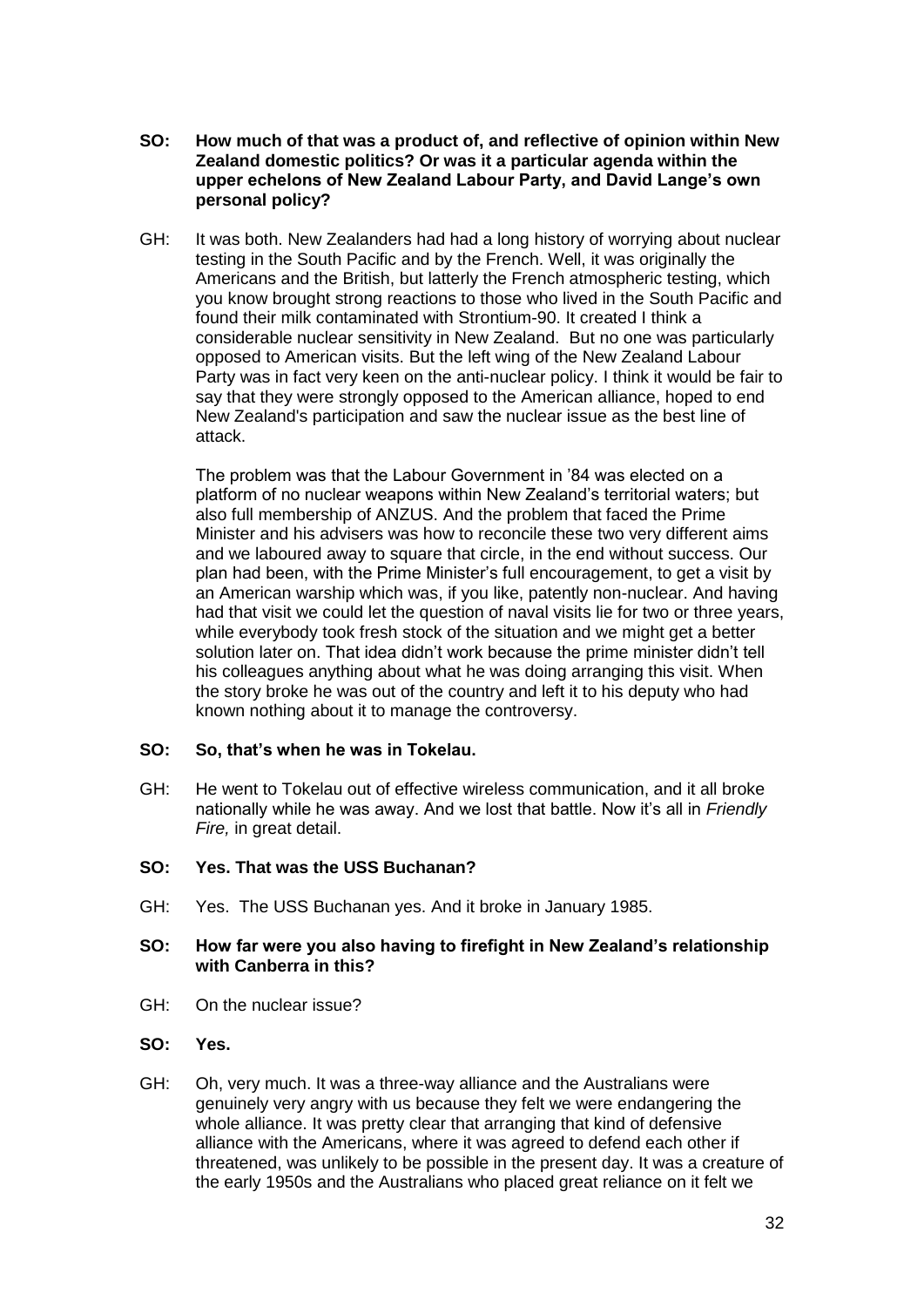were rather wilfully jeopardising it. What also increased their anger with us was that the dispute risked reopening a split their own Australian Labour Party, which was in power. Bob Hawke was prime minister, but the left wing faction in the ALP also wished to ban possible nuclear naval visits. Hawke had faced them down; Hawke and Bill Hayden, his foreign minister had won that battle; and they had reviewed ANZUS and said it should go on as it is. They felt that we were being soft in not taking the same line. And that by our actions, we were raising the risk of re-opening that old wound in the ALP, so naturally they felt cross about it.

So the relationship was strained and Hawke and Lange did not get on. I think not just because of this, but temperamentally they were very different. It's still clear to this day when you talk to Hawke, but even at the time when we had the South Pacific Forum meeting we adopted the South Pacific Nuclear Free Zone, somebody asked Bob from the press, 'How did you get on with Mr Lange?' And Hawke said - from memory, I've quoted it in the book – 'I found him fairly congenial. We were at opposite ends of the table.' Now you couldn't get a more cool-ish answer than that! And it was true, the two did not get on.

#### **SO: How much of this was also reflective of pressure within Australia, and within New Zealand of a grass roots campaign for nuclear disarmament?**

- GH: Oh, very much so. In New Zealand there obviously was a big lobbying effort. The polling in New Zealand exasperatingly, if you were trying to solve the difficulty, always came out about 75% of those polled wished to ban nuclear weapons in New Zealand, and 75% exactly the same number, wished to remain full members of ANZUS, thus leaving us with the same problem. Right until the end when pressed, a small majority of the polls would have accepted American visits if that was the price of ANZUS, so there never was a sort of tidal wave of opposition. But the government was very nervous about the political costs of having to leave ANZUS; so we played out our hand as long as we could. When we finally did, Shultz said, 'We part as friends, but we part company.' David Lange was really quite angry and quite worried. But New Zealand faced no threat and after a year or two those who worried about membership of ANZUS stopped worrying. There wasn't an immediate threat; that's not to say there couldn't be one in the future, but there wasn't then. And so the issue died away as a politically sensitive issue.
- **SO: Sir, how much were you aware of this being a global movement, and cross-fertilisation of ideas? I'm particularly conscious of the peace movement in Germany.**
- GH: Yes.
- **SO: And in the early '80s, the CND movement in Britain.**
- GH: Oh, very much.
- **SO: Against Pershing and Cruise missiles being installed at Greenham Common.**
- GH: Yes.
- **SO: I remember those debates very well.**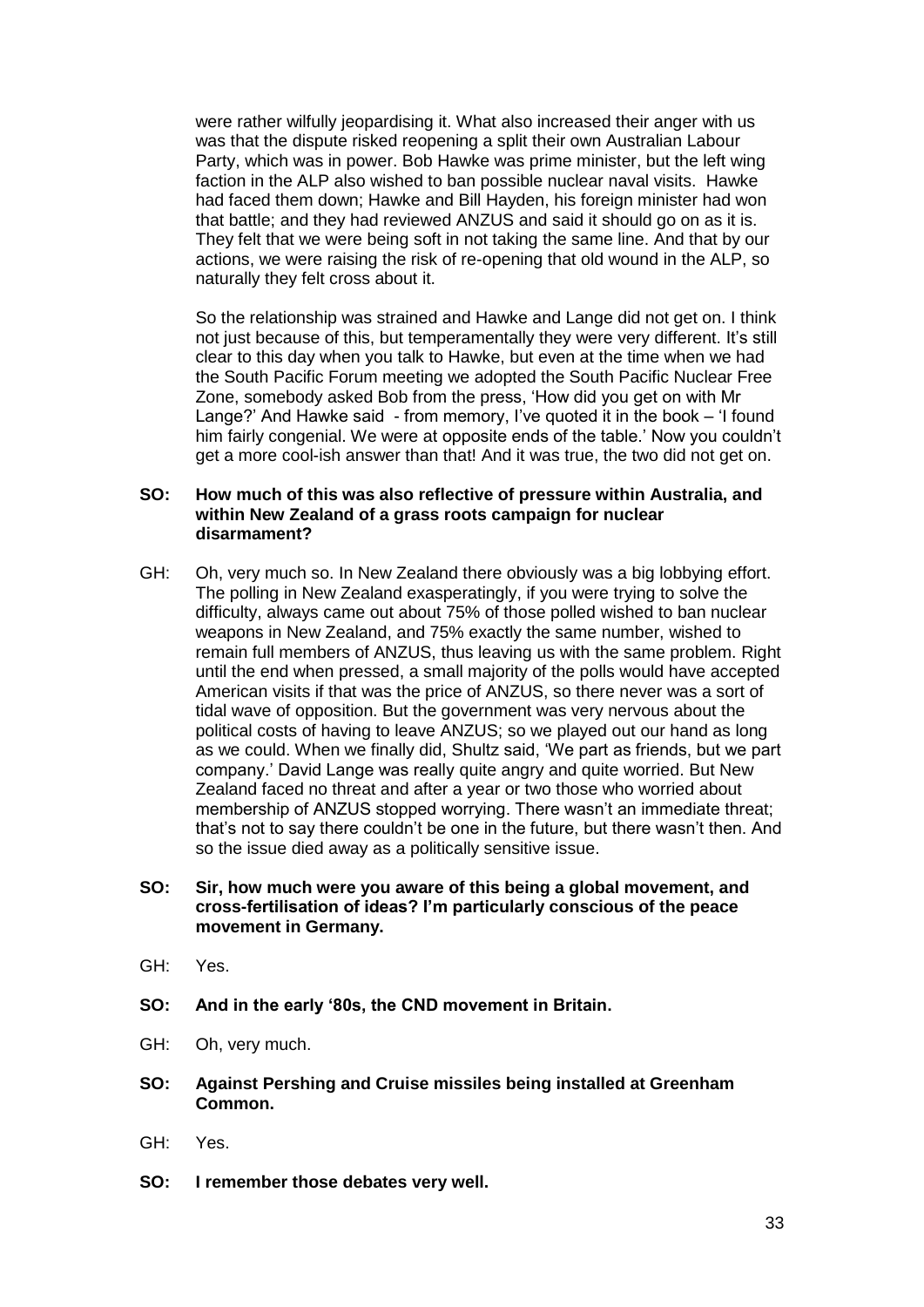GH: Oh, no doubt. Like a seismic wave, the movement travelled across the world and landed up in New Zealand where it had a big impact. It energised lobbies, the people who think politics deals only with single issues. People were brought from Britain to talk about the nuclear menace and what they saw as the growing risk of nuclear annihilation and certainly the whole lobbying effort was greatly energised. In subsequent histories of the KGB, there's talk about what the KGB spent in Europe.

### **SO: I was about to say, where did the money for doing this come from?**

GH: Yes. I was Chairman of the Intelligence Council for 10 years. I was interested in this. And I asked Oleg Gordievsky, the double agent, because he had been head of the Australia and New Zealand division of the KGB. I said, 'How much did the KGB spend in New Zealand on that campaign?' And he said to me, 'I don't know. Gerald, you must remember' - very memorable words – 'we in the KGB [he was still saying 'we in the KGB'], know the Left and we know the buttons to push.' And I thought that was a very shrewd point. I'm sure some money was spent here, but I think the main impetus came more from the great European wave of opposition to nuclear weapons. Whatever the KGB may have spent in Europe, I wouldn't attach a huge weight to the cause being money-driven in New Zealand. These were people who were genuinely worried about American imperialism, as they saw it, and certainly worried about nuclear weapons, as everybody was. I don't know what the KGB may have spent but it was unnecessary to postulate some huge spending by them and I thought Gordievsky's comment, 'We know the Left and we know buttons to push' was right.

The Soviet Union persistently weighed in over the ANZUS dispute, much to David Lange's embarrassment. At least once he called in the Soviet Ambassador and gave him a dressing down and told him to pipe down. But of course the Soviet Union was fairly pleased with the way the dispute developed. They had gambled heavily in Europe and in fact lost on the deployment of the Pershing and Cruise missiles after they had deployed the SS-20s. And they were making a big effort on Japan then; they really were spending money in Japan. But, if New Zealand, which mattered much less, could be detached from the Western alliance, well maybe Australia would follow and there would be a consequent impact on Japanese opinion. So they did have some interest and hope in us, but certainly they played no part with the New Zealand Government which was very wary of them.

- **SO: Two things, Sir: how much do you feel that the Americans valued the 'old Commonwealth' - and New Zealand is part of the old Commonwealth - precisely because of the 'Five Eyes' intelligence sharing arrangement? Was America's attitude of the Commonwealth, this multilateral diverse association, shaped by the fact of a core group of countries who were 'old' Commonwealth who helped underpin America's global strategic interest, precisely because of intelligence sharing?**
- GH: Yes, I think they saw us not as Commonwealth members but as the legacy of World War II. We'd been one of a handful of active allies and as you say, the intelligence arrangements had even survived the ANZUS bust up, the Five Power arrangements. They saw us as close friends and oddly enough, even after the split, it was impossible to totally eradicate this attitude on either side.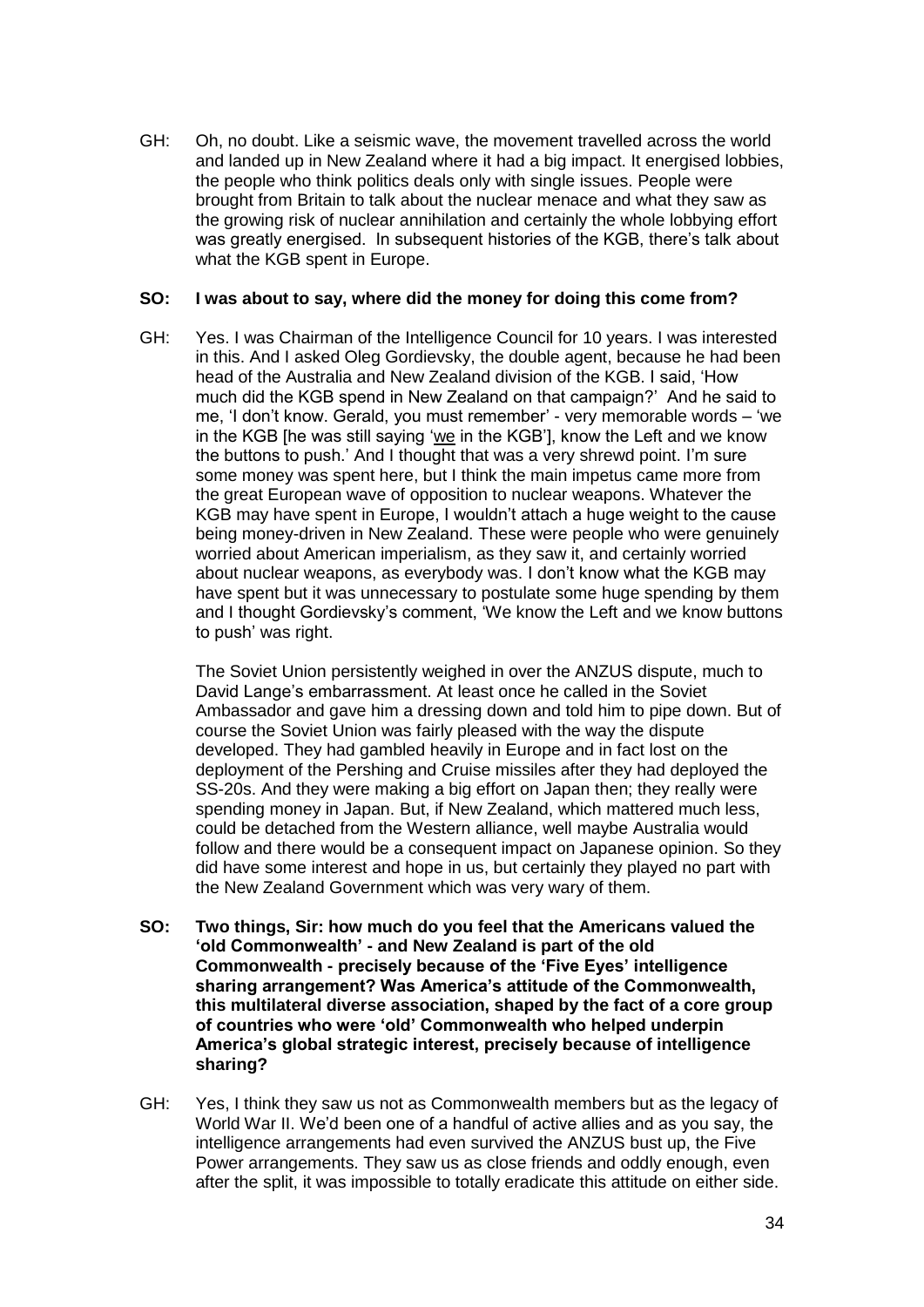They believed we were still close friends because, I think, again language, common institutions, common interests made the actual alliance a formality and everyone, even including David Lange, assumed that despite the quarrel the Americans would still come to our aid if we got into trouble.

At the time of the ANZUS quarrel when I went around friends in South East Asia. I got the feeling, although they didn't put it this bluntly, that they didn't take it terribly seriously; they thought it was the sort of row that breaks out in families and blows over. And it's more the sort of row 'New Zealand, the nephew of a very rich Uncle Sam, has said, 'We're going to be independent and live on our own.' And Uncle says 'Oh, off you go, lad.' But later when the nephew gets into trouble the uncle is immediately down to the police station with the bail. The feeling that if we got into trouble the Americans would have to help anyhow. This was David Lange's view - and probably true. New Zealanders did feel that the relationship would endure despite the dispute over ship visits, and were confirmed in this view when the Americans took no steps over New Zealand's trade which actually went up during the quarrel. They felt that the real bonds were probably not breakable.

# **SO: Did Gordievsky and KGB feel it was real?**

GH: I think they hoped it was breakable. I can't speak for the KGB.

#### **SO: I just wondered if he passed comment on how much credibility 'we' attached to the New Zealand disagreements with Australia and the US over nuclear armed vessels?**

GH: He was out of the KGB by then even though he said "we in the KGB". I don't know. I think they saw, as I say, a hope that perhaps some unravelling of Western solidarity might start. But by that stage, in '85, they were living on hopes.

#### **SO: I was going to say, by then Gorbachev was elected First Secretary of the CPSU, in March '85.**

GH: Yes.

#### **SO: And then began his progressive recalibration of what constituted security for the Soviet Union.**

GH: They had by then lost the battle over European security. They had from '81 to '83 really made a big effort to face down the deployment of the Cruise and Pershing missiles in Europe. Christopher Andrew says they spent \$100 million in Europe to support popular opposition to the deployments, and I believe he has good sources. The Mitrokhin archive volumes which have been published so far, lend some credibility to that figure. Anyhow that's by the way. When they lost that, and they had by '83/'84, I think New Zealand was a sort of minor consolation prize, or the prospect of a minor consolation prize, I think their real hope was Japan.

#### **SO: On this question of the South Pacific Nuclear Free Zone: was Fiji a driving force in the debates on this?**

GH: No.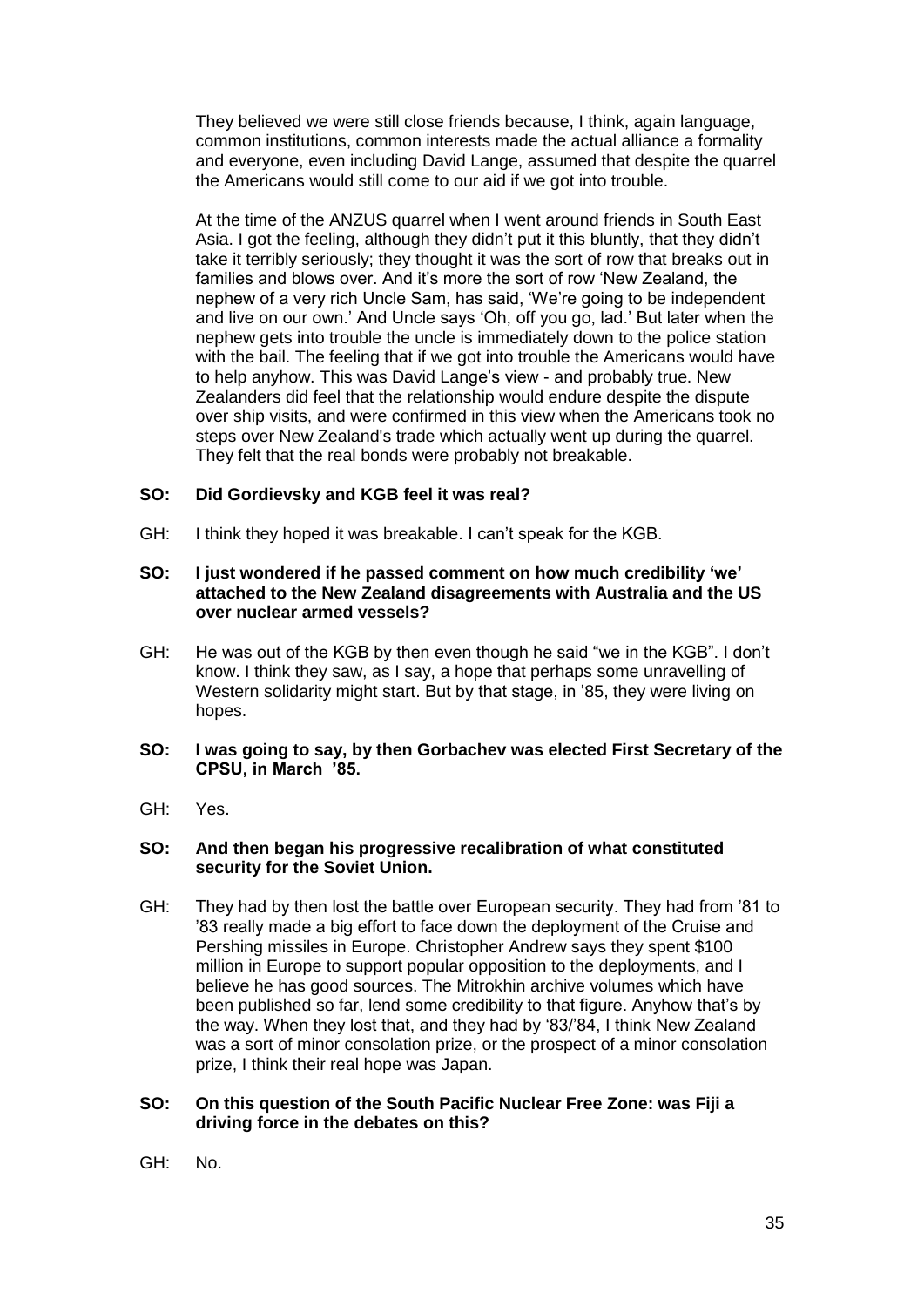# **SO: It is one of the larger Pacific nations.**

GH: No, it was an Australian idea. An Australian proposal, although naturally New Zealand was quite keen on it too. It rolled along at a fairly leisurely pace through at least two Pacific Forums, I think three. In other words, I don't think there was any sort of fiery pressure for it. The main pressure from Pacific countries was from Walter Lini, of Vanuatu. My impression now from memory - and we'd have to check this with the minutes - was that Fiji, certainly Samoa, and Tonga, were rather cautious. By that I mean, not against anything, in favour of it, but not pressing for a reaction. And at one stage I think at David Lange's first Forum in 1984 in Tuvalu he talked about taking it to the UN, to Bob Hawke's irritation, and there wasn't any great support for that. You've got to remember it was also running and competing in the Pacific Forum for attention with the situation in New Caledonia, which was then a very lively issue; so it wasn't the sole topic. But I didn't ever get the impression that it was a matter of hot or fiery debate in the South Pacific, except for Walter Lini.

# **SO: Yes. So this doesn't exactly have a Commonwealth dimension then?**

- GH: No.
- **SO: I know that Malcolm Fraser was largely instrumental in setting up the Commonwealth Regional Heads of Government meeting in Sydney, followed by biennial meetings in Suva, Fiji; and Port Moresby, Papua New Guinea.**
- GH: Yes, that's right. I was at the last two. In Suva in '82 and then in Papua New Guinea in '84.

# **SO: How much value do you think those meetings had?**

GH: Well, I think the general feeling was not enough to keep them going. It seemed an interesting idea, there were a lot of regional things to talk about, but I noticed that by Suva, there was a growing inertia and certainly by Papua New Guinea which was the last of the meetings. So I think they died because there just wasn't felt to be a need.

#### **SO: It wasn't that Malcolm Fraser was no longer Australian Prime Minister, and it had been his particular initiative?**

GH: No. I don't think it was that. Mahathir, I remember talking to him in Suva about it. It was new then. I got the feeling, but this is long after the event, that they didn't get the exposure to global Commonwealth Prime Ministers that they really liked. A regional meeting cannot deal with the big issues that concern leaders and you know a lot of the people already; it just wasn't in the same category of 'Must do's' as the global one.

### **SO: And yet when I spoke to Malcolm Frazer a week ago he said, 'I deliberately had this idea because I felt that Heads of small states didn't speak up at these bigger meetings.'**

GH: Well, he's right but the fact is the idea died. Nobody stamped on it or criticised it, it just faded. And that was a good Commonwealth way of dealing with the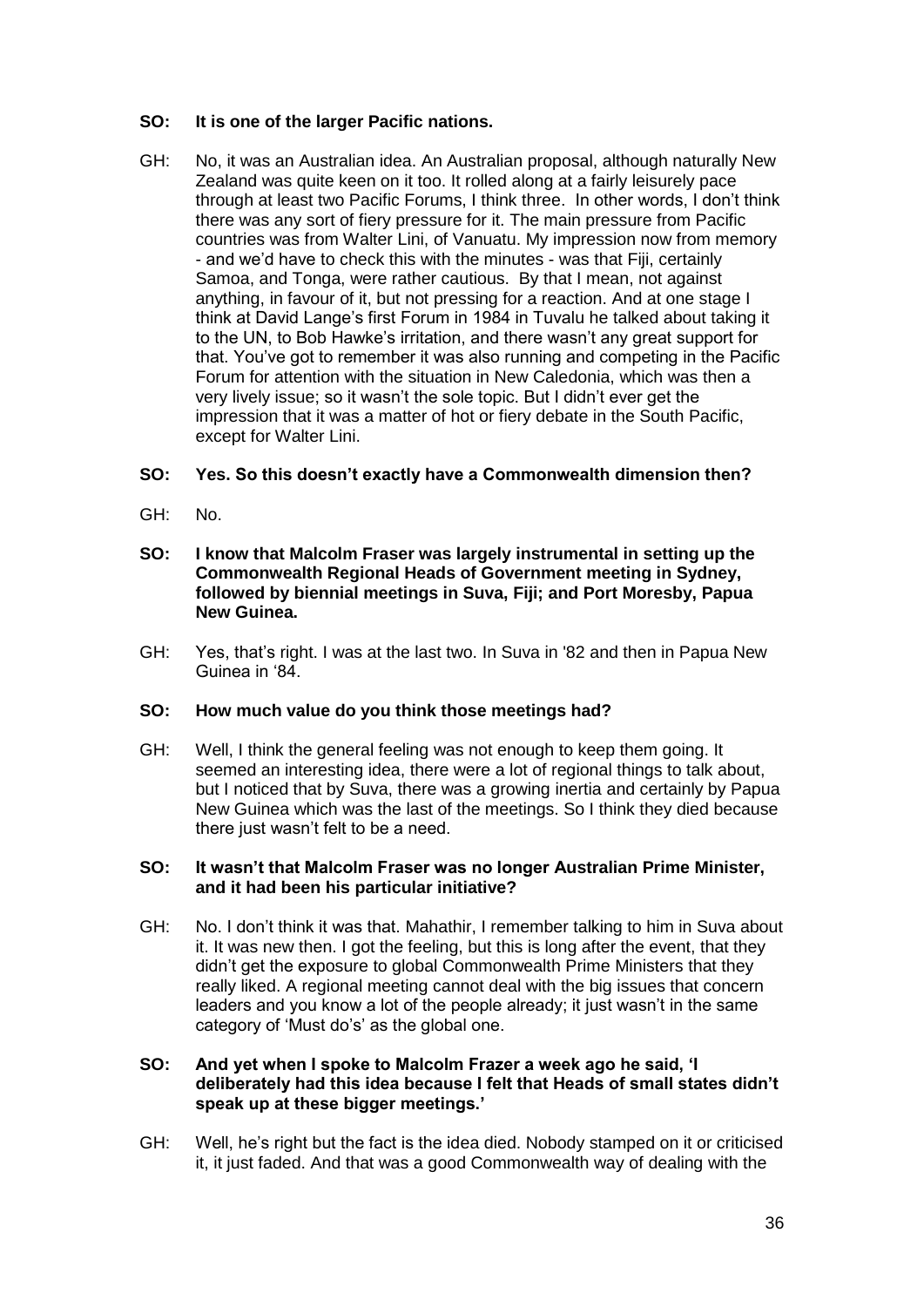problem. I just felt that people felt there wasn't enough to get them to leave their busy offices to…

### **SO: Yes. Exactly so if there was the input, and sense of value attached by Heads, it was going to wither on the vine.**

- GH: Then the thing dies. Exactly.
- **SO: Obviously something that didn't wither on the vine was the whole challenge of Fiji.**
- GH: Yes.
- **SO: To democracy, in 87.**
- GH: Yes.

# **SO: You had pretty much a ring side view on that particular crisis.**

- GH: I was closer to the ring than I had intended! The Prime Minister sent me to Suva. The Auckland Labour Party was really quite close to the Fiji Labour Party and giving them help and advice. But we were much more distant from the Fijian 'chiefly' end. As far as I know David Lange was the first to announce to the world that there was a coup going on because we got a flash message on our intelligence that armed men had moved into Parliament; and I told the PM and he made an announcement straight away. And I and the Secretary of Foreign Affairs both said to him very earnestly, 'Now obviously you've got to denounce this assault on Parliamentary democracy. But you've got to be careful what you say because Fiji has a very sensitive and complicated chiefly system, and we have to tread carefully.' We went over this with the PM before his press conference; and as always David Lange said yes, yes, I understand that. Then at his press conference, he criticised Ratu Mara, calling him a traitor.
- **SO: Oh!**
- GH: And I heard that and I thought, 'Well, there goes our chance of being a useful intermediary.' Ratu Mara was, as you may remember, a very proud and sensitive man. He had nothing to do with the coup and I don't know what led David Lange to say that, but he did have a tendency to get carried away in press conferences. Anyhow, I realised then that we'd put our foot in it quite badly. Five days later I had just arrived in my office at 8 in the morning and got a phone call to say that an Air New Zealand 747 from Tokyo had been hijacked while refuelling in Nadi. I won't give you the whole story, but managing events from Wellington was difficult. And finally the PM said, 'You'd better go up there.'

#### **SO: Excuse me, who had taken it?**

GH: Well, that's always the problem with a hijack. You don't know at the beginning and you begin your efforts in a maze of uncertainty. After an hour or so we established that it was a lone hijacker, a Fiji Indian in the cockpit who demanded to be flown to Libya and presented a series of rather incoherent notes to President Reagan, the Queen and David Lange. He had been supervising the re-fuelling of the plane; and when this had been completed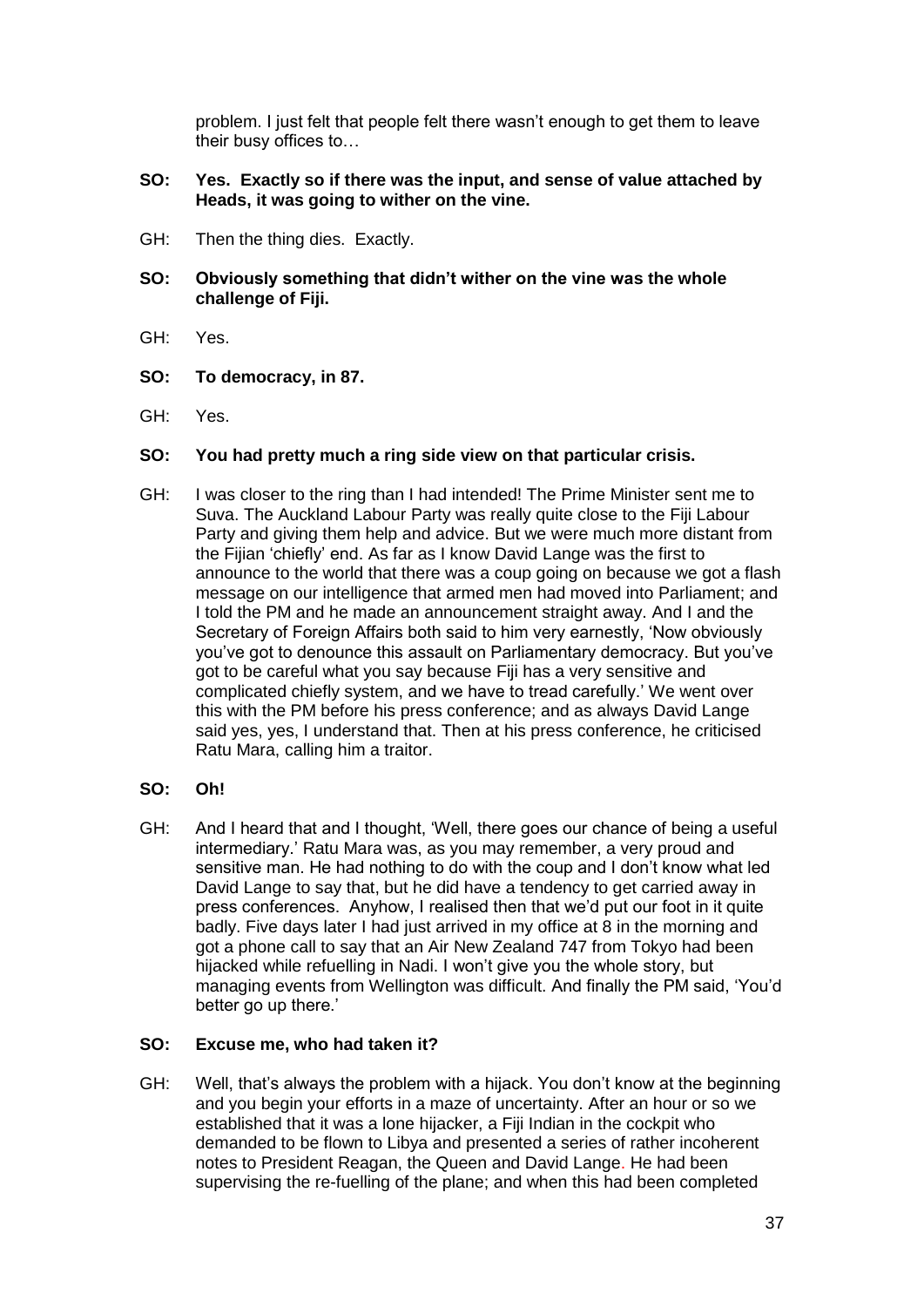and the passengers were starting to reboard, he appeared on the flight deck with 6 sticks of dynamite around his waist and a cigarette lighter and said the obvious. A very quick-witted flight steward grasped in some way what was going and got the passengers off; so in the end he had hijacked the plane with the flight crew on the flight deck but nobody else. The plane was of course fully re-fuelled and he demanded it fly to Libya.

# **SO: Can you say whom you first thought had taken it?**

GH: We didn't have a view. You simply don't know. Believe me it's an awful hour while you're trying to work out how big the group is, what their intentions are and so on.

# **SO: Yes.**

GH: And it was sometime before we basically became assured that it was one person. He had a gloomy brother and somebody else in the airport but they were only hanging around. There was no big group. And he wanted to fly to Libya. I could communicate with the pilot reasonably quietly through a single side band radio in the cockpit; and it turned out a very sensible Fiji Indian Inspector of Police in the control tower could communicate also with the pilot but through the loud speaker in the roof of the cockpit so it could be heard by the hijacker.

So it was very ticklish, but I had to keep saying to the pilot, 'You're there and I'm not. So you've got to be the final decider but can we keep talking because once you take off with a full load of fuel, we've completely lost control of the situation. Let's try and stay on the ground as long as we can.' He understandably got a bit itchy with this constant advice because I had to keep saying, 'I know. It's you, not me, but let's keep talking as long as we can. ' So we talked and talked; and when it became apparent that there was only one hijacker, we thought, 'We're okay if we can keep talking. Sooner or later, if nothing else, sleep will overcome and we'll be okay.' Well, in fact something better than that happened. A tough little nut who was the flight engineer on the excuse of going to the lavatory, went down the aircraft and came back with 40 oz bottle of Teacher's Whisky and hit him over the head with it and knocked him out. That was the end of that.

Before that, I had made a mistake which was nearly fatal. The Inspector came on the line and said to me 'I've got his mother and father with me here in the control tower. Shall I put them on the speaker to the plane? I thought, 'Yes, that's a good idea. Let them do this. Mum and dad. Just the thing.' It was just not the thing. His mother wept and said, 'Son, you have brought eternal shame on us which nothing now can wipe out'; and finally the pilot's voice came on the side band radio to say, 'For Christ sake, get her off! He's getting jittery and he's lit his lighter and he's waving it around near the dynamite.' So we pulled mum and dad away from the mike quickly. I'd never do that again. But I thought at the time, you learn these things, I'm sad to say.

# **SO: Did you have any assistance in your hostage negotiations from others who had been through it?**

GH: No, I didn't. And I'm still cross about that. We had rehearsed all this. I was Chairman of the Terrorism Committee, and we had borrowed from the British the concept of a combined Committee of Ministers and Officials, tailored to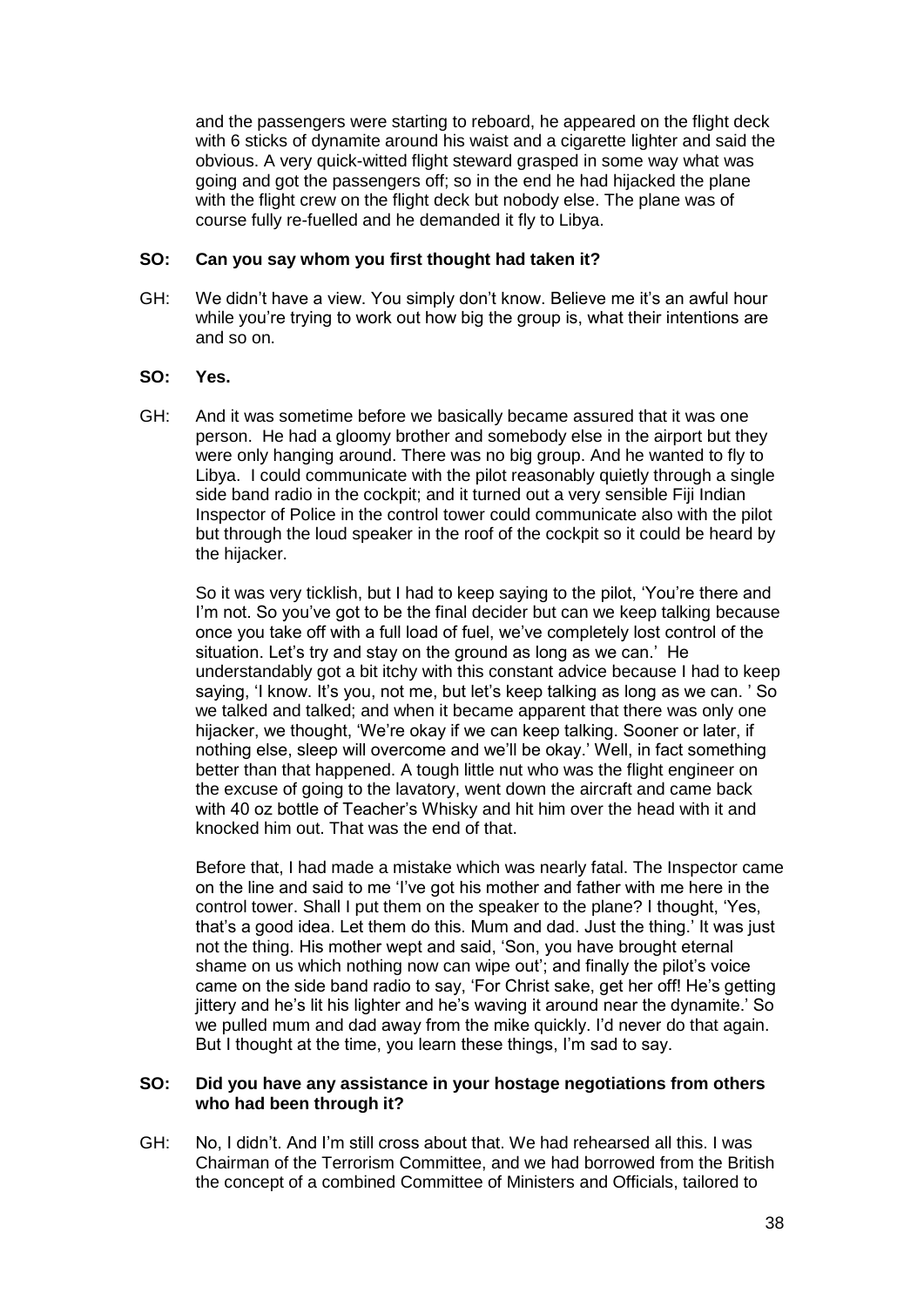the particular issue - foreign affairs, if it was foreign and so on. And we had run a full-dress exercise for a hijack, when only the Prime Minister and I knew it was fake. We summoned everybody in on the lunch hour, saying a plane had been hijacked at Wellington Airport and so on. We went through the whole drill; so we'd really foreseen and practiced all that. So when I got the original message about the Fiji hijack, I went to the PM's room. It was about quarter past 8 and I said, 'This has happened. We don't know any more, but we've got the set-up in the basement of the Beehive with all the communications and so on as we had exercised. So could you move down there?' And, to my horror, David said, 'No. I don't see any need to convene the Terrorist Committee' and I said, 'But I can't coordinate without that.' And he said, 'You'll manage.' The phones were already shrilling outside his room and I found myself dashing between the phones. The Minister of Police, a very intelligent lady, was passing by and said 'Do you need a hand?' I just pointed to a phone that was ringing, while I was talking on another one; and she picked it up and found herself speaking to her own Commissioner of Police who was trying to find out what was going on. I couldn't keep my colleagues properly informed, though I did manage to keep the police informed. The Chief of Defence Staff came over finally to find me. There was simply no time to tell my colleagues what was happening, most of the time I was on the phone to Nadi Airport talking with the pilot and the inspector in the dealing with that.

But then after two hours I felt we'd got a grip on it. The chap had twice backed off his demands to take off, most recently to go to Auckland and I thought, 'We are gradually getting the upper hand.' So I stepped into the PM's room and told him that the position was getting clearer now. He said, 'I think you should go up there.' I said, 'There's no point in my going. There's a very competent Fijian Inspector there. The pilot is coping. We've got communications through Air New Zealand with them. My job is here, not there.' And so he said a second time. When he said it a third time, I realised that it was insubordinate to continue to refuse. So I said, 'Very well.' They laid on a plane and took me up to Nadi. I arrived just as the poor old hijacker was being wheeled out of the plane with a large bump on the back of his head.

Then I rang the PM and reported to him what had happened. He said, 'I'd like you to go to the High Commission in Suva. They are under some pressure there.' So I drove across the island to Suva where full-scale riots were under way and the Fijian Prime Minister, Dr Bavadra, and his wife had taken refuge in the High Commissioner's residence when I arrived there for lunch. As the rioters approached we had to make hasty evacuation plans. We had fortunately a frigate in the harbour and in those days, until they bought new ones when I was Secretary of Defence, the frigates had a very tiny helicopter - what they call a 'Wasp' - which would only take 2 passengers as well as the pilot. So our plan was to get Dr Bavadra and his wife away in the Wasp from the tennis court; and the rest of us just had to scramble down the hillside, ahead of the mob which had been coming along towards us. I remember the Private Secretary being outraged that he was going to be left behind. I said, 'Look, it's too bad. You can join me scrambling down the hillside if the worst comes to the worst.' But the rioters turned back and the problem didn't arise. I'm sorry about talking about this because it's not really relevant to your...

**SO: No, but I'm just laughing because I know where the New Zealand Residence was in Suva: on the high ridge above the harbour, at Tamavua.**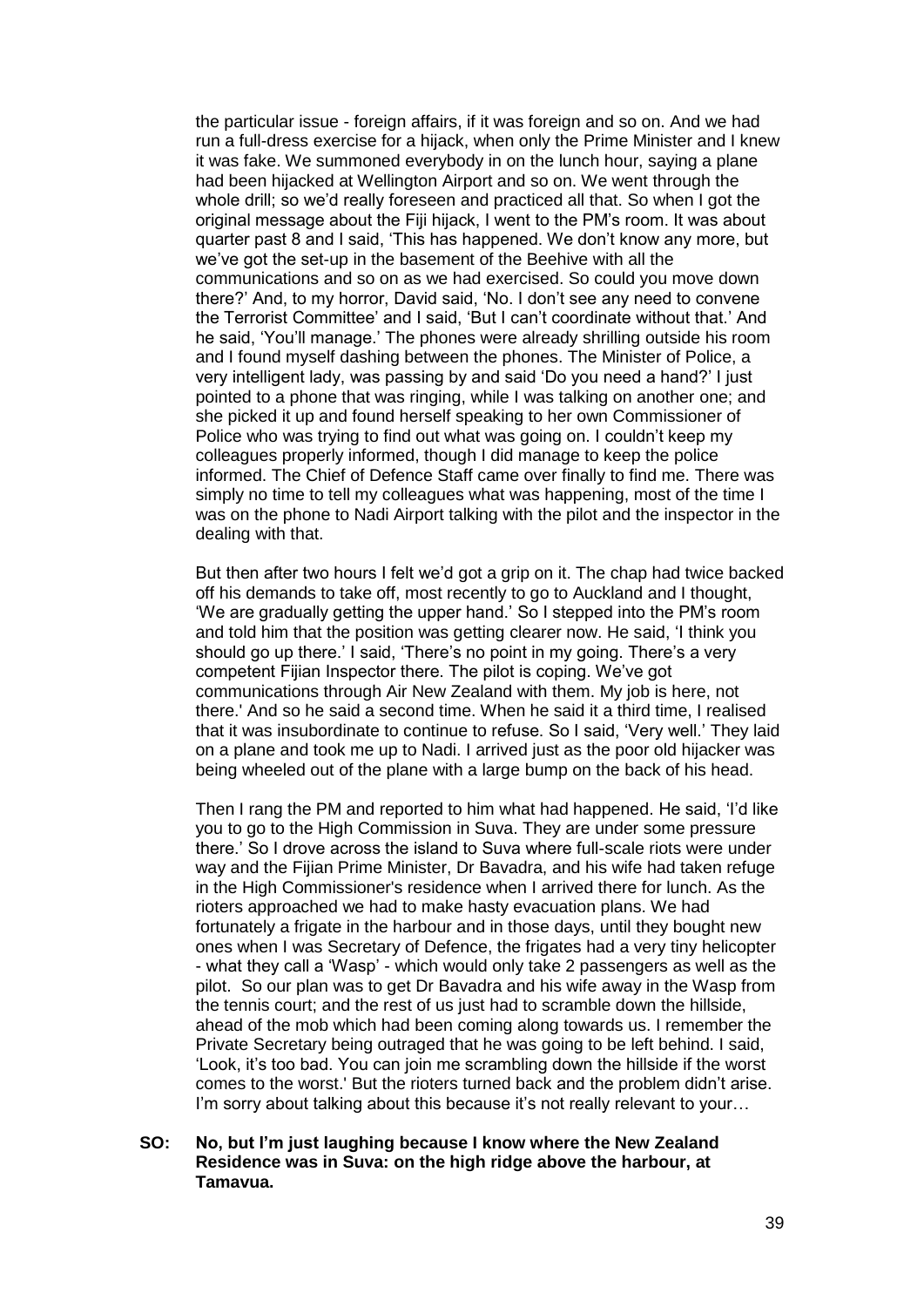GH: It's straight down. Yes, I'm glad you realise what it was like! I think we would have got down the hill fairly quickly.

# **SO: Oh yes! But I was talking about the Fiji coup.**

GH: Well, this was in the aftermath of the coup when there was bad racial rioting. I had actually seen it before in Fiji, in Christmas 1959, and I've never forgotten it. There was something peculiarly sickening about people chasing an old lady and hitting her down the road and so on, because she's a different colour. No riot where people are savaged is a pleasant sight, but somehow in a racial riot, the violence is gratuitous. It's mindless and gratuitous and certainly that night in Suva there was some bad incidents. We got the Prime Minister safely away to his home in the west and my last task was to get the head of his department, who had taken refuge with his family in the High Commission offices, safely out of the country.

### **SO: Are you aware of a discussion about whether India was shipping arms to Fiji?**

GH: There were rumours galore. No evidence whatsoever. I think there was a degree of racial hysteria in parts of Fiji, or in Suva at any rate. I can't speak for anywhere else, which gave rise to that sort of rumour. There was no evidence of it at all. Some members of the Fiji Anti-Nuclear Group which was largely Indian Fijian, four of them were killed or badly injured when their own bomb went off. Naturally there were fears of more of these; in fact, it was the only one. And there was no other violence of that sort but there was rioting. I don't have to tell the whole story; my memoir 'Final Approaches' tells the slightly farcical story of getting Dr Sutherland and his wife out of the High Commission and safely on the plane to Sydney. They were being sought by the army and might have had a bad time if we hadn't got them out.

# **SO: You didn't attend the Vancouver CHOGM meeting in October 1987?**

GH: No.

# **SO: Obviously Fiji was suspended from the Commonwealth at that meeting.**

GH: Yes, yes.

# **SO: Because the second coup that year had happened.**

GH: No, I can't really add anything to that I was doing other things then.

### **SO: During your involvement with foreign policy and defence policy, what was your general view of the importance or not, of the Commonwealth to New Zealand politicians and foreign policy makers?**

GH: It varies. It was certainly more important earlier in my career than it was towards the end. But I think it would be true to say, 'Pretty important, at either end, for New Zealand.' Isolated, small, English speaking, the Commonwealth had links and horizons which otherwise would not have been available. We always placed great importance on the United Nations obviously. But where we originally played a much bigger part in the UN - after all, we were only one of the five or six victors at the end of the War who had been in it from the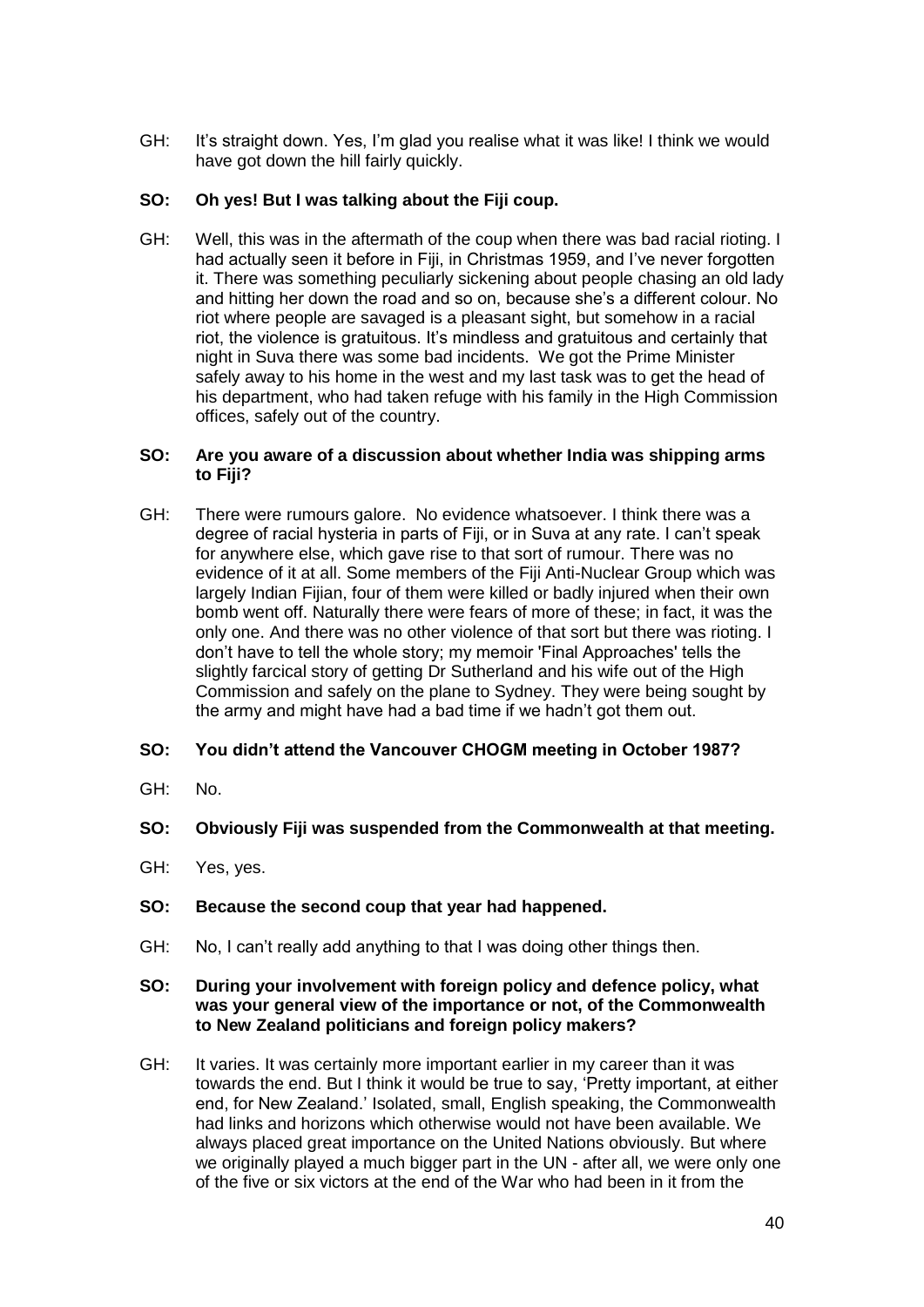beginning, and thus had influence - but as the membership of the UN got wider and wider that influence became progressively diluted. In the end, although still very important to us, the UN lacked that intimacy and immediacy and I think the Commonwealth has always supplied something what was missing from that. It's hard to quantify it because it was more instinctive than conscious. But the feeling that it provided wider horizons, more opportunities of listening to people and, as I said earlier, more opportunities of getting to know people of perhaps very different views: 'Why were they holding these views?' and so on. I think the Commonwealth has always been important to New Zealand politicians and New Zealanders generally. I think you can go on the attendance. A New Zealand Prime Minister is very loathe to miss a Commonwealth meeting.

- **SO: Because they value it as an inter-governmental association.**
- GH: Yes.
- **SO: Because that's the trouble with very words 'the Commonwealth.' The phrase is used as an ideal.**
- GH: Yes.
- **SO: Yet the Commonwealth as an inter-governmental organisation from the '90s changed again, with the increasing role of civil society and NGO activism. Do you feel this diluted further the influence of the Heads' meeting, the intergovernmental pillar?**
- GH: Yes.

### SO: **And of course New Zealand became a member of the UN Security Council.**

- GH: Well, it's been on and off at various times. It has hopes again, but that's a relatively minor thing. I wouldn't want to exaggerate the Commonwealth, but I think there's still that instinctive feeling that there is a kind of bond, not a bond that we have with countries that are not members.
- **SO: How far would you say that it provides a particular platform to augment New Zealand standing in the international community, as a vehicle for particular Prime Ministers? I know that Malcolm Fraser expressly used it as a way to enhance Australia's standing in the international community.**
- GH: Yes, I think it depends on the Prime Minister. It's a matter of their personality.

# **SO: Well, obviously David Lange didn't!**

- GH: No, David Lange didn't. Muldoon in both senses: both villain of the Commonwealth over South Africa and as on the new Bretton Woods campaign, the admired leader of new economic thinking. Norman Kirk did although he was Prime Minister for too short a time; he was at Ottawa and I think definitely made an impression.
- **SO: Jim Bolger in the 90s?**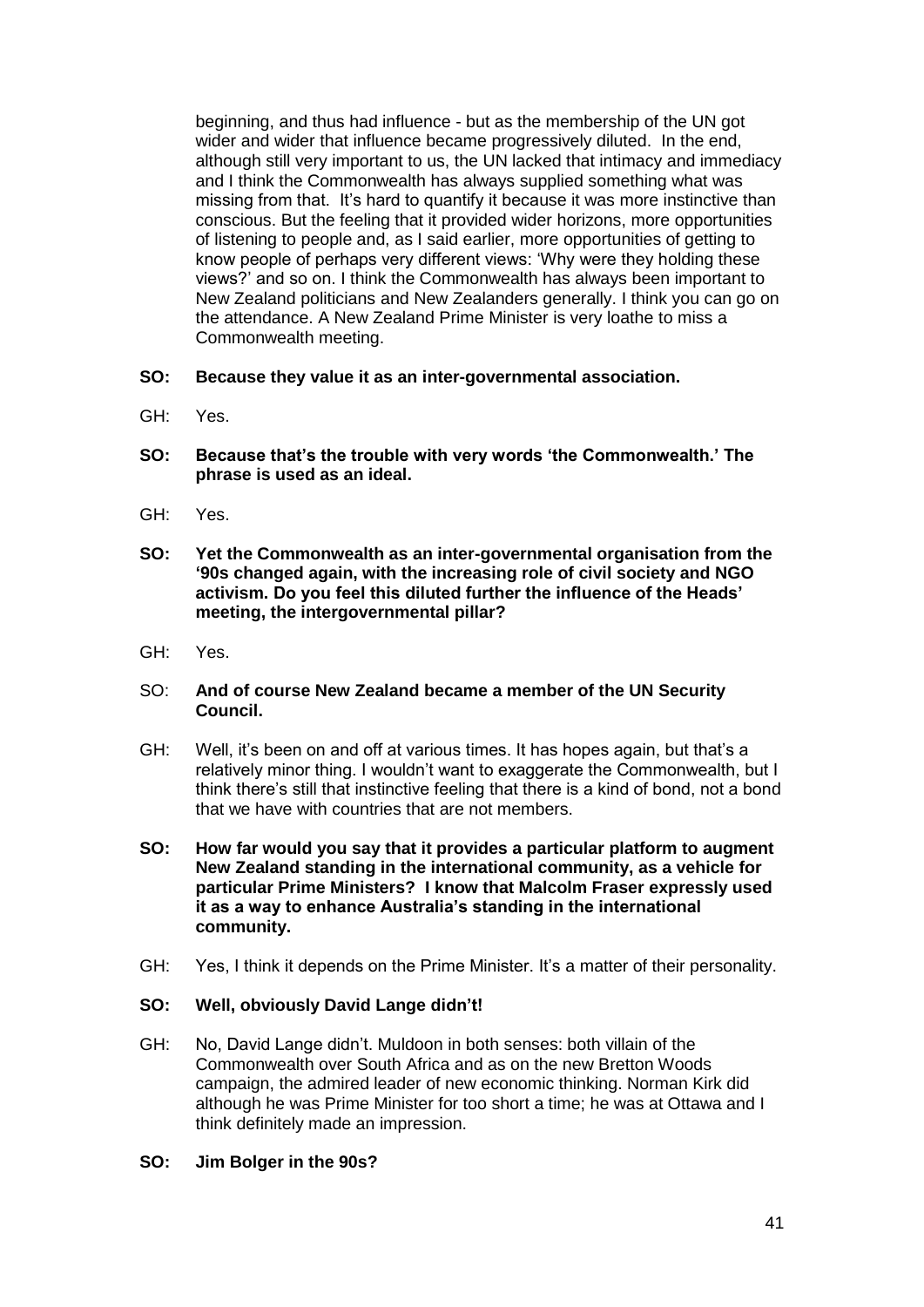GH: Well I wasn't there.

### **SO: I just wondered.**

GH: But I think that from New Zealand's point of view, it did depend on the personality and the authority of the Prime Minister, rather than just being Prime Minister.

### **SO: How important, as you observed, was the Queen? How much did she contribute to the ongoing vitality of the Commonwealth?**

GH: I suppose it's a generation thing and you're talking to somebody from another generation. I'd have thought the Queen really was quite important, as the kind of 'dignified glue', if you can have such a thing! She lent her presence there, her 'bilaterals' - her individual meetings with each of the prime ministers, or most of the Prime Ministers, and the parties on Britannia. I think it's very hard to put a weight on them but they seem to me to add to the dignity of the Commonwealth; and in political affairs, I think the dignity of an arrangement is almost as important as the effectiveness of it. Obviously after her? The question is up for grabs. My instinct, and this may reflect on the generation rather than anything more informed, is that we will probably continue with the head of the Commonwealth as Prince Charles, but I know we could have a rotating one. But the problem with a rotating one is the problem you have with the President of the Republic. There may be very good reasons for having a President of the Republic, but it is damned hard to have a President who has the kind of prestige of a lady who has sat there for 50 years.

### **SO: Indeed.**

- GH: For that reason I think that we would probably continue with a Royal arrangement after Her Majesty. But as I say, I have to add a caution, you're talking to somebody who grew up when she had just become Queen and so my generational view may be very different from that of others of another generation.
- **SO: The media buzz and general aura that surrounds the Queen, particularly after the 2012 London Olympics and the Jubilee last year, is striking. When I talk to my daughter who's 26, I'm impressed she is an immense admirer of the Queen. Of the Queen herself, not simply the younger generation of Royals.**
- GH: Yes.
- **SO: There are certainly those who feel that the Queen is definitely one of the Commonwealth's 'secret weapon' - in her good humour, in her incomparable knowledge, in her charisma, her star quality, but also her evident political commitment to this unique association.**
- GH: That's been very important. Now whether that survives a change? It's quite clear and it's been clear all along, the Queen has set great store by the Commonwealth. She's been teased about it and I've heard British Ministers being slightly irritable about her views and her insistence on doing the right thing, but I think that commitment has been part of the success of the thing; and I suppose you've got to say, would it continue?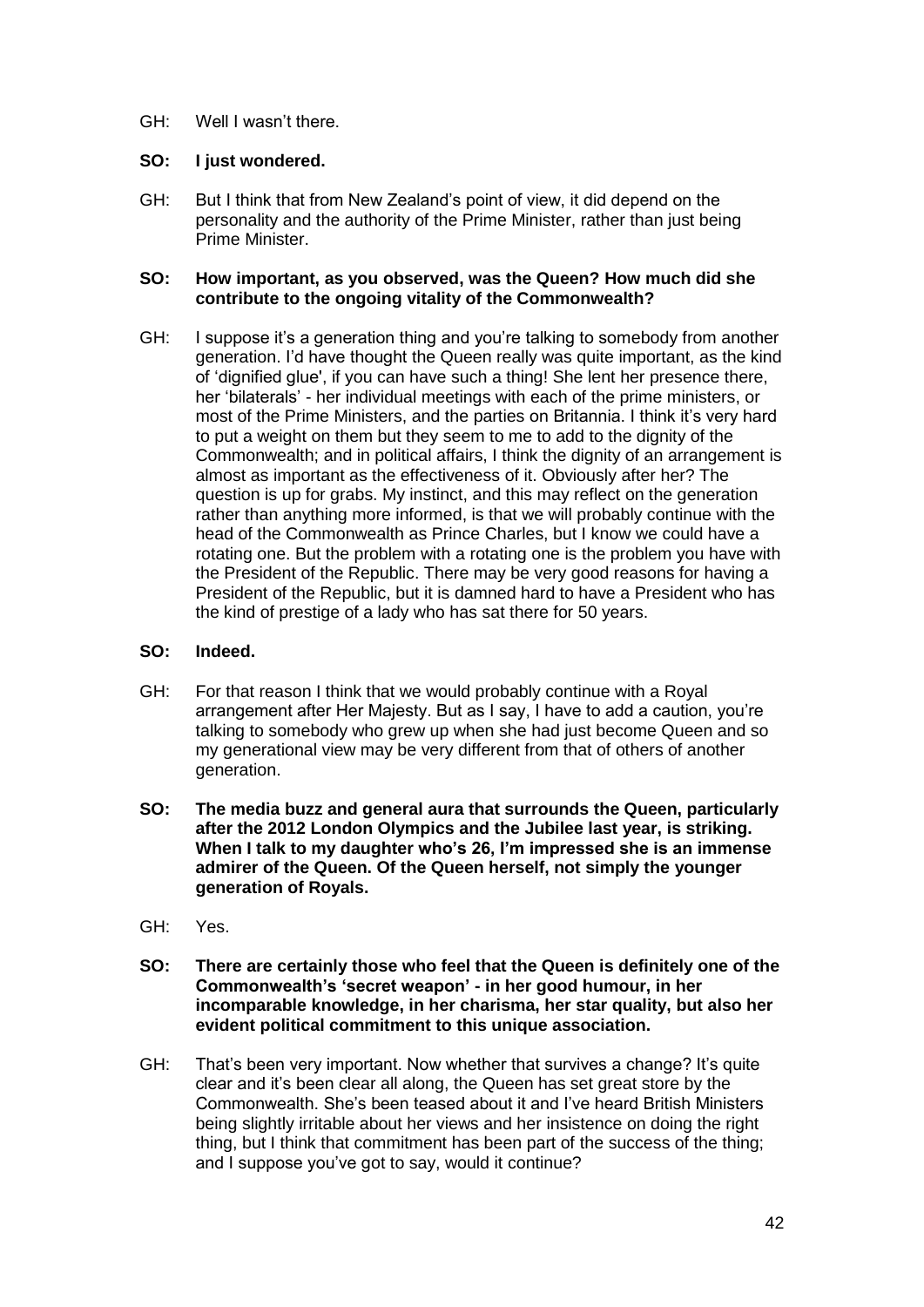### **SO: Yes.**

- GH: But she has made it very clear that personally she is very interested in the Commonwealth and that I think has made a big difference. It means that all sorts of Commonwealth leaders, of new Commonwealth leaders and in some cases just out of jail, whatever felt welcome and comfortable in her presence which, you know, is really something. I do remember at one meeting - I think it was in Lagos in '66 - there was some almost - boasting around the table as to who had been imprisoned by the British. It was very cheerful but ended in laughter when Lester Pearson said "I too have been imprisoned by the British". There was considerable surprise around the table and Pearson said, 'Yes, in the First World War I was Sergeant Pearson. Late back from leave I was held overnight in a British guardhouse.' It all dissolved in laughter. Some of those present had been more seriously jailed but Pearson's tact in telling his own story made it a joke. And that too, I could never imagine that in New York, that sort of discussion. It was the kind of thing that, I hope it still happens, but it certainly was part of the charm of the organisation and why it diffused to a large extent what otherwise what might have been a lot of postcolonial resentments.
- **SO: So with your long experience and observation of the Commonwealth, to what do you attribute its survival, in addition to the Queen. You mentioned 'inertia'; you mentioned individual value that particular prime ministers have attached to it. What does this say then for the key aspects if the Commonwealth is to survive and regenerate itself going forward?**
- GH: It's a hard question, obviously. I think it has declined in influence and visibility and you might say, 'Well, that's inevitable, that we are now 50/60 years on from its primary role as helping everybody over the stile of post-colonialism, which it did superbly.' But I think it's not just inertia which can never be ruled out in an international organisation. There is still a Great Exhibition committee that meets somewhere in London as a legacy from the Great Exhibition of 1851. We used to speculate whether that phantom of 1956, the Suez Canal Users Association, still meets quietly somewhere once a year. International organisations are extremely hard to abolish. But however, that's not the reason for the Commonwealth's survival. It's not the reason why the Prime Ministers and Heads of Government go; there is much more than that to it. I think it's ease of procedure. I don't think prime ministers go because of the excellent work and sterling technical coordination and so on. I mean, they supportive of all that of course, but that's not what's going to get them out of their chairs to go to Heads of Government meetings. I think they do go because it has an informality, a punchiness unlike the formality and often dullness of General Assembly debates. It provides a gathering where Heads of Government can still, as I said earlier, take each other's measure and meet and form some views of who is more impressive or more convincing, whether this or that person is reliable; and I think all politicians want to do that. And it means that if there's ever a need they can talk to the prime minister of such and such a country because they have met them a couple of times before, and ring them up and talk on an easy way. So from the Heads of Government point of view, I think that's all very important and it's why they go. And while they continue to go then I think the rest flows down, the technical cooperation, the good work that the Commonwealth does, work it's done on good governance and so on, it gets its authority from the fact that Heads of Government will turn up at its meetings.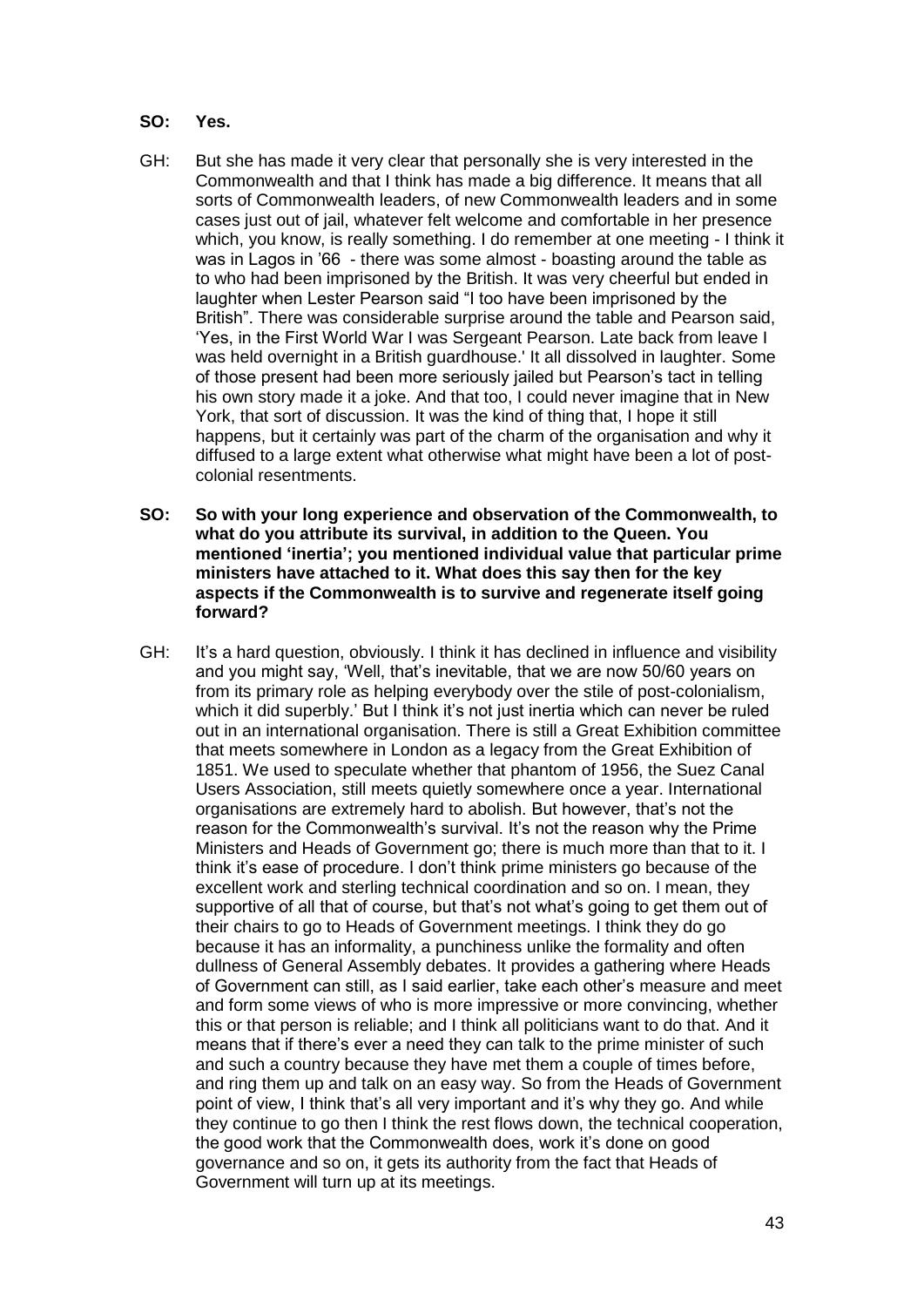- **SO: I've got two questions coming out of your description of the sources of the value of the Commonwealth: 1) how much is the viability and vitality of the Commonwealth attached critically to the persona and activities of the Secretary General, and you have known two closely? 2) During your time as a New Zealand diplomat and civil servant, your intimate involvement in foreign affairs, the Commonwealth had two grand strategies: opposition to apartheid, and development. On the first there was a publically identified grand strategy against apartheid. It had a good news story, as it did promoting development. Now does the Commonwealth indeed really have a grand strategy?**
- GH: Yes, both are important. Let me just take the second one, I think it does have one now. I think the work it's done on good governance. I know it's an uphill job. You cannot change people's social and political culture overnight. And there are habits and so on which are inimical to good governance, corruption and bribery and all the rest of it, but the Commonwealth has nagged away and has set out principles. I think it's the only international body that really does that or has that sort of influence. And it's easy to point to where it fails and lacks credibility, but I think it's had an effect and if it keeps plugging on that strategy post-apartheid if you like, it is a job for which its qualifications are rather better than anyone else's. It's not a UN thing again. The UN's too wide, too subject to veto and so on, so I think the theme of good governance is an important one for the Commonwealth to keep pushing and it has I think for the last 10 years or so. On your first point, I think, leadership is critical and I think, well you know my experience was two very able leaders, Arnold and Sonny. And I think without them, even then, the organisation would have looked pretty pale.

# **SO: Aha.**

GH: And I think that it badly needs that sort of vigorous but experienced leadership to give it direction and to compel the attention of Heads of Government. They will listen to somebody like Arnold who bounces in and you know grabs them by the lapels and talks, they won't listen to memos sent to them urging good works and so on. So there has to be that personal element and I think it has to be a fairly forceful personality.

# **SO: Aha.**

- GH: Whether we have that or not now I certainly don't know but I do think that the organisation's vitality does depend on leadership, and I don't mean leadership by a chairman of Prime Minister's meetings, I mean what happens in between. Which is really the Secretary. I remember being in London a few years ago when there was a large Aid for Africa demonstration. And I was rather shocked that nobody thought, Tony Blair didn't think, to invite the Commonwealth Secretary-General to sit on the stage with everyone else who was concerned, and I thought dear me that is not a good sign, I mean some years earlier it would have been taken for granted, the Secretary-General would have been in the front row.
- **SO: Yes.**